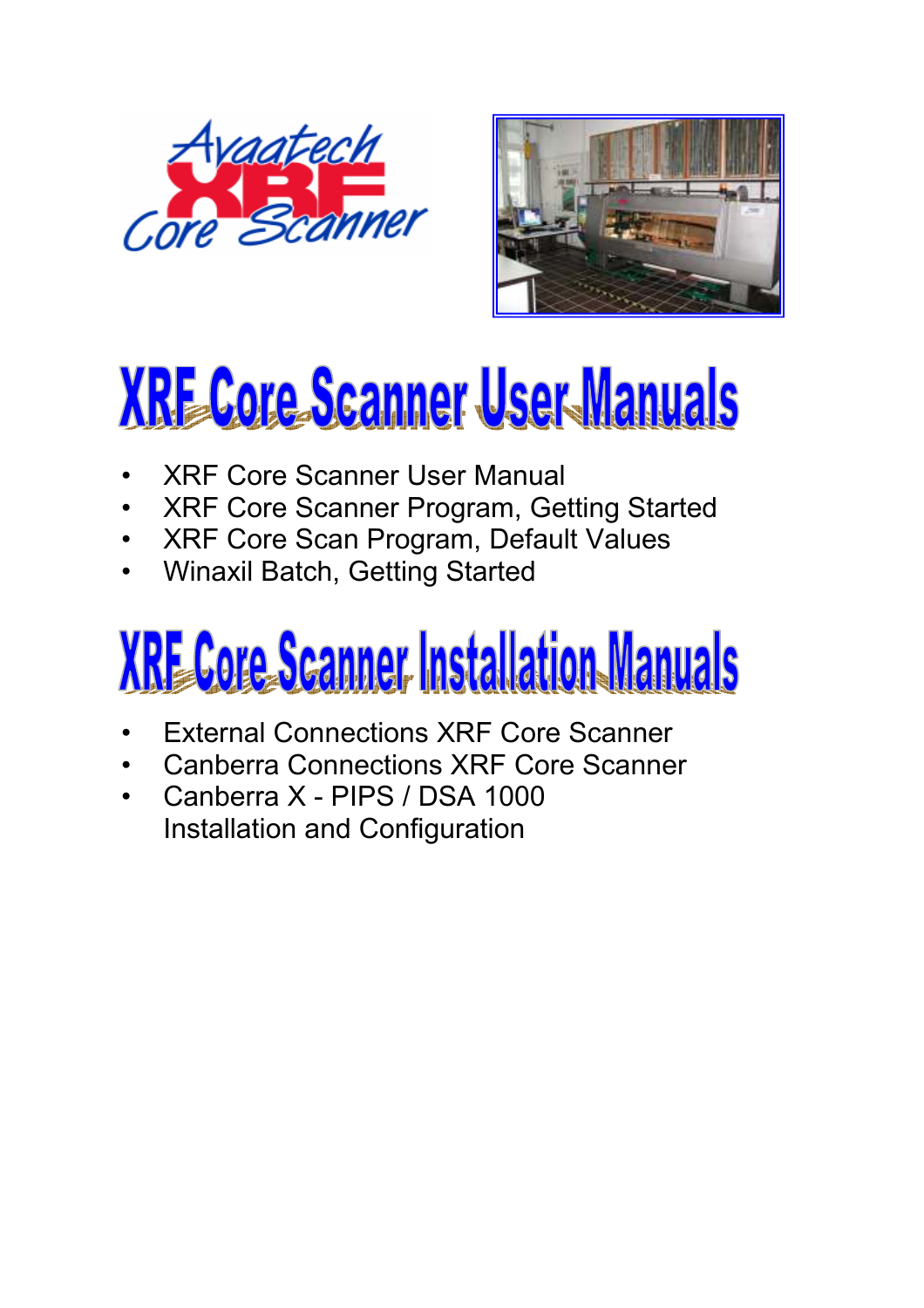XRF Core Scanner user manual version 2.0 (C) N.I.O.Z. & Avaatech 20/08/2007





# Table of contents

| Section        |                                 | <b>Title</b>                                                                                                  |                          |
|----------------|---------------------------------|---------------------------------------------------------------------------------------------------------------|--------------------------|
| $\overline{1}$ |                                 | General information                                                                                           | 3                        |
|                | 1.1<br>1.2                      | Description of the XRF core scanner<br>Overview of the main components                                        | 3<br>4                   |
| $\overline{2}$ |                                 | Installation                                                                                                  | 5                        |
|                | 2.1                             | Requirements                                                                                                  | 5                        |
| $\overline{3}$ |                                 | <b>Operation</b>                                                                                              | 6                        |
|                | 3.1<br>3.2<br>3.3<br>3.4<br>3.5 | Warning<br>Functional description<br>Sample preparation<br>Data acquisition<br>Data processing                | 6<br>6<br>11<br>11<br>12 |
|                |                                 | <b>Appendices</b>                                                                                             | 13                       |
|                | 4.1<br>4.2<br>4.3<br>4.4        | Specifications<br>Trouble shooting<br>Material information sheet for Beryllium<br>Radiation safety data sheet | 13<br>15<br>16<br>17     |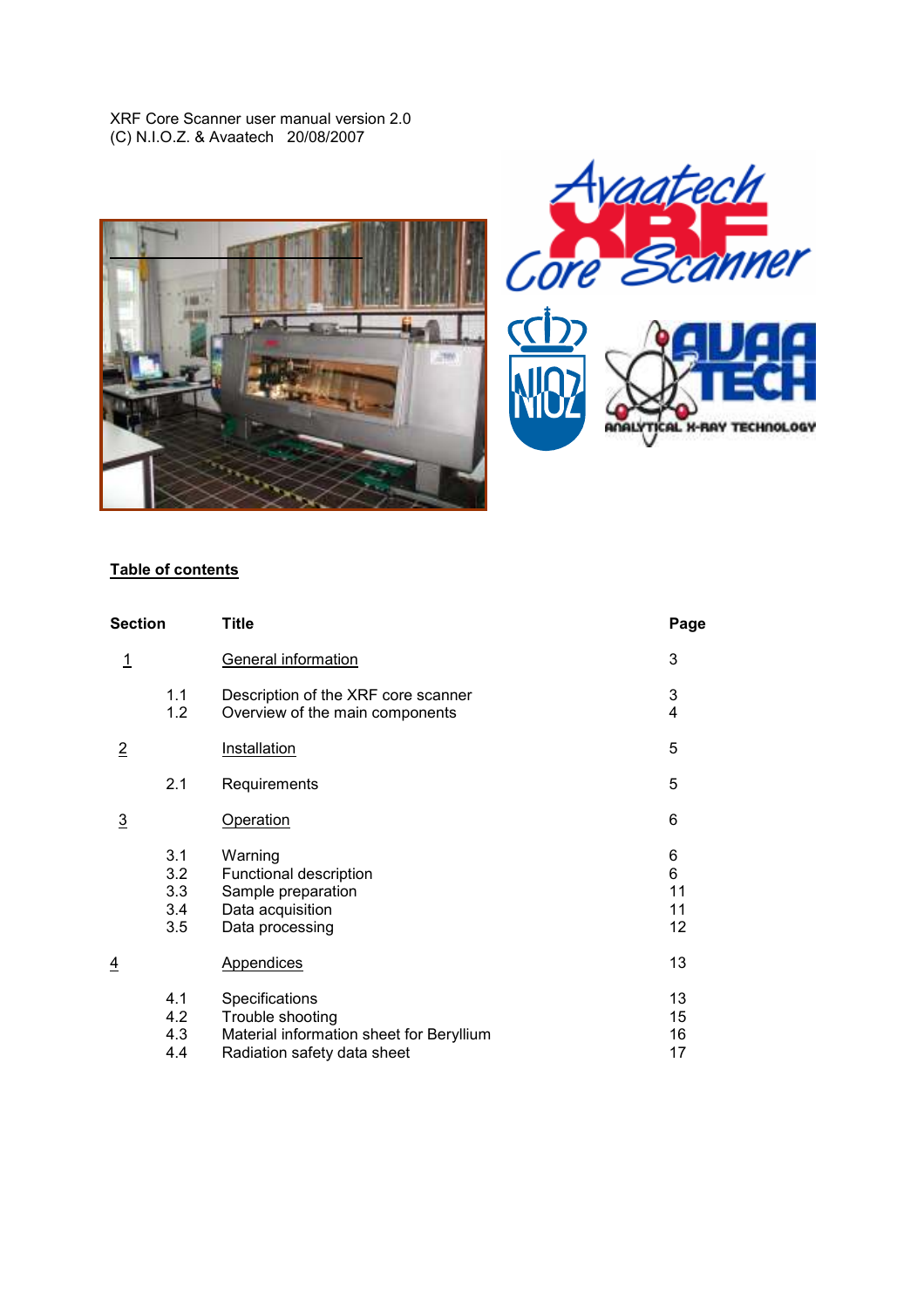# WARNING

The X-rays generated in the source are dangerous and may be fatal if encountered. Extreme caution must be exercised when working with this equipment. Radiation dosimeters must be worn by anyone working with or observing the operation of this equipment.

Purchasers planning to install a radiation machine should ensure they are in compliance with local, state and federal regulations.



See appendix 4.4 for a radiation safety data sheet.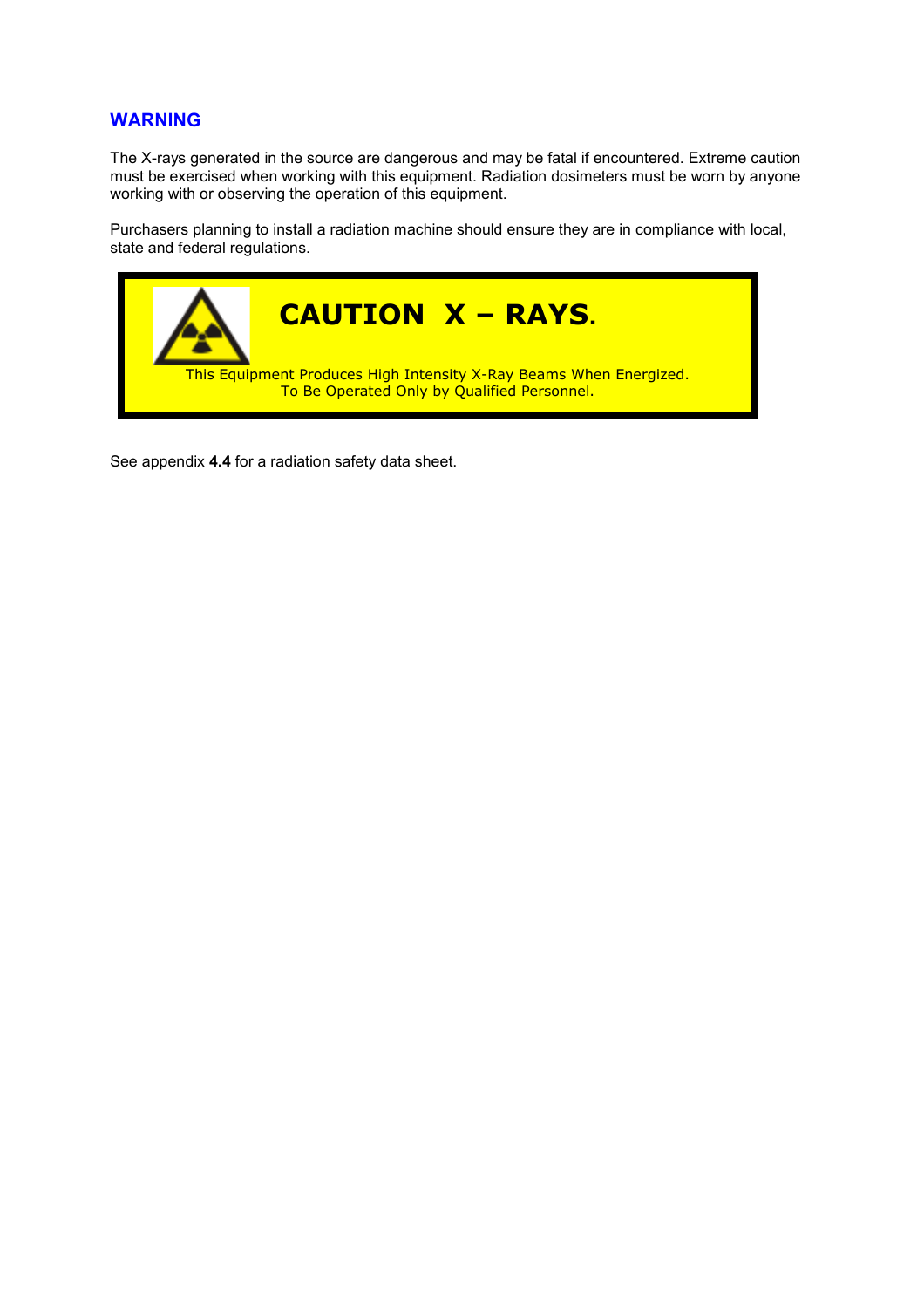# 1. General information

#### 1.1 Description of the XRF core scanner

The XRF (X-Ray Fluorescence) Core Scanner is originally designed for rapid and non- destructive determination of the chemical composition of marine bottom sediments onboard ships and at laboratories ashore. Marine bottom sediments are often sampled by means of box-cores, gravity-cores and piston-cores, and collected in plastic tubes which are subsequently split in length. The XRF measurements are carried out on split cores.

As an example, the XRF core scanner is able to perform a complete scan of a one meter long core with a sample resolution of 1 cm within 30 minutes or faster.

This gives the possibility to take a new core in the same area if the chemical data show that the core does not contain the expected information or that errors were made with coring.

The core scanner is equipped with a motor actuated door that gives access to the core fit system. The core fit system can fit a split core by mechanical system. The XRF analysis method requires an X-ray source and detector to be positioned accurately above the sediment surface. Therefore a computer controlled positioning system positions the core and the instruments accurately even if the core is not cut very homogeneously.

Instead of a split sediment core other sample holders can be fitted and measured in the scanner. For example samples on a microscope-glass can be measured without problems. The demand for proper XRF analysis is a horizontal surface.

The data acquisition of a core is carried out on a personal computer. Before a scan, all positions or areas of interest are entered. The scanning of a core is computer controlled. If the scanner cannot find a sediment surface it will continue with the next position.

Post-processing of the data is carried out on the same computer.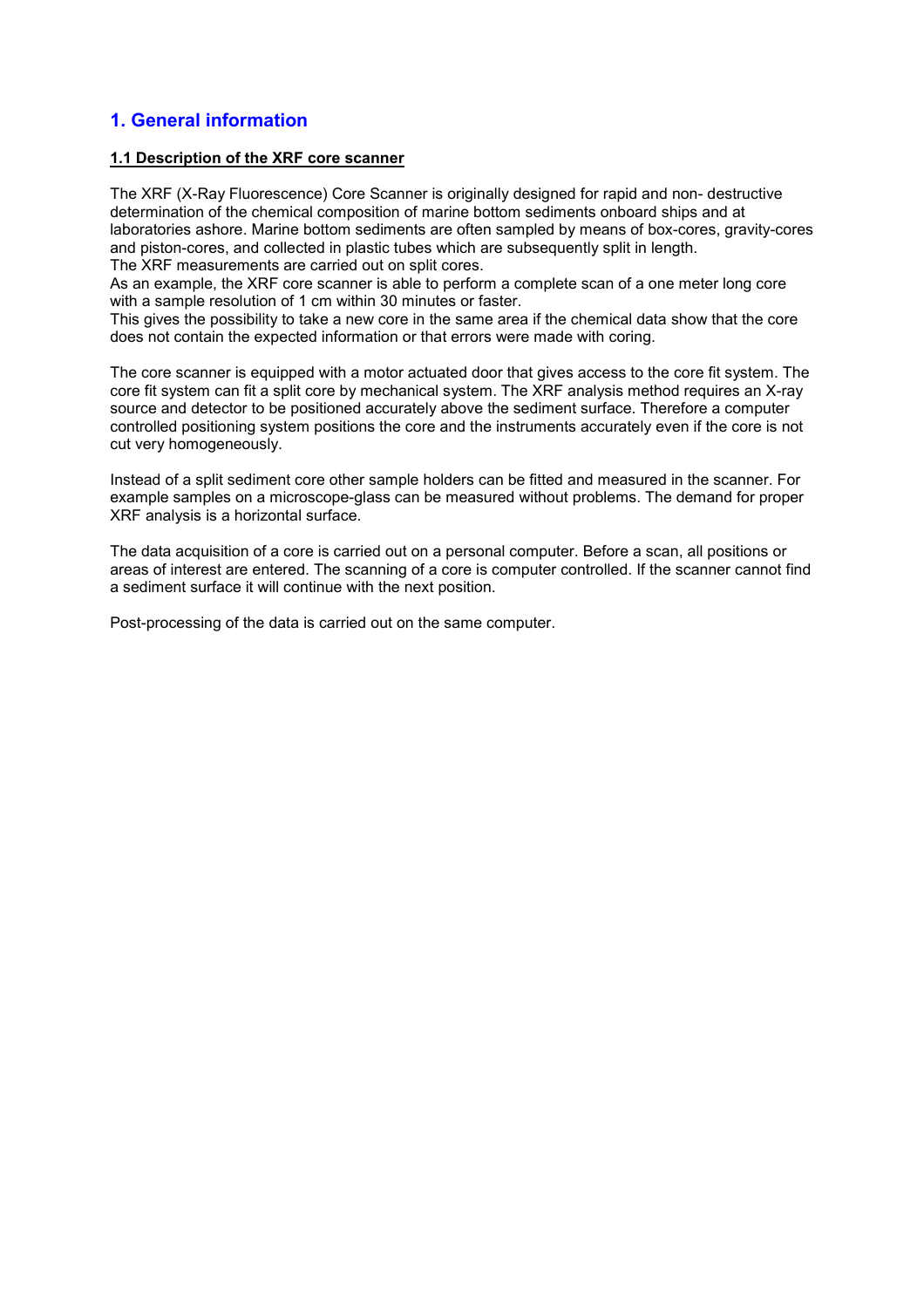### 1.2 Overview of the main components

The XRF core scanner consists of five main parts:

- 1) Core scanner with DC motor actuated X- and Z-axis, stainless steel bearings for Z-axis, stainless steel X-ray safe enclosure with X-ray safe window for visual inspection, electric motor driven door and mechanical core fitting.
- 2) Intelligent scanner electronics with precise positioning capabilities, integrated safety interlock mechanism, programmable logic control with touch screen for fault-finding and manual control functionality.
- 3) Forced air-cooled Oxford 100 Watt X-ray source with Rhodium anode and a voltage range of 4...50 kV and current range of 0…2 mA.
- 4) Canberra X Pips 1500-1.5 Detector: 8 mm<sup>2</sup> collimated to 5 mm<sup>2</sup>, crystal thickness 1.5 mm Be-window: 0.5 mil ( soldered, coated) Canberra DSA 1000 ( MCA )
- 5) Personal computer running under Windows XP with fully automated data acquisition and processing software.
- Note: Both the X-ray source and the X-ray detector contain Beryllium windows as an X-ray transparent separation between vacuum and atmospheric conditions. Beryllium is a toxic material!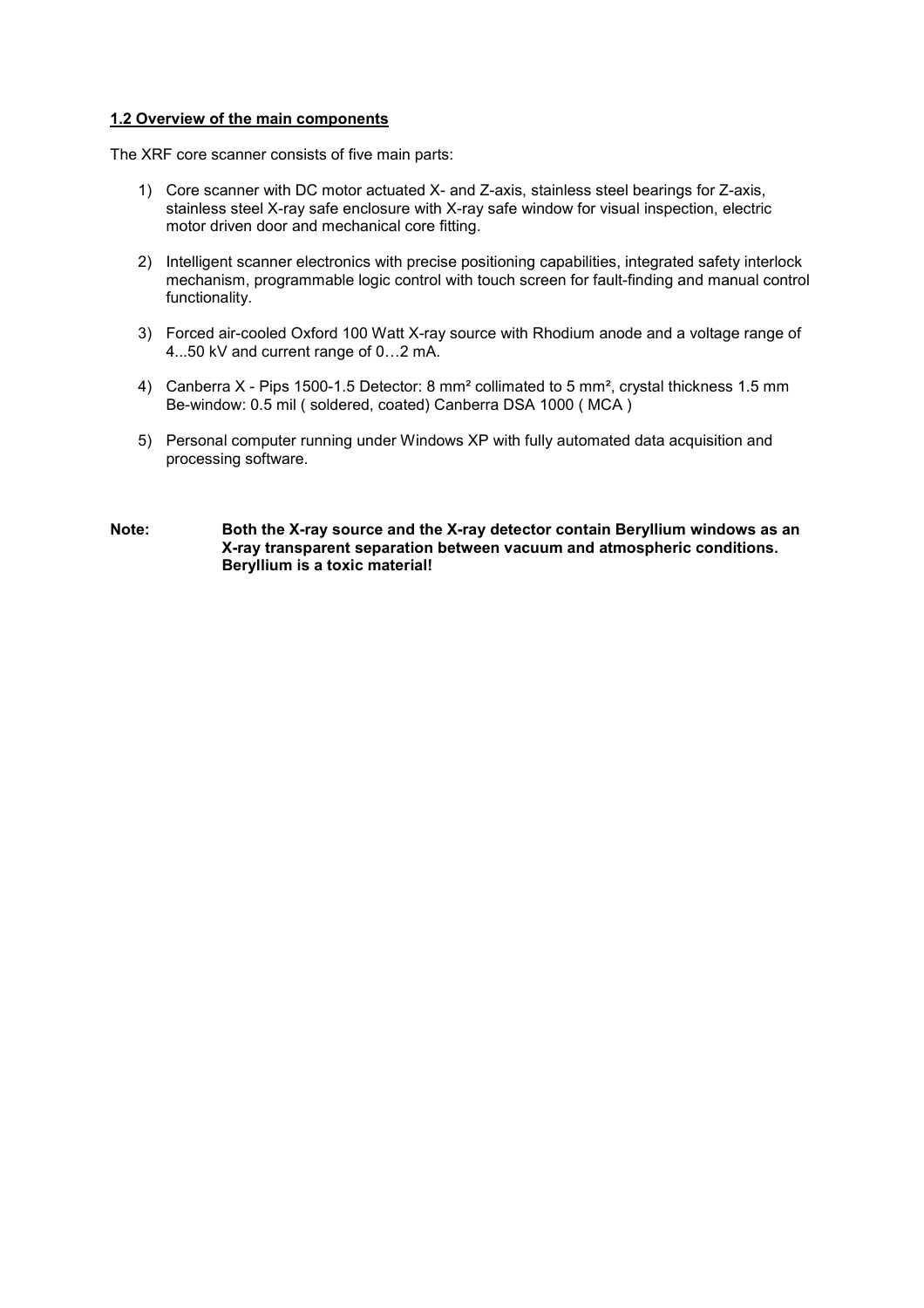# 2. Installation

### 2.1 Requirements

### Electricity:

The XRF core scanner needs one electrical connection to a 230 V / 50 - 60Hz mains net. The connection should be fused with 16 Ampere. See appendix 4.1 for the electrical specifications.

### Helium gas:

Helium gas is necessary during XRF-measurements. It has a much lower X-ray absorption then air. The helium pressure at should be adjusted with a pressure regulator at 0.5…1 bar. The required helium flow during XRF-measurements is approximately 10…30 ml/min at environmental pressure. The estimated live time of a 200 bar / 50 l bottles is around 200 days.

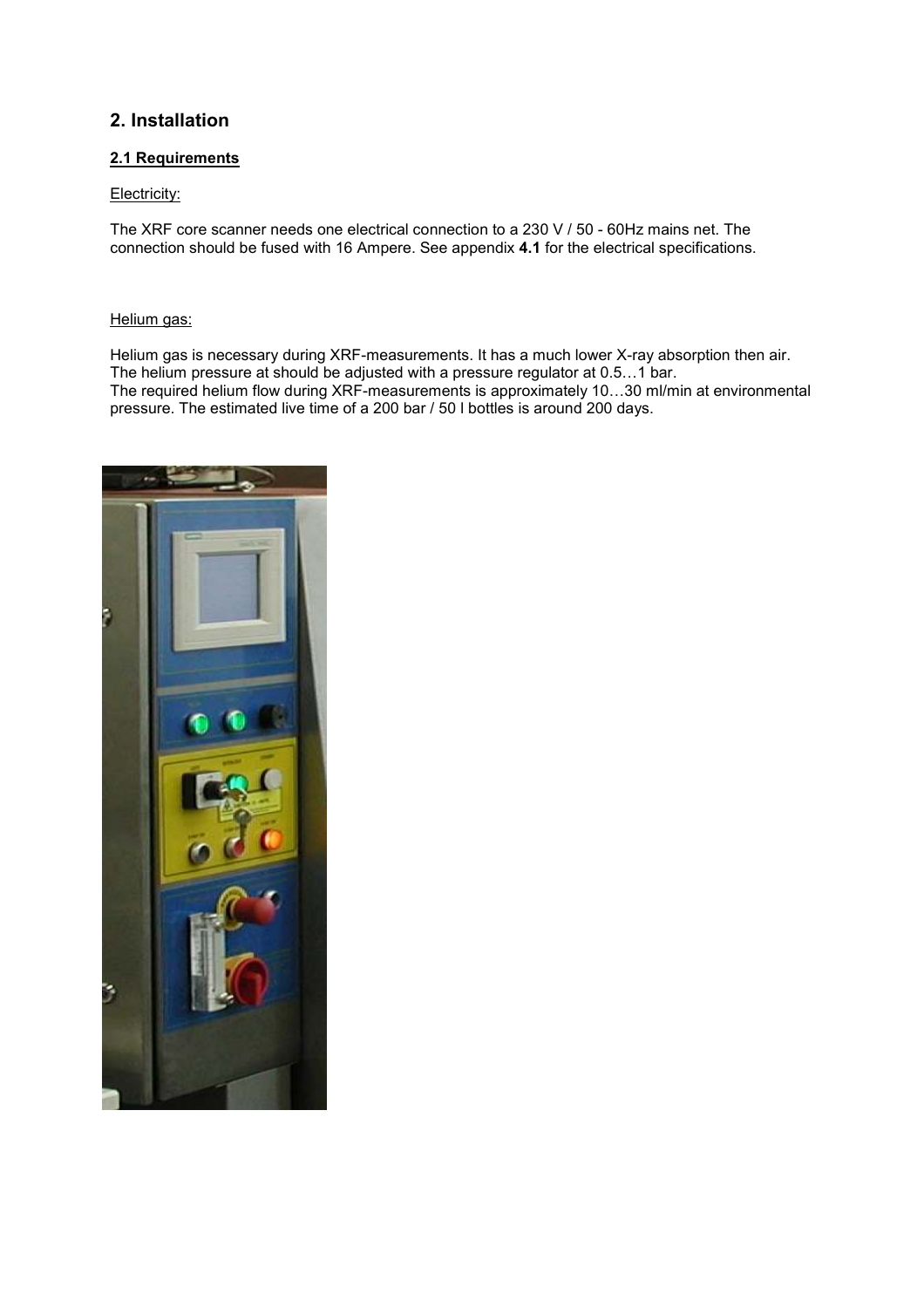# 3. Operation

### 3.1 Warning

The X-rays generated in the source are dangerous and may be fatal if encountered. Extreme caution must be exercised when working with this equipment. Radiation dosimeters must be worn by anyone working with or observing the operation of this equipment.

Purchasers planning to install a radiation machine should ensure they are in compliance with local, state and federal regulations.

See appendix 4.4 for a radiation safety data sheet.

### 3.2 Functional description

Before switching on the core scanner the compressed air from an external air source, e.g. a compressor should be connected. The helium gas bottle must be opened.



The MAIN SWITCH mounted on the left side of the XRF Core-Scanner must be switched to position "ON". Always push the button RESET EMERGENCY STOP after activating the main switch; otherwise the system will remain in an emergency stop status.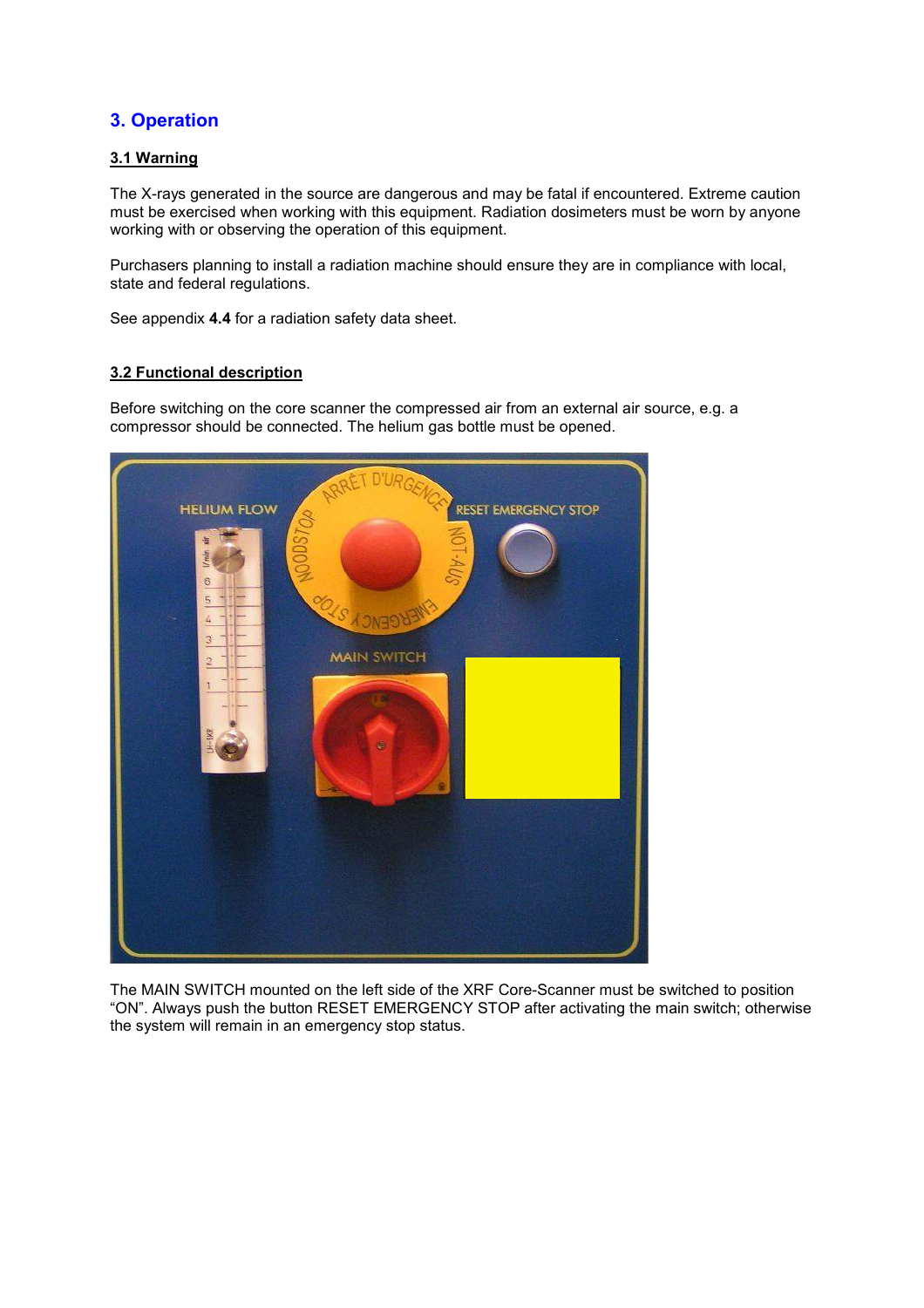Approximately 30 seconds after activating the main switch an Avaatech logo will appear on the touch screen. By touching the screen the MAIN MENU page will show up.

| MAIL MUTU<br>Local<br>Gas Supply<br>X-Ray |
|-------------------------------------------|
|                                           |
|                                           |
| Core Fit<br>Status.                       |
| REIBLEFOR<br><b>Servo</b>                 |
| Reset Cycle<br>Filter                     |

To operate the scanner from the Personal Computer the scanner should be set in the 'REMOTE' mode.

For scanner service and fault finding the scanner can be set to 'LOCAL' control.

From this moment on various push buttons are functioning:

- X-Ray On button
- X-Ray Off button
- Helium button
- Light button
- Camera Light Button
- Door Open button
- Door Close button
- Emergency button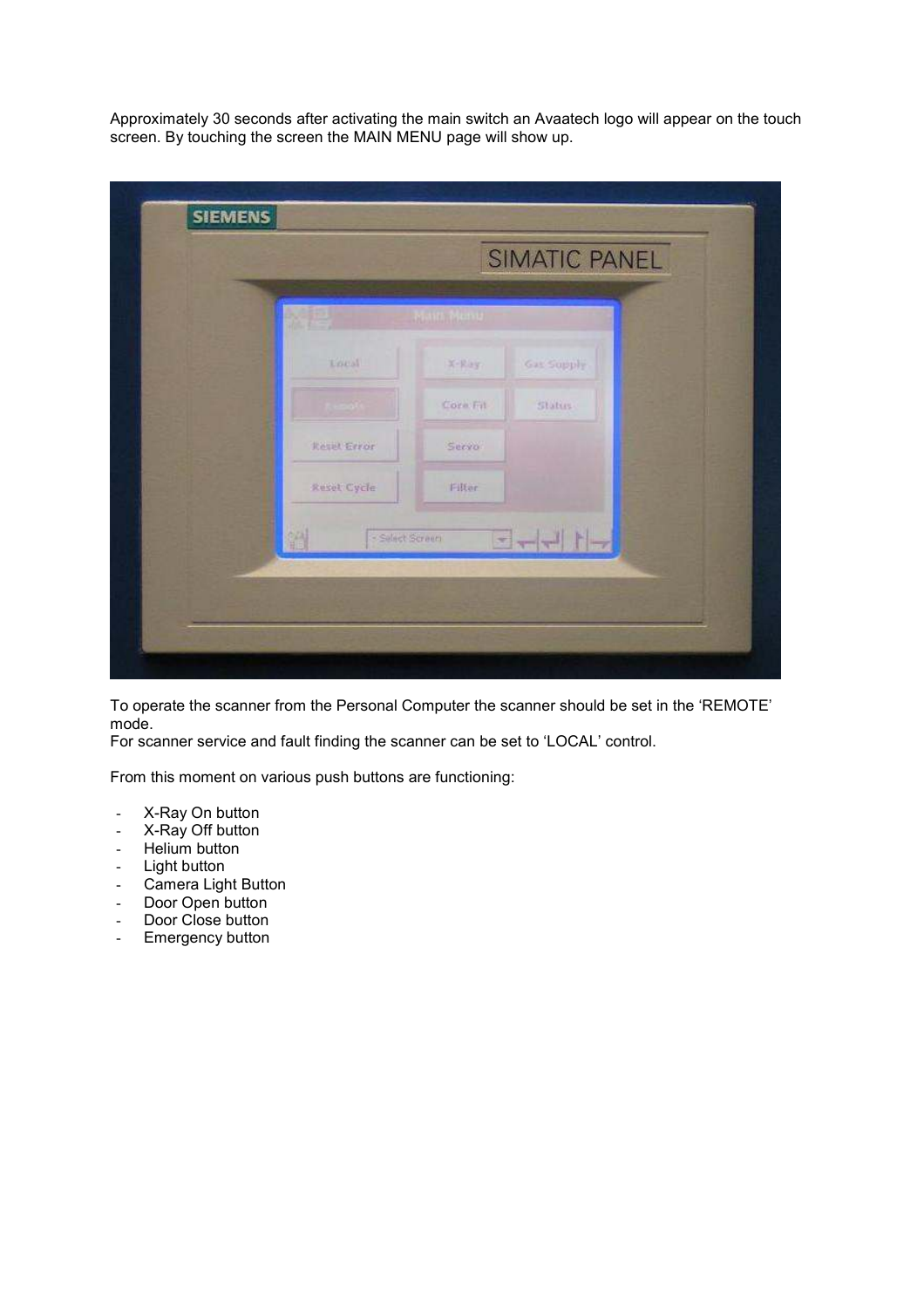Only when the safety-interlock circuit is activated it is possible to produce X-rays. The door can only be opened when the X-rays are switched off.

The interlock lamp (green) is lit when the safety-interlock circuit is activated. This indicates that all doors are closed and locked.

- Set key switch **LOCK** to ON, the standby lamp (white) is lit
- Push the black **X-RAY ON** button to activate X-ray tube
- The X-RAY ON lamp (yellow) is lit, also the lamps on top of scanner is lit
- Push the red X-RAY OFF button to switch off the X-ray tube



The HELIUM button opens a valve that enables a helium flow to the X-ray detection area. The flow meter must be adjusted to 10…30 ml/min. A mass flow meter measures the actual helium flow and causes a warning message on the data acquisition computer when the helium flow is below 5 ml/min.



- The LIGHT SCANNER button activates the spot lights inside the scanner.
- The LIGHT CAMERA activates the linear light source of the camera system.
- The DOOR OPEN button opens and the DOOR CLOSE button closes the door that gives access to the core fit section of the scanner. When the cover closes care must be taken for hands and fingers. For safety reasons the cover is locked when in closed position. The door can only be opened when the X-rays are switched off.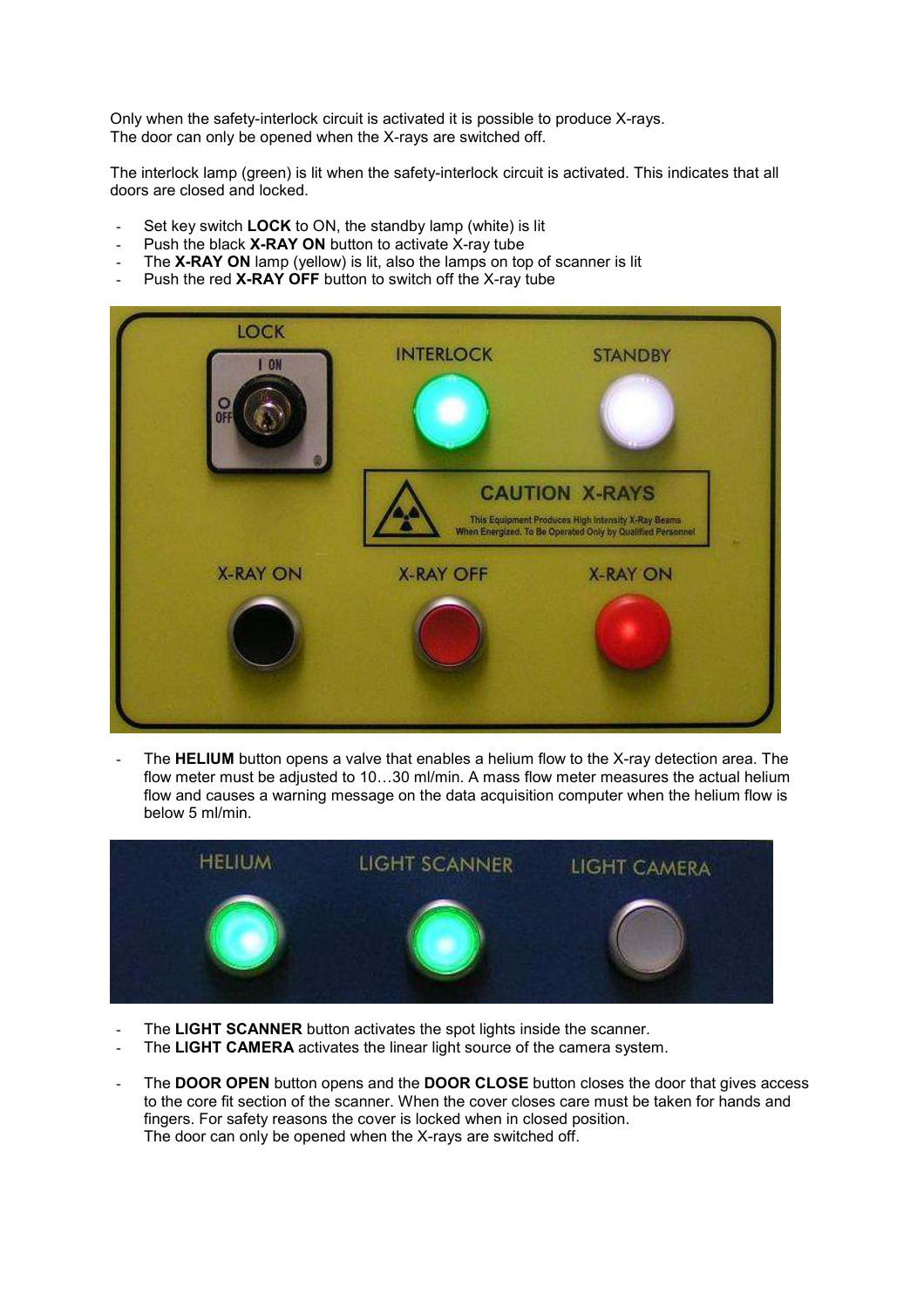### Warning:

If the air-cooled X-ray tube was operated at maximum power it is recommended to keep the door closed for 5 minutes after switching off the X-rays. This enables the X-ray tube to cool down and avoid the activation of the thermal fuse of the tube. See section 4.2, trouble shooting, for more details.



- Pressing the **EMERGENCY STOP** button immediately stops any scanner or door movement and switches off the X-ray tube. To recover from an emergency stop pull the emergency stop button out and press the RESET EMERGENCY STOP button. To recover from an emergency stop also press the RESET ERROR and RESET CYCLE buttons at the touch screen. These buttons are available on the Main Menu screen.

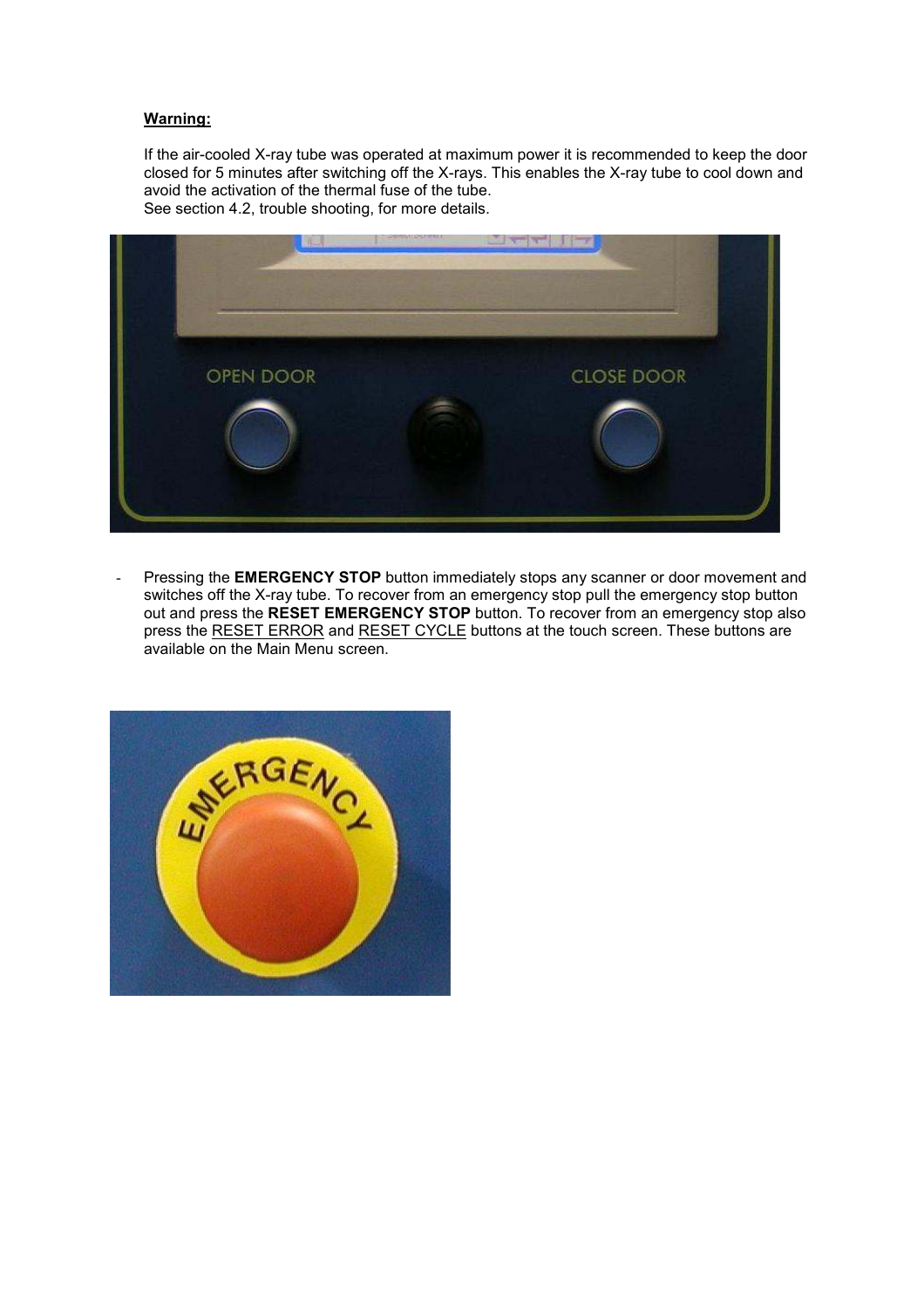### 3.3 Sample preparation

To prevent contamination of the helium flushed measurement triangle the surface of the sediment core is covered with a very thin Ultralene foil (appr.4µm thick).

X-ray fluorescence analysis gives chemical information of only the upper tens of micrometers of the sample. Therefore it is important to avoid any form of contamination.

When the Ultralene foil is applied, air-bubbles can be enclosed between the sample and foil. These air-bubbles must always be removed because they absorb X-rays and influence the data quality. X-ray fluorescence analysis demands a flat and homogeneous surface. Sometimes it is necessary to carefully smoothen the sediment surface after the foil has been applied. This can be done using a roll of tape by rolling it gently from one side to the other. Always be careful not to contaminate the surface.

### 3.4 Data acquisition

Before the data acquisition can start two important settings must be chosen.

1) count time : how many seconds to measure at each position

The count time setting is a trade-off between data quality and scanning speed. Values between 10 s and 60 s are most common.

2) X-ray excitation : which kV, mA and filter settings are appropriate

In general for the best results of K-line analysis a combination with certain kV and mA values can be applied :

- a) no filter is used for Al up to Fe, at about 10 kV
- b) an Al filter for S up to Mn, 10 to 20 kV
- c) a thin Pd filter for Ti up to Ge, 10 to 25 kV
- d) a thick Pd filter for Fe up to Mo, 20 to 40 kV
- e) a Cu filter for Zr up to Ba, at about 30 to 50 kV

For heavier elements than Ba the L-lines are used for analysis.

For pragmatic reasons, such as lack of time, combinations of elements will be measured that will give reasonable results with one filter/kV combination. A few examples:

- 1) Al up to Fe can be measured without filter at 10 kV. Al up to Ti gives than good results. Mn and Fe, however, are counted somewhat less effectively. Sr cannot be measured at this kV.
- 2) If Mn and Fe are important they are most effective measured at 12 kV with the cellulose or the Al filter. Ti and lower elements will then be measured less effectively.
- 3) Mn and Fe can also be measured at 20 kV applying with the cellulose or Al filter. Sr will then be measured fairly.
- 4) Sr and Zr can be measured well at 30 kV using a thick Pd filter.
- 5) For Ba 50 kV and the maximum mA must be used in combination with the Cu filter.

Further, it is a matter of trial to find the optimum conditions for a combination of elements. In case these conditions can not be found in one filter/kV combination the samples must then be measured at two or more conditions.

The X-ray current setting depends on the average composition of the sample. To set the current to its optimal value it is important to understand the principle of 'dead-time'.

'Dead-time' considerations:

The X-rays emitted by the sample are detected and processed by the detector and its electronics. The processing speed of the electronics is limited. Therefore the amount of X-rays entering the detector is limited. Dead-time is a percentage that indicates the amount of time that is needed for processing. A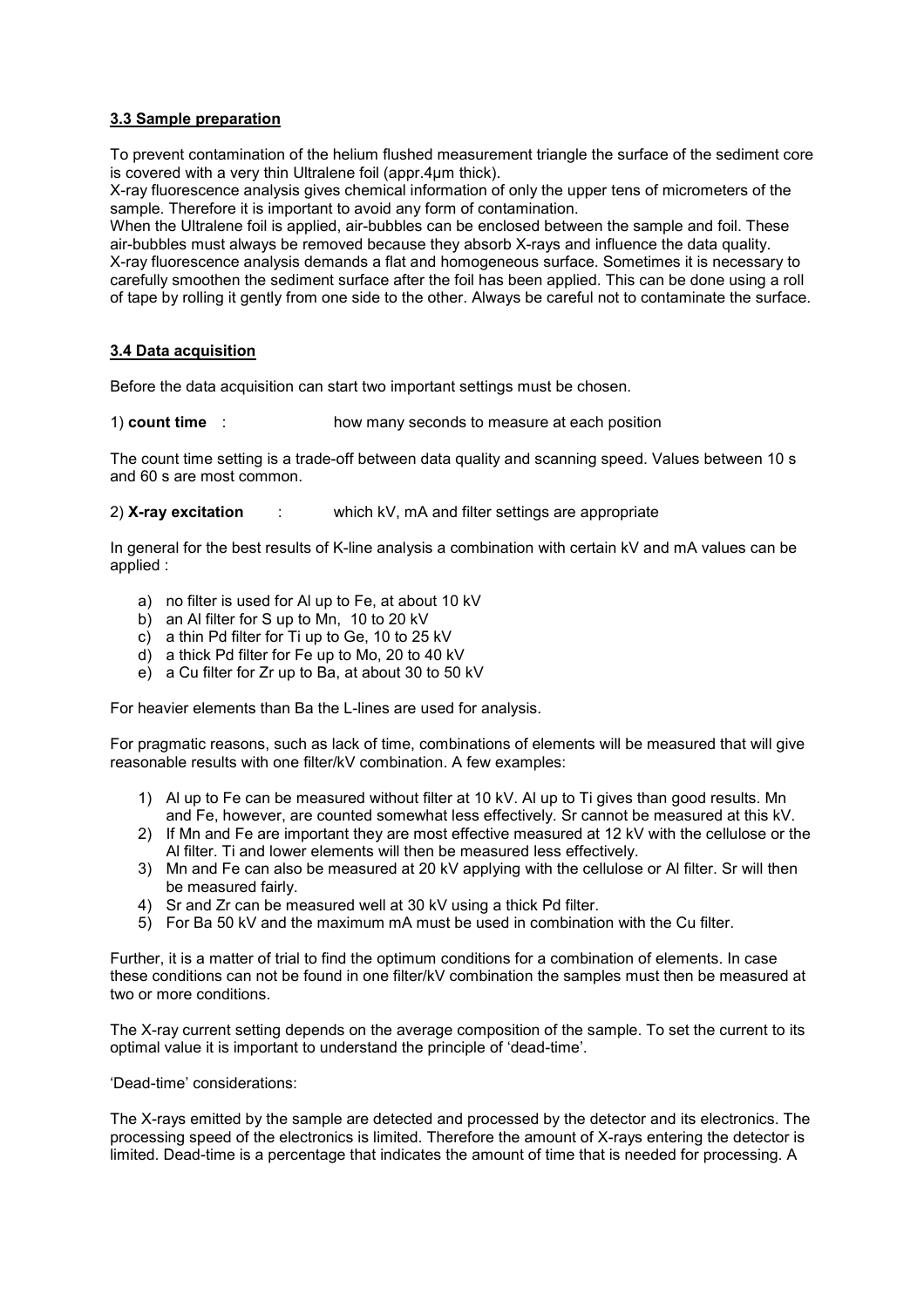dead-time of 40% indicates that only 60% of the time X-rays actually are counted. To correct for this the time-base is delayed. A count time of 30 s with a dead-time of 40% will actually take 50 s. A higher current setting, meaning a higher X-ray intensity, gives a higher dead-time thus increased measuring times. A very low current setting gives a low dead-time but also poor data statistics. In practice it is recommended to adjust the current so that the dead-time percentage is 10…50%. During the scanning of a sediment core it is not allowed to change the current setting anymore. It would disturb the linearity of the qualitative results.

Before starting a scan, the core name and length, the count time and step size must be entered. Also special areas with another step size can be entered. During the scan a XRF spectra is stored for each measurement.

See Getting started manual for XRF Core Scanner Program for more details.

### 3) Slit size

The irradiated length of the sample can be adjusted with a motor-controlled slit system. The slit size setting should be set using the touch-screen on the XRF-Scanner. From the main Menu press the Slit button. On the Slit screen the desired slit-size can be entered in the Destination field. Press the GoTo button to adjust the slit. The final slit opening can be read from the Position field. The arrow buttons can be used to modify the Destination value.

| Siemens Sm@rtClient Desktop [WinVNC  _<br>Siemens Sm@rtClient Desktop [WinVNC  _                                                                           |           |                   |  |                              |                 |       |
|------------------------------------------------------------------------------------------------------------------------------------------------------------|-----------|-------------------|--|------------------------------|-----------------|-------|
| Bewerken<br>Beeld<br>Geschiedenis<br><b>Bladwijzers</b><br>Bewerken<br>Beeld<br>Geschiedenis<br><b>Bladwijzers</b><br>Bestand<br>Extra<br>Bestand<br>Extra |           |                   |  |                              |                 |       |
| Clipboard<br>Send Ctrl-Alt-Del<br>Disconnect  <br>Clipboard<br>Send Ctrl-Alt-Del<br>Options<br>Options<br><b>Disconnect</b>                                |           |                   |  |                              | 134             |       |
|                                                                                                                                                            | Main Menu |                   |  | <b>Slit</b>                  |                 |       |
|                                                                                                                                                            |           |                   |  | Init                         | <b>Settings</b> | Value |
| Local                                                                                                                                                      | X-Ray     | <b>Gas Supply</b> |  |                              | <b>StandBy</b>  | lYes  |
| Remote                                                                                                                                                     | Core Fit  | Status            |  | GoTo                         | <b>Busy</b>     | No    |
|                                                                                                                                                            |           |                   |  |                              | Ref             | lYes. |
| <b>Reset Error</b>                                                                                                                                         | Servo     | <b>Filter</b>     |  |                              | Position        | 18.80 |
|                                                                                                                                                            |           |                   |  | $0.1$ mm<br>$1 \, \text{mm}$ | Destination     |       |
| Reset Cycle                                                                                                                                                |           | Slit              |  |                              | 18.80           |       |
| 鉓                                                                                                                                                          |           |                   |  |                              |                 |       |
| °E<br>- Select Screen                                                                                                                                      |           |                   |  | $\mathbb{Z}^n$               | - Select Screen |       |
|                                                                                                                                                            |           |                   |  |                              |                 |       |

Irradiated sample length: 0.1…10 mm

### See main menu Touch Screen SLIT

By the small steps ( from  $1 \text{ mm} - 0.1 \text{ mm}$  )

GoTo 2 mm and than Goto with 0.1 mm steps to your adjustment

| Push left arrow button (above) steps + I mm | GoTo |
|---------------------------------------------|------|
| Push left arrow button (under) steps – 1 mm | GoTo |
| Push right arrow (above) steps + 0.1 mm     | GoTo |
| Push right arrow (under) steps - 1 mm       | GoTo |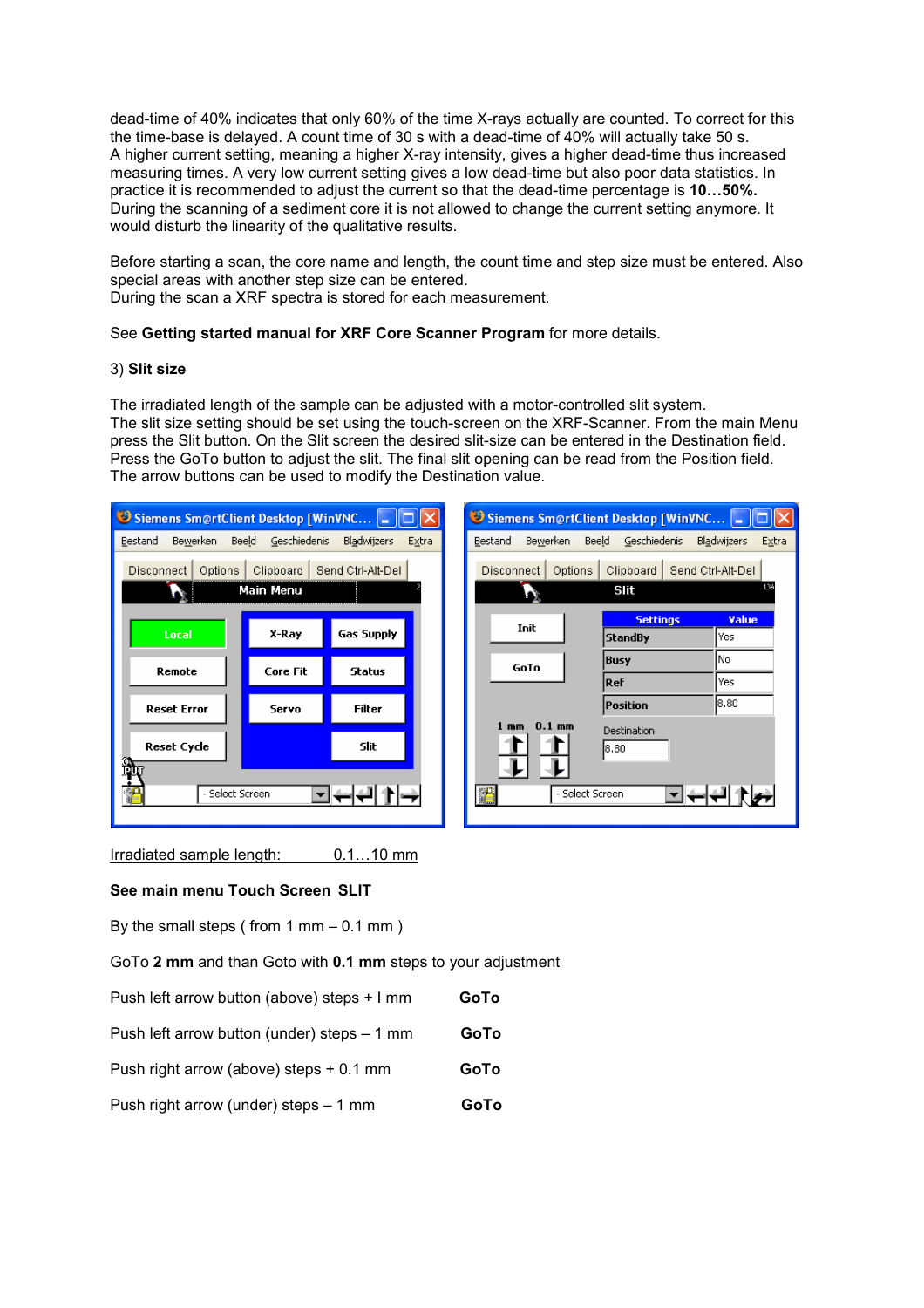Irradiated sample width: 2 - 15 mm

### Huberslit

Turn Right = Close Turn left = Open

One turn is turning the knob van  $0 - 10$ 

1 turn =  $2 \text{ mm}$  $2$  turn = 4 mm  $3 \text{ turn} = 6 \text{ mm}$ 4 turn = 8 mm 5 turn = 10 mm 6 turn = 12 mm  $7$  turn = 14 mm 7.5 turn is maximum =15 mm

### 3.5 Data processing

The stored XRF spectra need to be processed to obtain X-ray intensity data. Processing consists of subtracting a background curve, applying statistical corrections for physical processes in the detector and deconvolution of overlapping peaks. After that the peak integrals are calculated and stored.

See Getting started manual for WinAxilBatch for more details.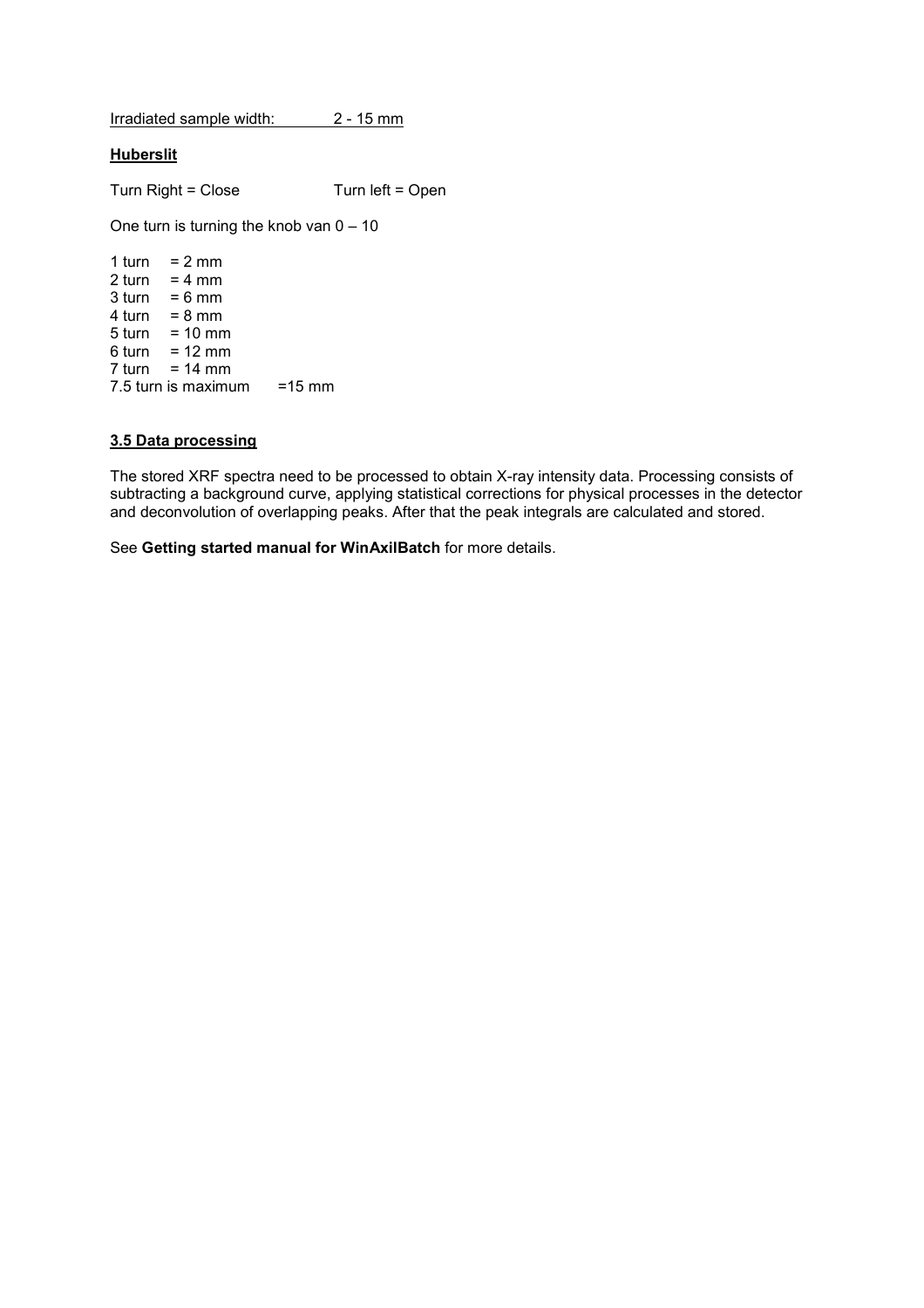# 4. Appendices

### 4.1 Specifications

#### Mechanical:

| Weight:     | 1225 kg                                             |
|-------------|-----------------------------------------------------|
| Dimensions: | $W = 340$ cm, D = 80 cm H = 170 cm with door closed |
|             | $H = 220$ cm with door open                         |

### Electrical:

Input voltage:230 V AC Input frequency:50 / 60 Hz

XRF Core-Scanner/computer and electronics: 2500 W

#### Gasses:

Pressure: Helium (type: 4.6) bottle 50 l/200 bar: 0.5...1 bar

X-ray generation:

| Voltage range:       | 4  50 kV                     |
|----------------------|------------------------------|
| Current range:       | $02$ mA                      |
| Anode type:          | Rhodium                      |
| Tube-sample filters: | Al – Pd Thin - Pd Thick - Cu |

Irradiated sample length: 0.1…10 mm

Irradiated sample width: 2 - 15 mm

X-ray detection:

 Multi Channel Analyzer: 2048 channels @ 20 eV/Ch FWHM @ 5.9keV better then: 190 eV

X-ray shielding and safety:

Shielding materials :

Stainless steel, 8 mm thick in direct beam area, 3 mm thick for indirect excitation shielding. Lead / PMMA alloy window, 25 mm thick

### Safety mechanism:

Automatic safety interlock circuit with a 'first switch off X-rays, then open door' philosophy. The door can only be opened after switching off the X-rays manually. Door is locked when X-rays are switched on.

 The X-rays can only be switched on manually after an automatic check of all safety switches and status of the cover and service door locks.

The X-rays ON warning lights (near X-Ray ON switch, on top of scanner) are "FAIL SAVE". If a light bulb is broken, the X-rays can not be switched on.

#### Sample dimensions:

Allowable core length: 30 ... 160 cm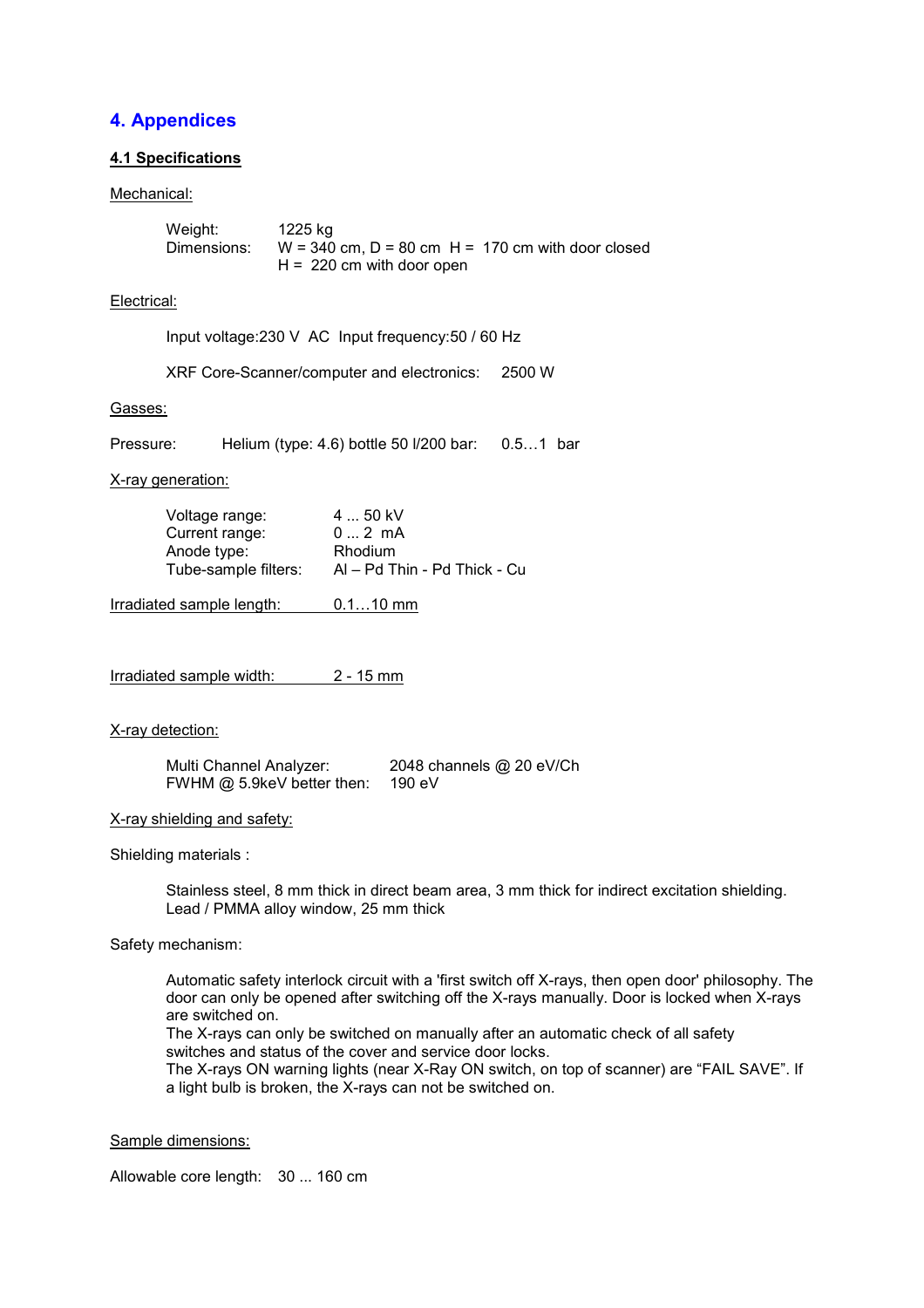Allowable core width: 50 ... 130 mm

Scanner positioning:

X-direction:

| Range:    | $0160$ cm      |
|-----------|----------------|
| Accuracy: | $+/-$ 0.003 mm |

Z-direction:

Repeatability: 0.05 mm or better

XRF analysis:

Detection limits of some elements:

Measured at 10kV, no filter and at 30 sec. count time:

### Detection limits Avaatech XRF Core – Scanner

The estimated detection limits for 20 sec.counting time for a typical muddy sediment sample is:

| AI0.2%             | Si01%         | P0.05%      | $S0.05\%$    |
|--------------------|---------------|-------------|--------------|
| $K_{\dots,0.04\%}$ | $Ca., 0.02\%$ | Ti0.05%     | $Mn.100$ ppm |
| Fe45 ppm           | $Sr5$ ppm     | $Zr.20$ ppm | $Ba40$ ppm   |

Measured at 50 kV, 1 mA, Cu filter and 30 sec. Count time, 1500µm detector:

Ba 200 ppm. (At 100 sec. count time this is somewhat lower)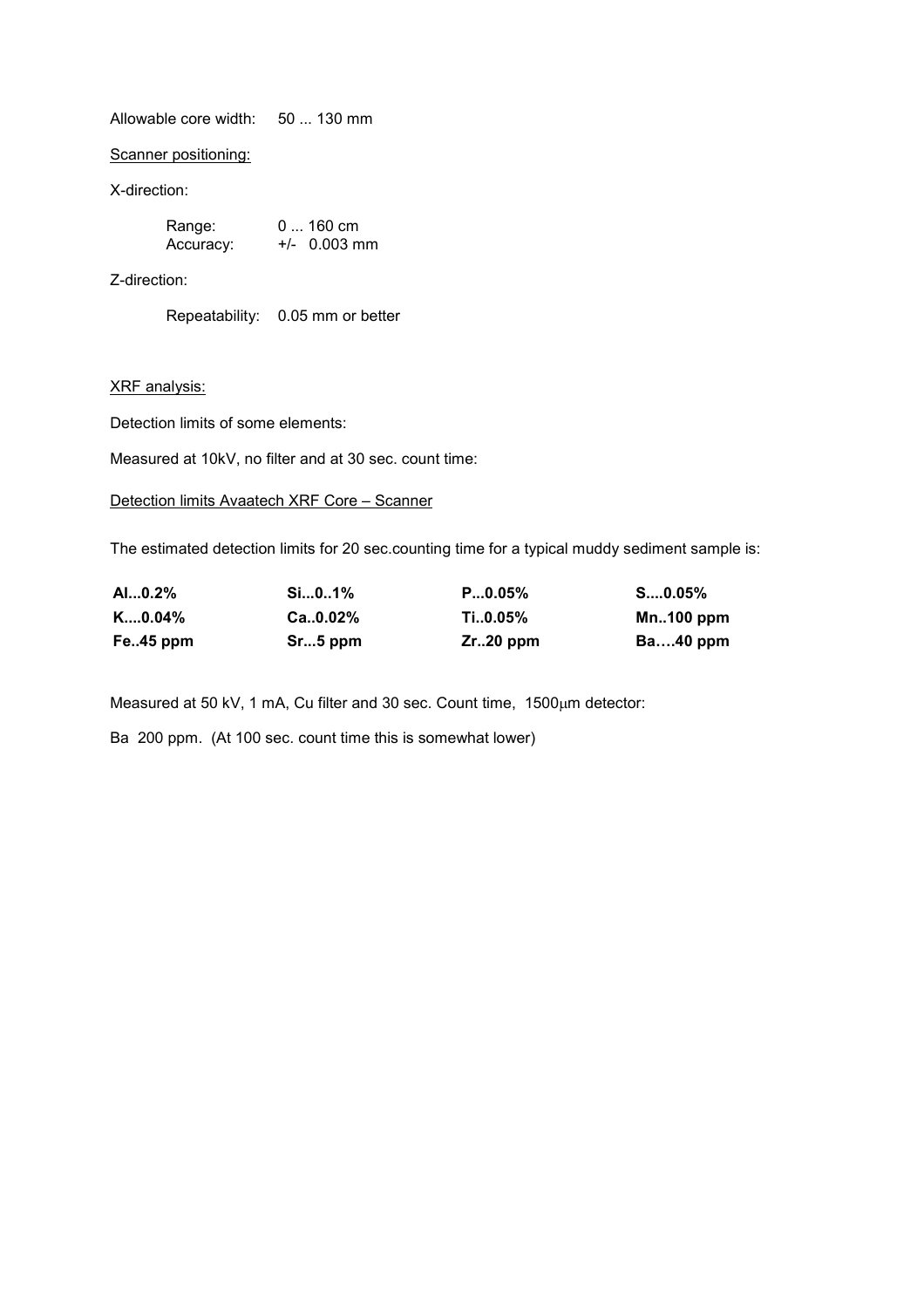### 4.2 Trouble shooting

| Problem:<br>Action: | The X-rays can not be switched on.<br>The safety interlock circuit detects an unsafe situation. Check that the cover and<br>service doors are closed and locked. If the cover is closed, push down the cover into<br>its lock. Check safety switches of the cover and service doors. Check emergency<br>button. Check both X-rays ON light bulbs on top of scanner and miniature light bulb on<br>front panel. |
|---------------------|----------------------------------------------------------------------------------------------------------------------------------------------------------------------------------------------------------------------------------------------------------------------------------------------------------------------------------------------------------------------------------------------------------------|
| Problem:<br>Action: | The X-rays can not be switched on.<br>The X-ray tube can be over-heated when used for a longer period on maximum<br>power. There is a thermal fuse on the outside of the X-ray tube. Press the red button<br>of the thermal fuse when the tube has cooled down.<br>Press RESET ERROR and RESET CYCLE on Main Menu of touch screen                                                                              |
| Problem:<br>Action: | The cover will not open.<br>The X-rays are switched on. Check if emergency button is not activated.                                                                                                                                                                                                                                                                                                            |
| Problem:<br>Action: | Emergency button has been activated.<br>To recover from an emergency stop pull the emergency stop button out and press the<br>RESET EMERGENCY STOP button.<br>Press RESET ERROR and RESET CYCLE on Main Menu of touch screen                                                                                                                                                                                   |
| Problem:<br>Action: | X-ray detector has been pushed upwards.<br>This generates an emergency stop situation. If the cause of the detector movement is<br>a serious crash of the detection triangle please contact AvaaTech immediately. If the<br>detector moved by accident recover from the emergency stop situation as described<br>above.                                                                                        |
| Problem:<br>Action: | Fault message 'X/Z Axis error' on display.<br>The X/Z-table did not reach the target position. Check for mechanical<br>obstructions. The scan must be restarted.                                                                                                                                                                                                                                               |
| Problem:<br>Action: | No Helium bubbles in water bottle.<br>Open the Helium bottle.                                                                                                                                                                                                                                                                                                                                                  |
| Problem:<br>Action: | No Helium bubbles in water bottle, there is maybe a leak in foils of the prism<br>Remove the prism, and put new foil on the prism                                                                                                                                                                                                                                                                              |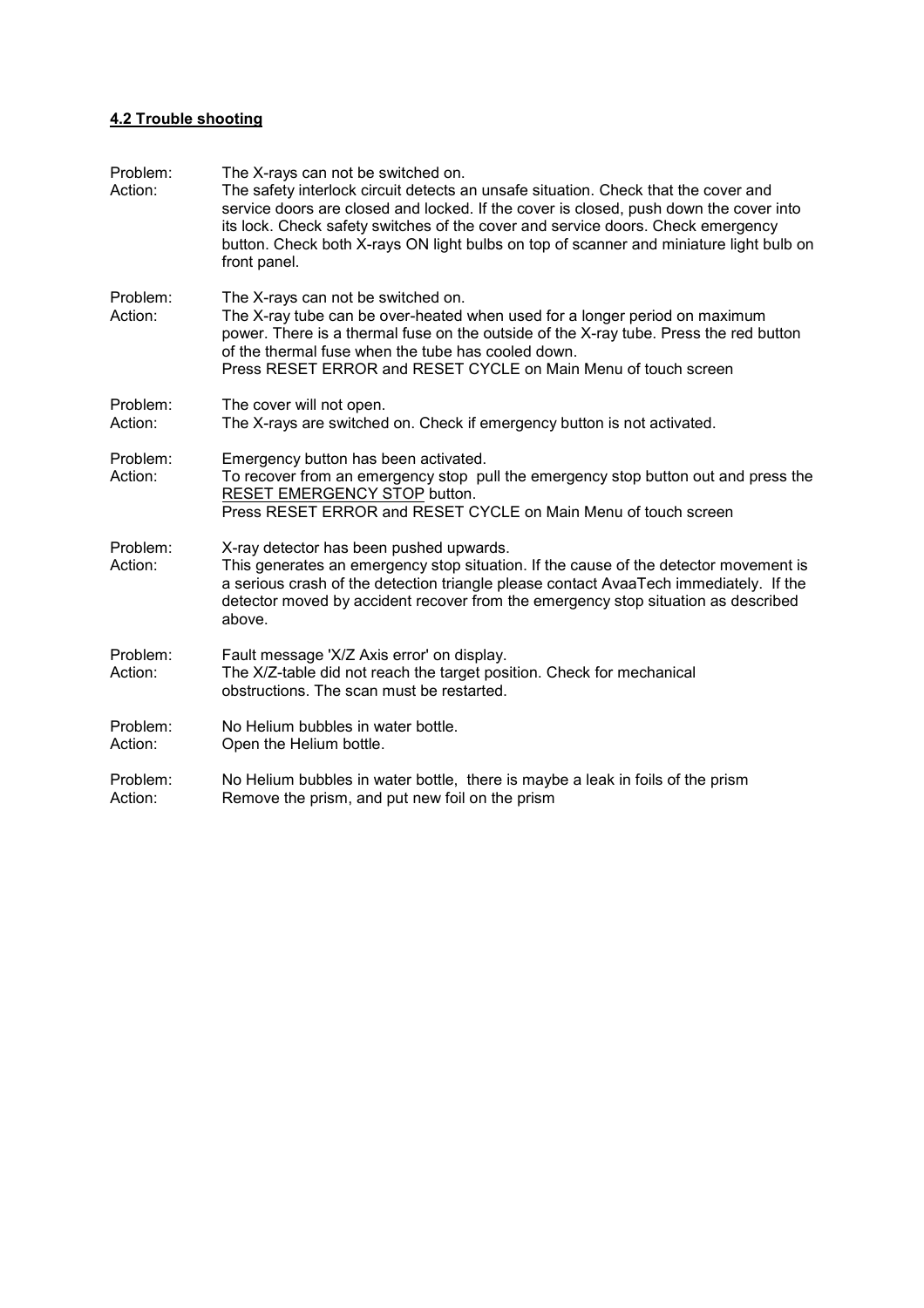# 4.3 Material information sheet for Beryllium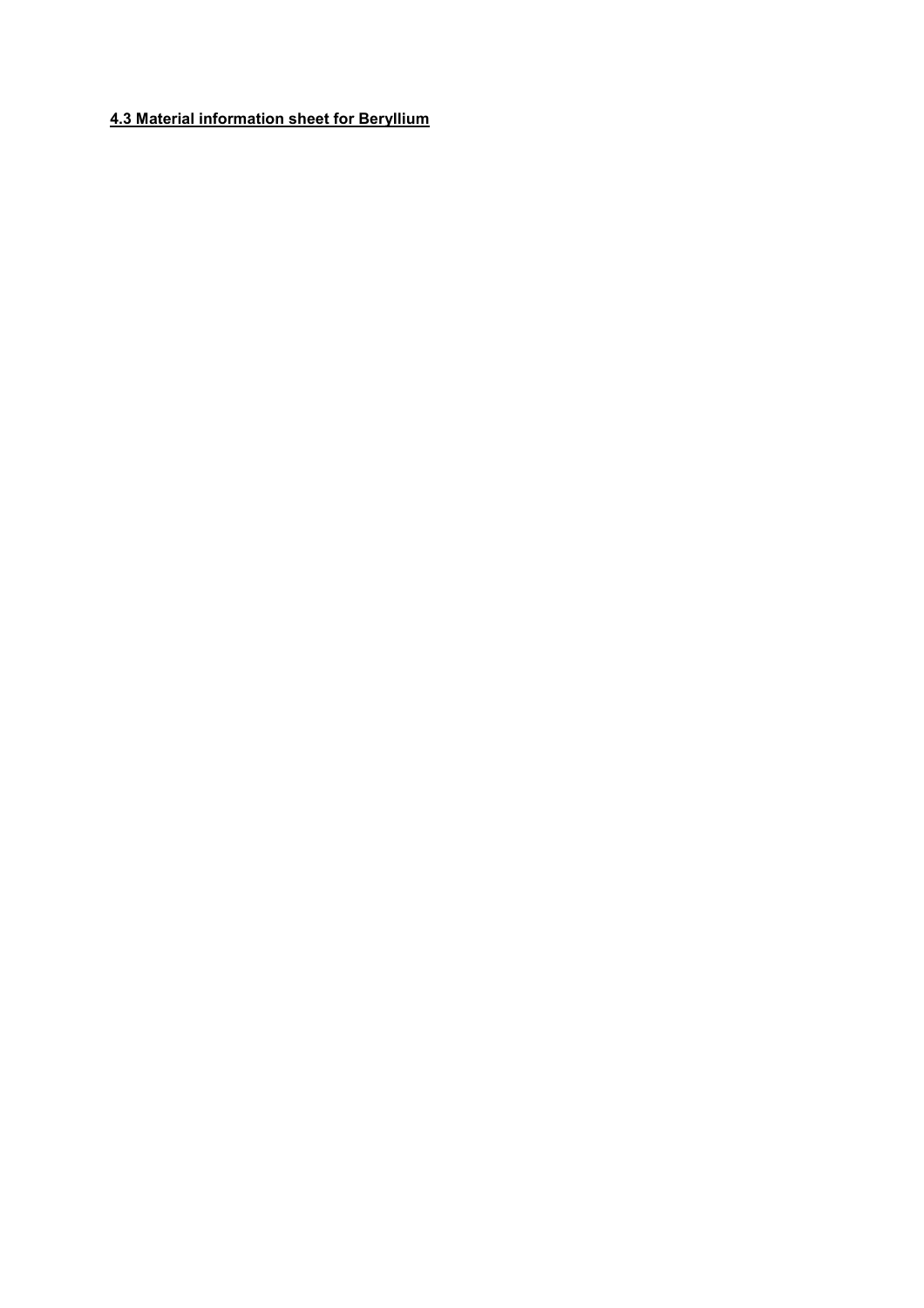### 4.4 Radiation safety data sheet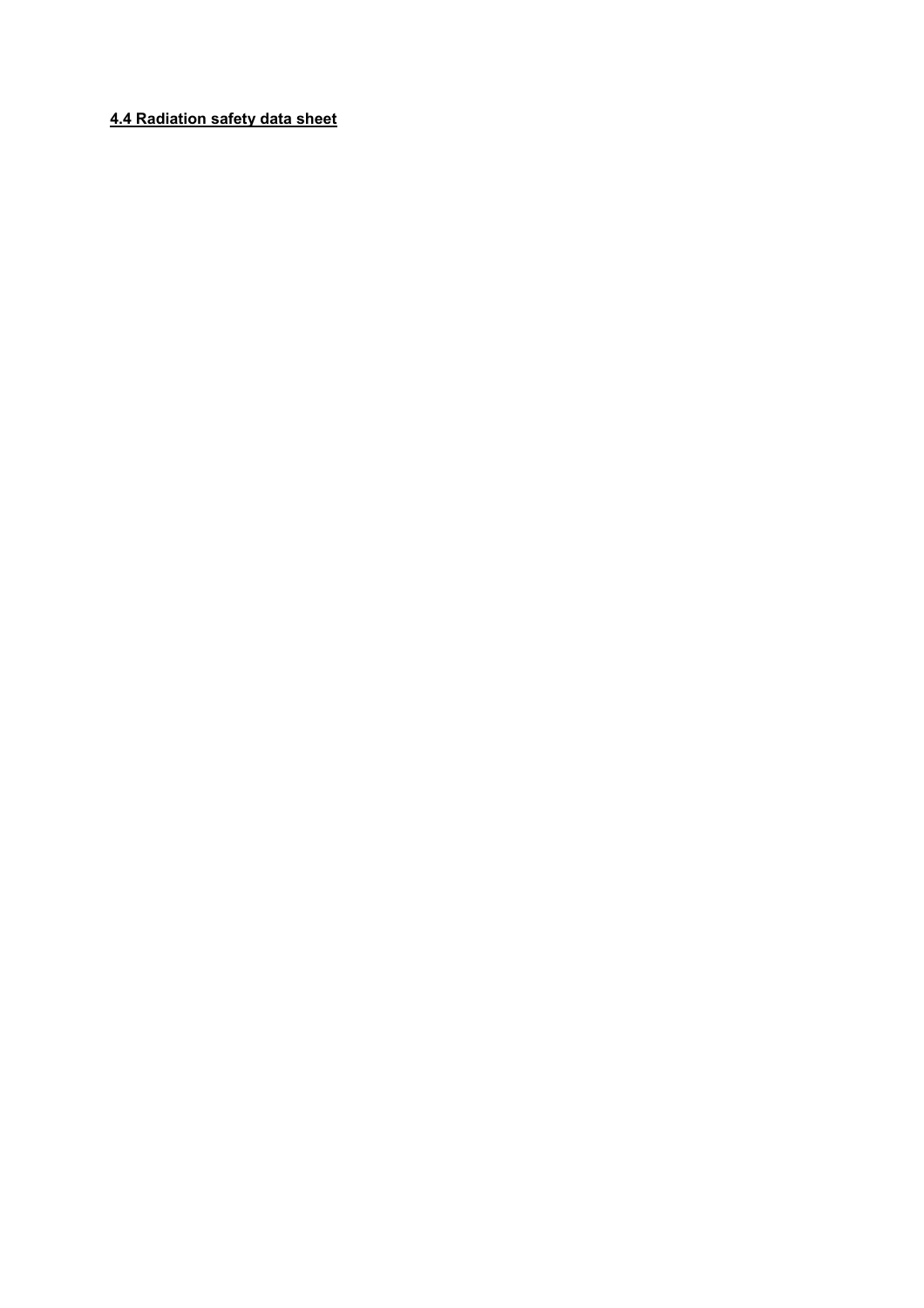# Getting Started manual <sup>1</sup> for XRF Core Scanner Program <sup>2</sup>

Version 3.0 August 2007 Bob Koster

### Contents:

| Part 1: | Introduction to the XRF Core Scanner Software                |
|---------|--------------------------------------------------------------|
| Part 2: | <b>Launch Program</b>                                        |
|         | <b>Startup Window</b>                                        |
| Part 3: | User Interface                                               |
|         | <b>Scanner Menu</b>                                          |
|         | <b>View Menu</b>                                             |
|         | <b>Setup Menu</b>                                            |
|         | <b>Help Menu</b>                                             |
|         | <b>Application Toolbar Buttons</b>                           |
|         | <b>Spectrum Toolbar Buttons</b>                              |
|         | <b>Statusbar</b>                                             |
| Part 4: | <b>Instrument Settings and Measurement Setup Description</b> |
| Part 5: | <b>Spectrum Processing</b>                                   |
|         | <b>Spectrum File Format</b>                                  |
|         | <b>Using Canberra's WinAxil for Processing</b>               |
| Part 6: | How Do $I$                                                   |
|         | <b>Connect to Scanner</b>                                    |
|         | <b>Start a Step Scan</b>                                     |
|         | <b>Start a Calibration Scan</b>                              |
|         | <b>Start a Stability Scan</b>                                |
|         | Reset a scanner error on the touch screen                    |



 $\frac{1}{2}$  Contents of this manual is based on the Windows help files supplied with the XRF Core Scanner Software<br>2 XRF Core Scanner was developed by the Royal Netherlands Institute for Sea Research and exclusively distributed and supported by AvaaTech Analytical X-Ray Technology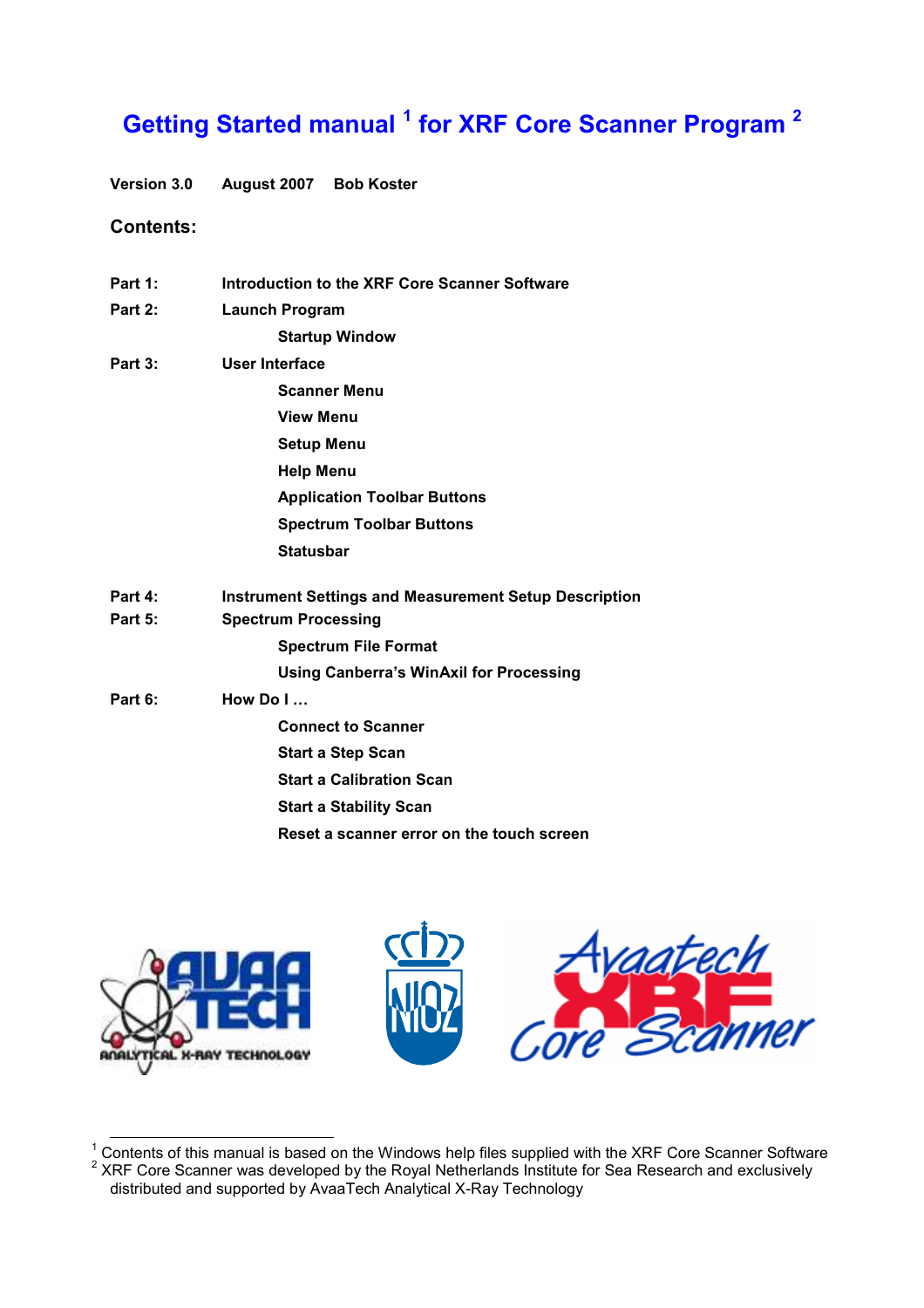# Part 1

Introduction to the XRF Core Scanner Software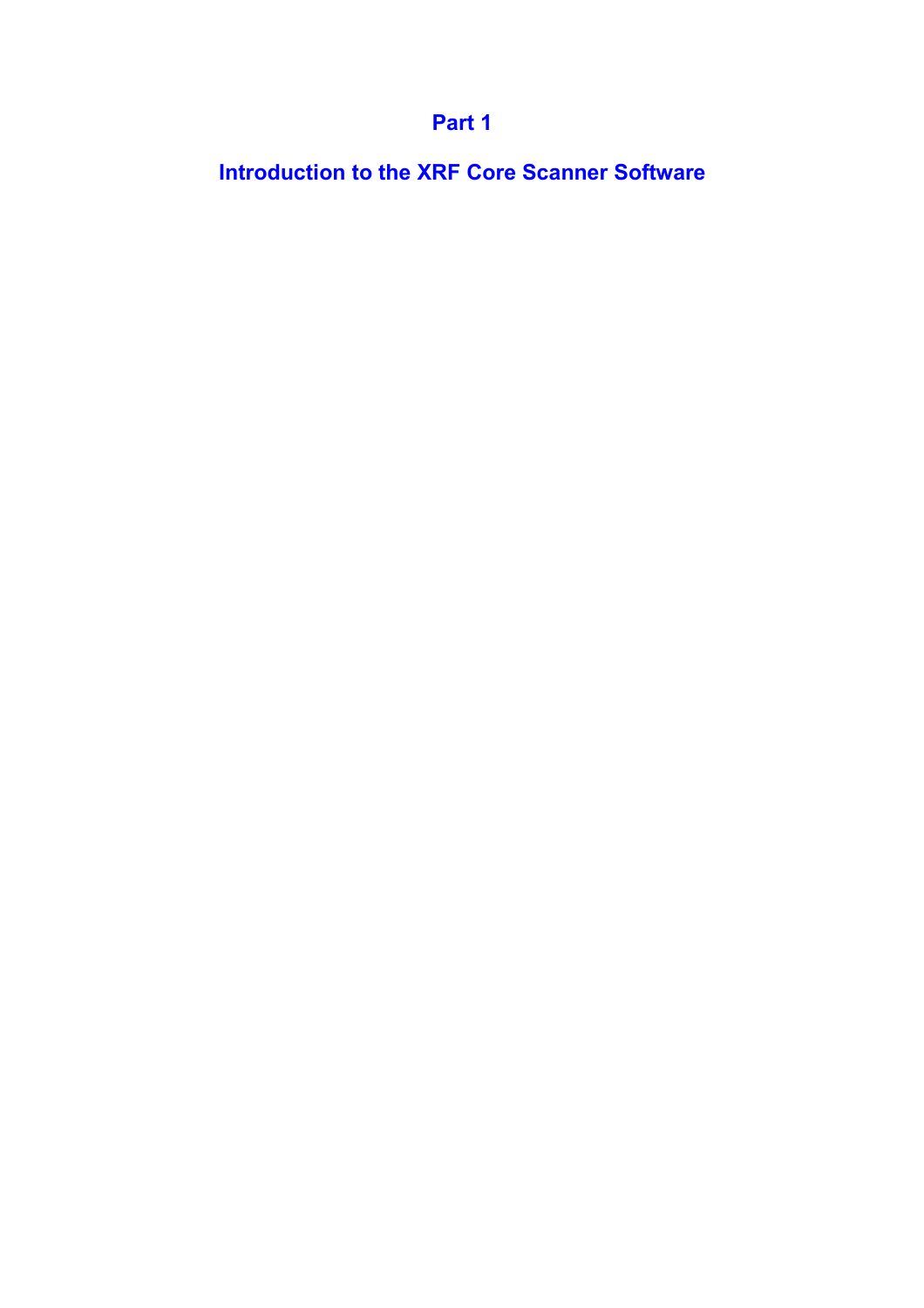### Introduction:

The XRF Core Scanner Program is a multi-threaded application that runs on a personal computer with a WIN32 based operating system, like WinXP and Win2000, and connects to the XRF Core Scanner and to all of its scientific instruments.

The program controls all the instrument settings via the **Instrument Settings** window and can perform a XRF scan on a split sediment core. A core position description, the X-Ray excitation and measurement parameters are to be defined in the Measurement Setup window.

If a split sediment core has been put in the XRF Core Scanner the user needs to perform two things over which the program has no control.

1) Push the Helium switch to flush the measurement chamber with helium.

2) Push X-Ray ON switch to start the X-Ray tube.

From here the program can perform a fully automated scan over the core and store the measured XRF spectra in the chosen data directory.

At a later stage the acquired and saved spectra are to be processed with a separate processing package.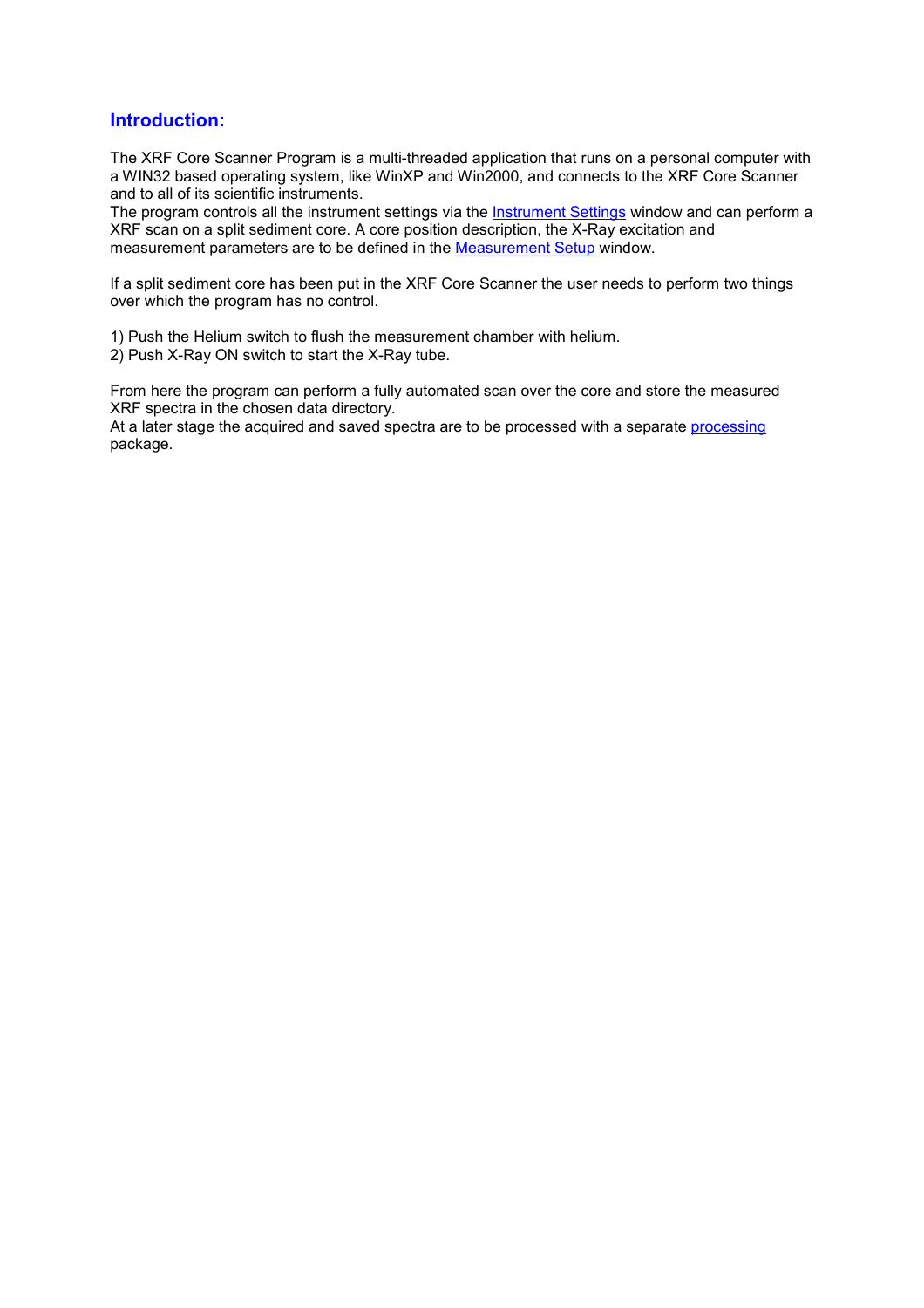# Part 2

# Launch Program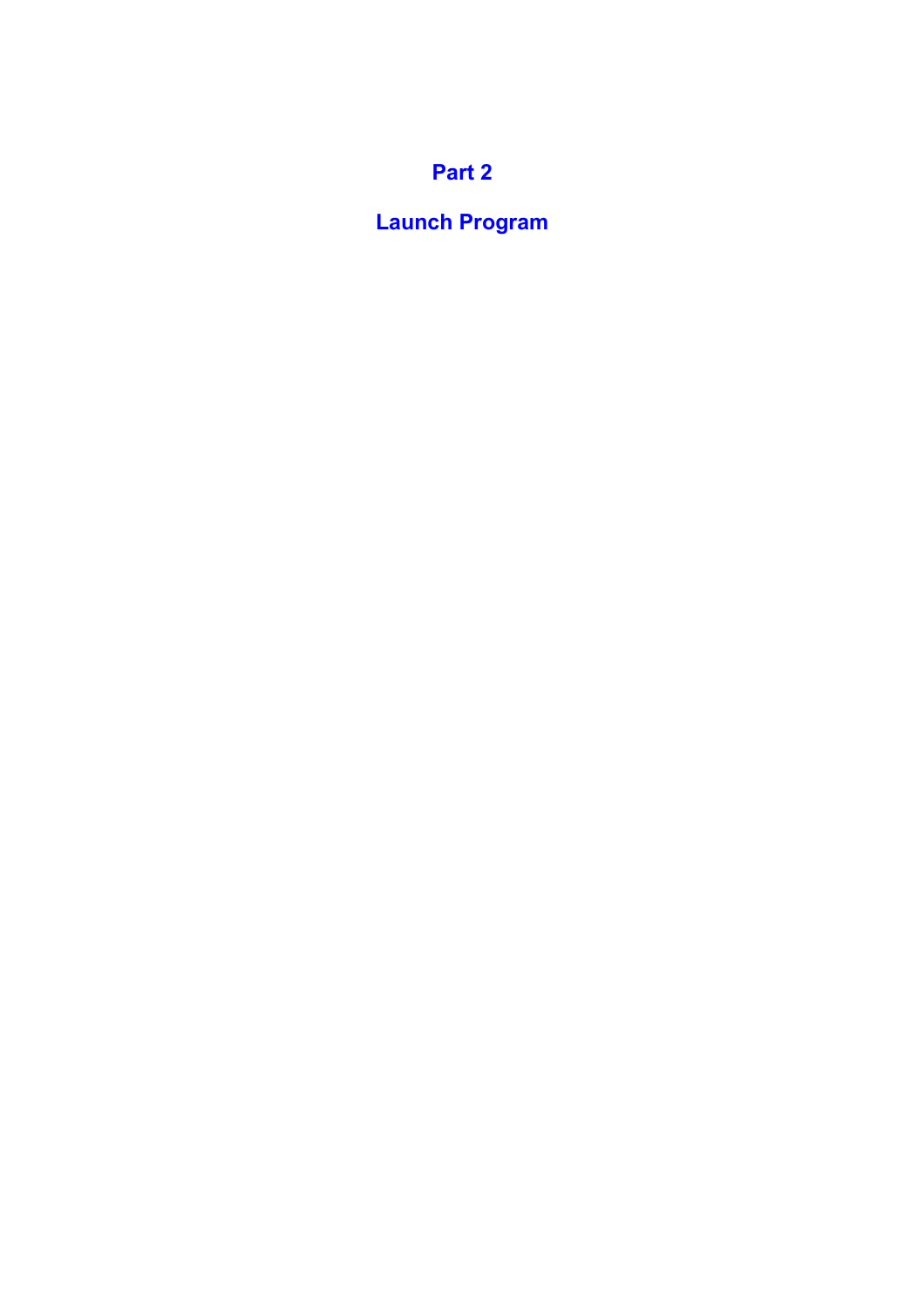# Launch Program:

The main screen looks like this:



At the top of the screen there is the main menu. Almost all the selectable items from the main menu are also accessible via the Application Toolbar buttons below it.

In the upper-left corner there is a **Scanner Status Panel** that shows various parameters as a scan proceeds. In the upper-right corner there is a Messages Panel that shows the various communication commands between computer, detector and scanner. This panel can be useful to locate the sources of possible errors.

Below there is an X-Ray Tube Status Panel that shows the actual X-Ray tube status. These values are only updated if the program is connected to the scanner.

The largest panel is the Spectrum Display Panel. The live acquired spectrum is always displayed in red. At any given moment an older spectrum can be read from disk and displayed as an overlay in the Spectrum Display Panel. The appearance of the spectra in the Spectrum Panel can be manipulated with the buttons from the Spectrum Toolbar.

At the bottom of the screen there is a Statusbar that shows spectrum related parameters as the scan proceeds.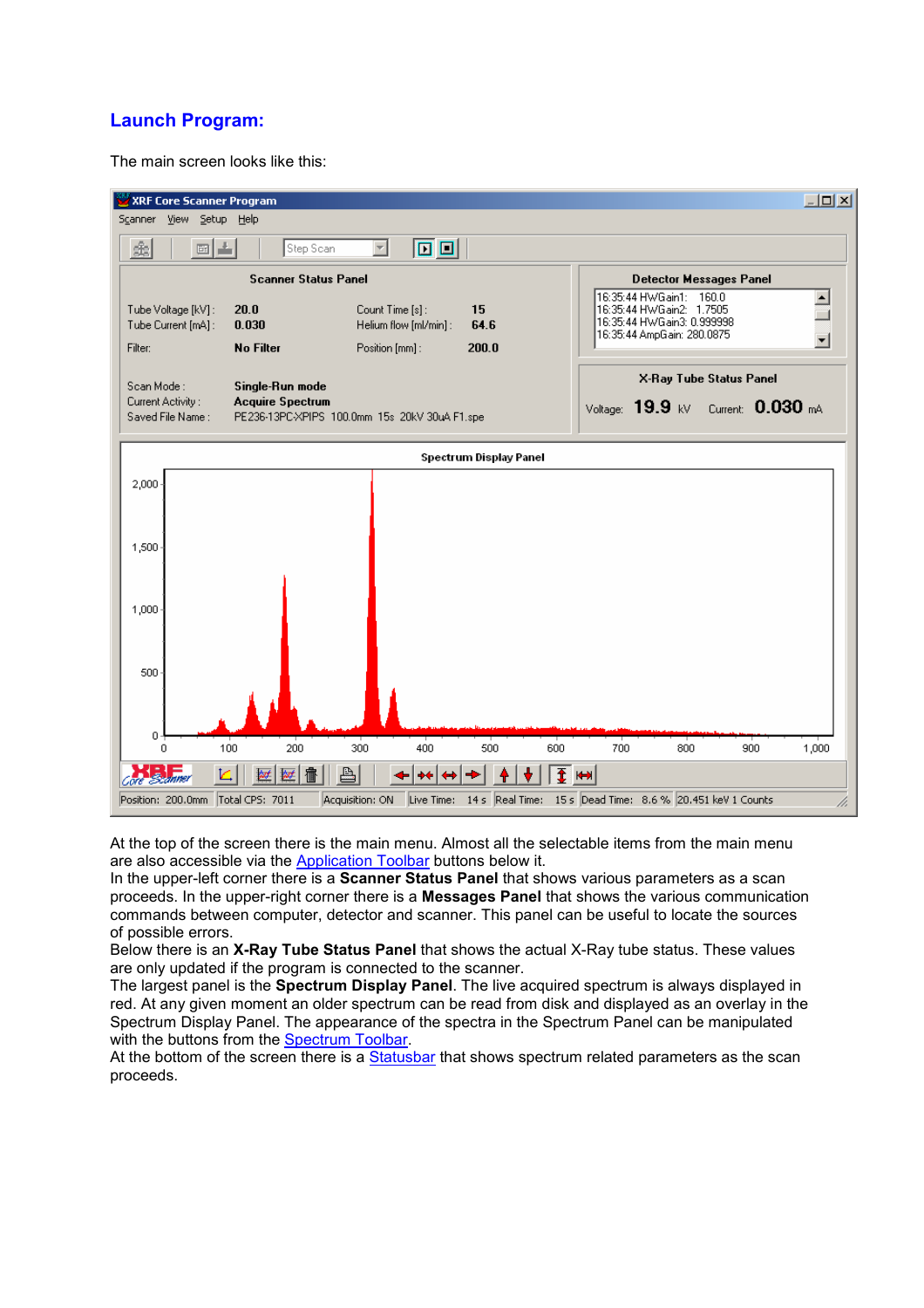# Part 3

# User Interface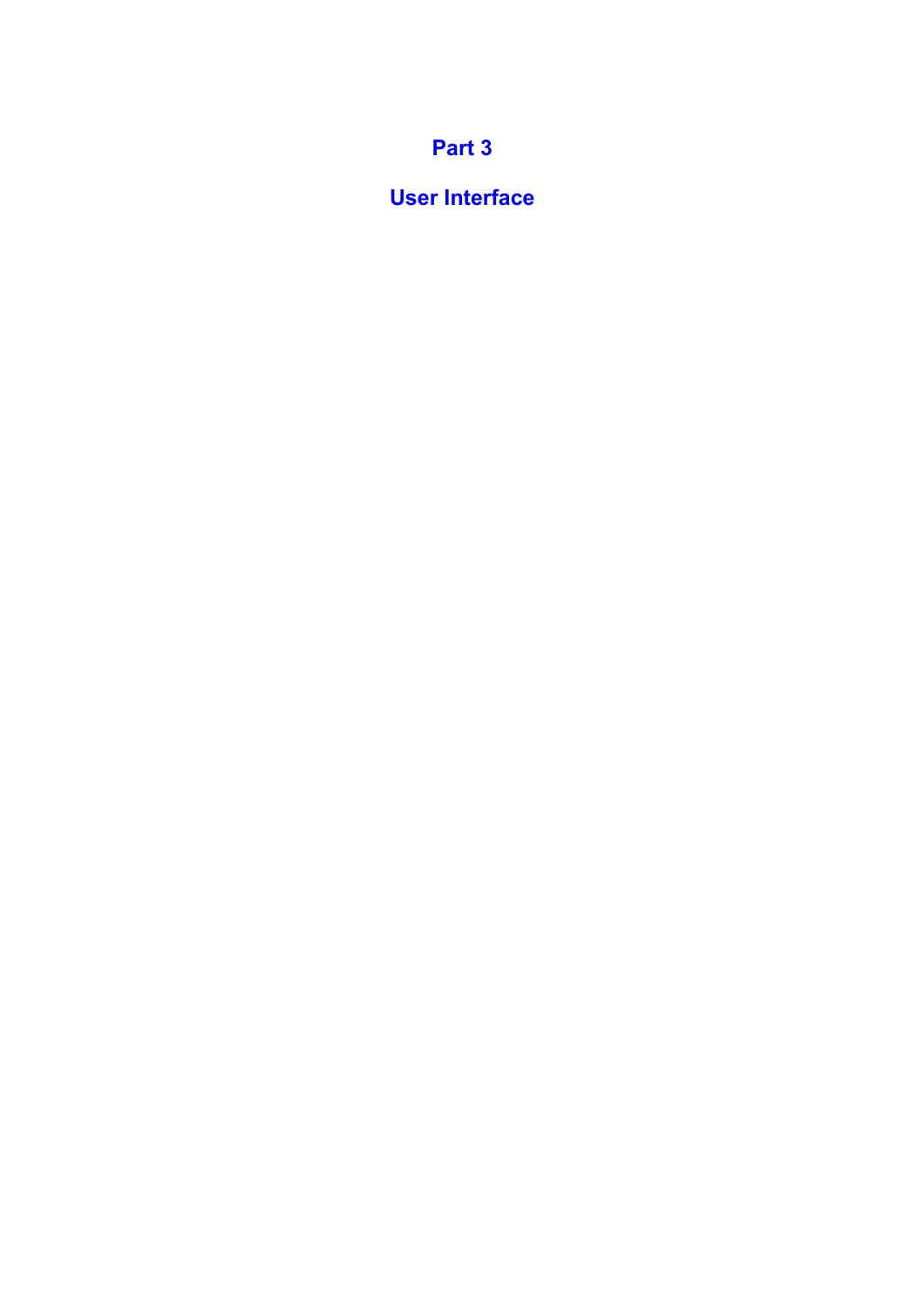### Scanner Menu:

The Scanner Menu contains two items :

| Connect  | Connects program to scanner and its instruments            |
|----------|------------------------------------------------------------|
| Hardware | Control Direct control of scanner, X-Ray tube and detector |
| Exit     | Terminates the program                                     |

### View Menu:

The View Menu contains three items :

| Scanner Messages  | Shows the logged messages from the scanner        |
|-------------------|---------------------------------------------------|
| Detector Messages | Shows the logged messages from the X-ray detector |
| None              |                                                   |

# Setup Menu:

The Setup Menu contains two items :

| Instrument Settings      | Contains settings related to scanner         |
|--------------------------|----------------------------------------------|
| <b>Measurement Setup</b> | Contains settings related to the measurement |

See part 6 for detailed description of setup screens.

### Help Menu:

The Help Menu contains two items :

Help Contents Start the Win Help program with the contents tab selected<br>About Shows an about box with company information Shows an about box with company information

|              | Development by N.I.O.Z. and AvaaTech                                                                                                                                    | x |
|--------------|-------------------------------------------------------------------------------------------------------------------------------------------------------------------------|---|
|              | XBE Core Scanner Software<br>Version 3.0 January 2006<br><b>Bob Koster</b>                                                                                              |   |
| Copyright :  | AvaaTech Analytical X-Ray Technology<br>Wagenmakerstraat 11<br>NL - 1791 EJ Den Burg (Texel)<br>Netherlands<br>E-mail: info@avaatech.com<br>Internet : www.avaatech.com |   |
| Initiative : | Royal Netherlands Institute for Sea Research (NIOZ)<br>P.O. Box 59<br>NL - 1790 AB Den Burg (Texel)<br>Netherlands<br>Internet : http://www.nioz.nl                     |   |
|              | <br>пκ                                                                                                                                                                  |   |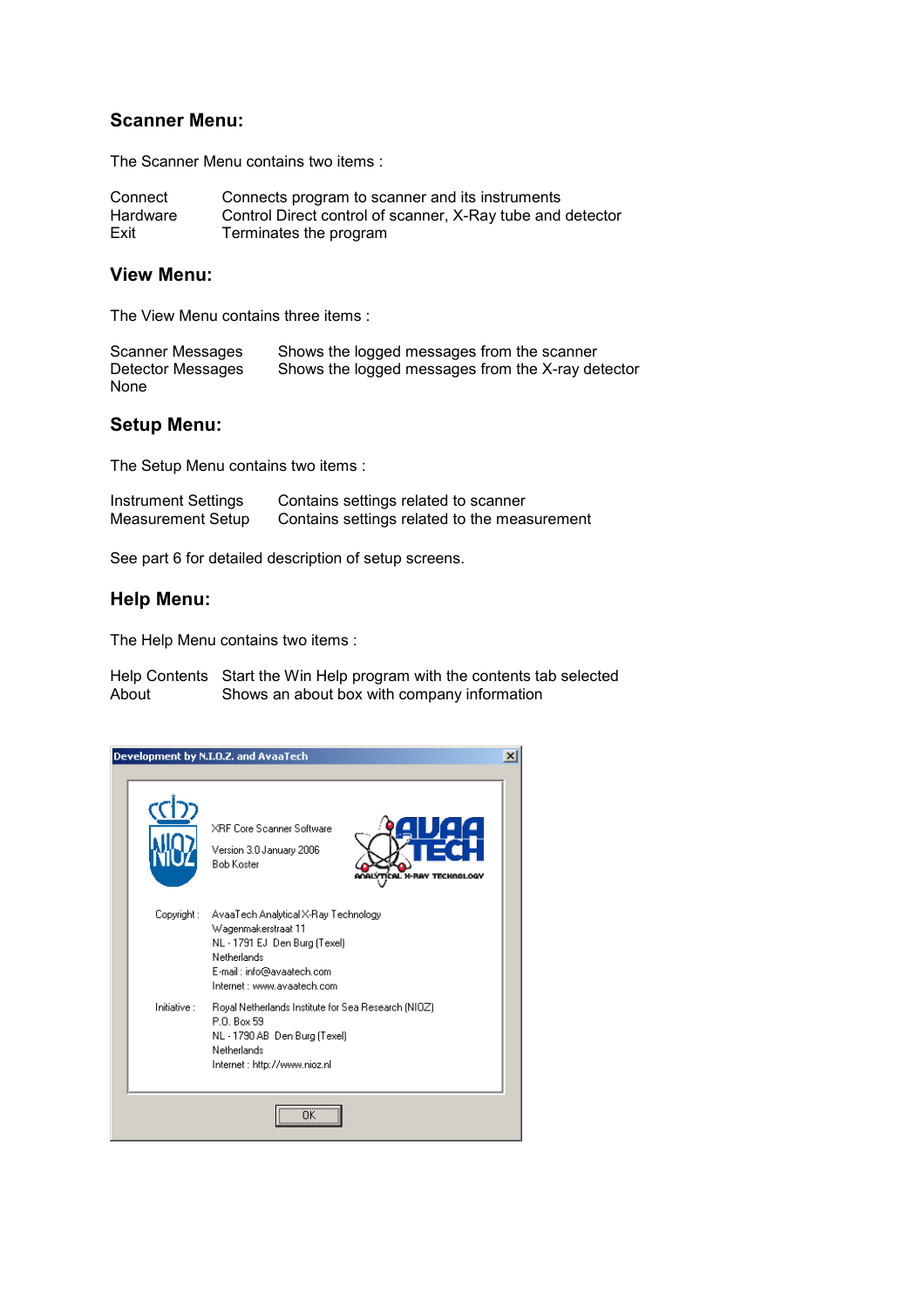# Application Toolbar:



## Spectrum Toolbar:





 Select Linear or Logarithmic vertical scale Display a stored spectra with different colors Remove overlaid spectra from screen only Make a hard copy of the Spectrum Display Panel Move, Shrink and Expand spectrum horizontally Expand and Shrink spectrum vertically Auto-Scale spectrum vertically and horizontally

# Status bar:

| Position: 200.0mm Total CPS: 7011 Acquisition: ON Live Time: 14s Real Time: 15s Dead Time: 8.6% 20.451 keV 1 Counts |  |  |  |  |  |
|---------------------------------------------------------------------------------------------------------------------|--|--|--|--|--|
|---------------------------------------------------------------------------------------------------------------------|--|--|--|--|--|

| <b>Position:</b>     | Current X-position of the scanner in [mm]                    |
|----------------------|--------------------------------------------------------------|
| <b>Total CPS:</b>    | Total count per second counted by the multi channel analyzer |
| <b>Acquisition:</b>  | Status of Multi-Channel Analyzer [On/Off]                    |
| Live Time:           | Elapsed Live time of current measurement in [s]              |
| <b>Real Time:</b>    | Elapsed Real time of current measurement in [s]              |
| Dead Time:           | Percentage of Dead time in detection circuit in [%]          |
| Energy Intensity(*): | Cursor values in [keV] and [Counts]                          |

(\*) See also Energy Calibration parameters on Instrument Settings window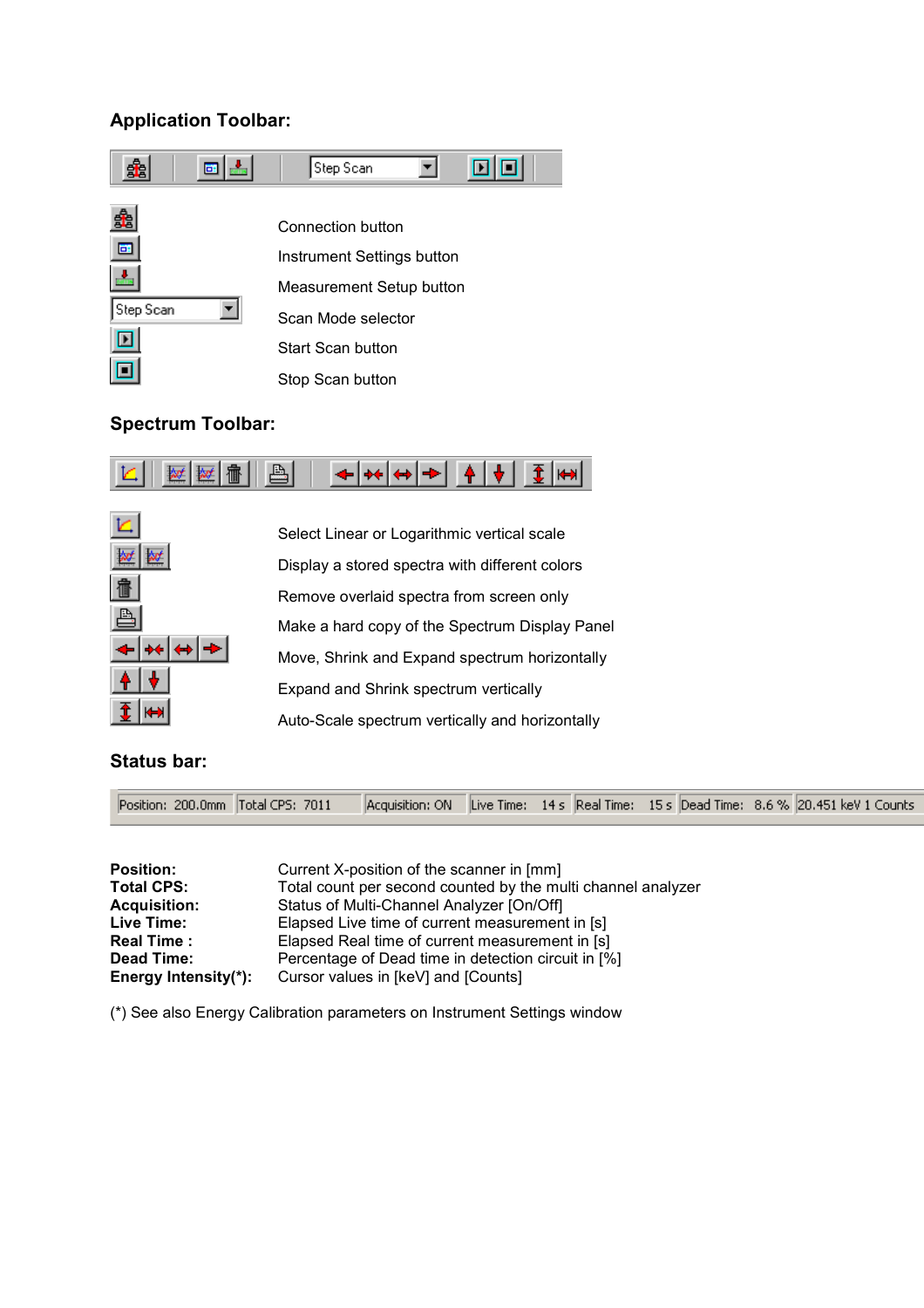# Part 4

Instrument Settings & Measurement Setup & Window description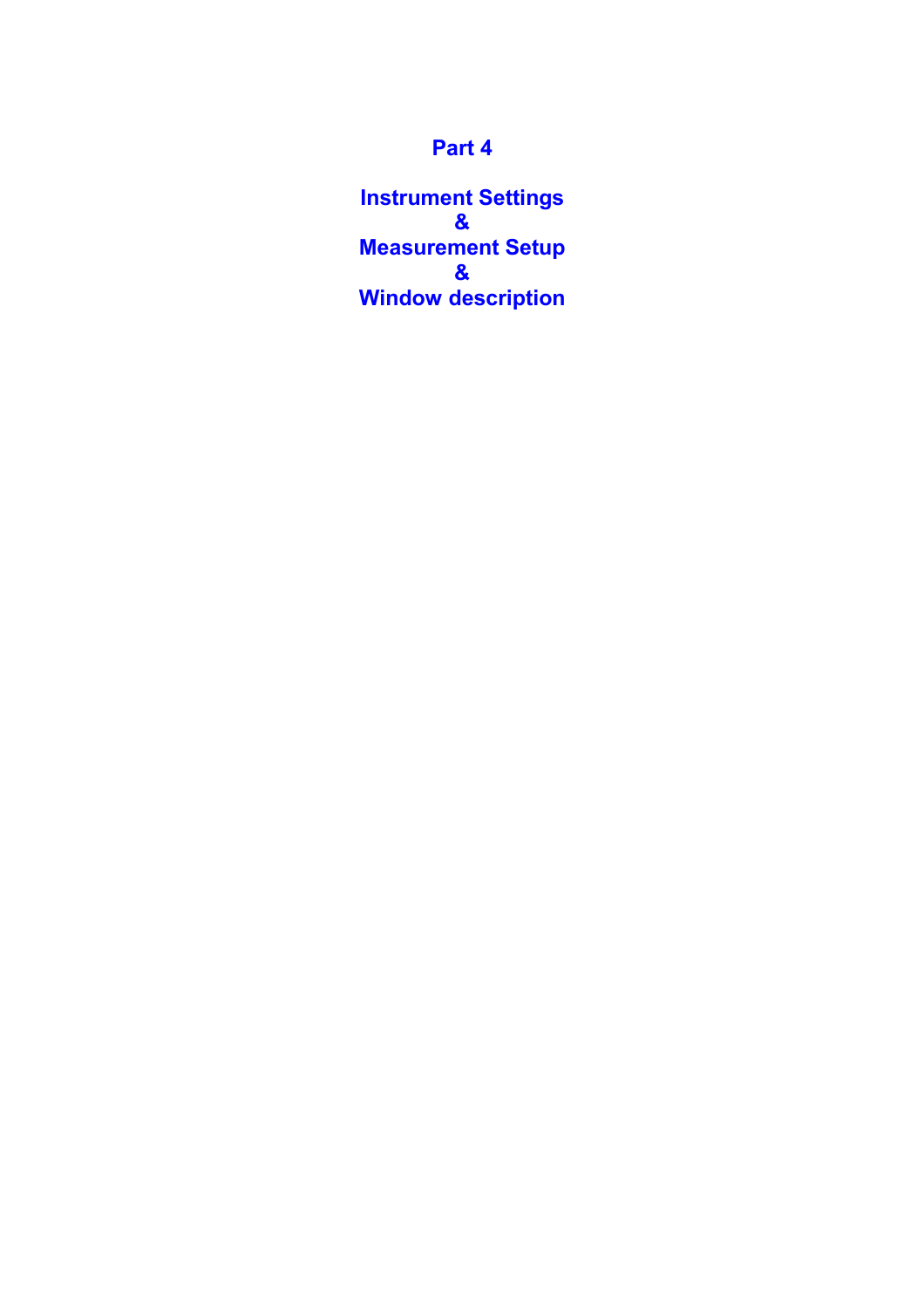### Instrument Settings/Excitation:

| <b>Instrument Settings</b>                                                                 | $\vert x \vert$ |
|--------------------------------------------------------------------------------------------|-----------------|
| Excitation   Spectrum Display   Scanner   COM ports                                        |                 |
|                                                                                            |                 |
| 50 kV<br>Tube Voltage [kV]:<br>클<br> 20<br>.                                               |                 |
| Tube Current [µA]:<br>1000 μΑ<br>픸<br>30<br>$\mathbf{r}$<br>$\mathbf{r}$ .<br>$\mathbf{r}$ |                 |
| Count Time [s]:<br>킄<br>15                                                                 |                 |
| Filter:<br>1-No Filter<br>▼<br>Pre-defined excitation list:                                |                 |
| 1: 20kV 0.200mA 5s Filter:1-No Filter<br>2: 10kV 0.200mA 4s Filter:2-Cellulose             |                 |
| Excitation List                                                                            |                 |
| Save As<br>Load                                                                            |                 |
| Delete<br>Clear<br>Add                                                                     |                 |
| OΚ<br>Cancel<br>Help                                                                       |                 |

To set an X-Ray excitation condition adjust the kV and  $mA$  sliders with the left mouse button pressed at the correct value. Select the appropriate CountTime(\*) and Filter between X-Ray tube and sample. If the new excitation condition will often be used it could be added to the pre-defined excitation list. The contents of the pre-defined excitation list can be cleared with the corresponding buttons. An excitation list can be saved to or loaded from disk.

This pre-defined excitation list appears in the Measurement Setup window. There one can make a choice which excitation condition is to be used for a step-scan. Even all excitation conditions from the pre-defined excitation list can be chosen. That will result in a multi-run step scan that measures a specific sample with various excitation conditions.

(\*)CountTime is the time that the Multi-Channel Analyzer takes to acquire a spectrum. Since the MCA is programmed to measure in 'live-time' the actual time a measurement takes is calculated as [Count Time / (1- Dead Time/100%)], where Dead Time is a physical MCA phenomenon that is related to the total counts that enter the X-Ray detector. The Dead Time is displayed on the main screens statusbar. The Dead Time can be influenced by the X-Ray tube current.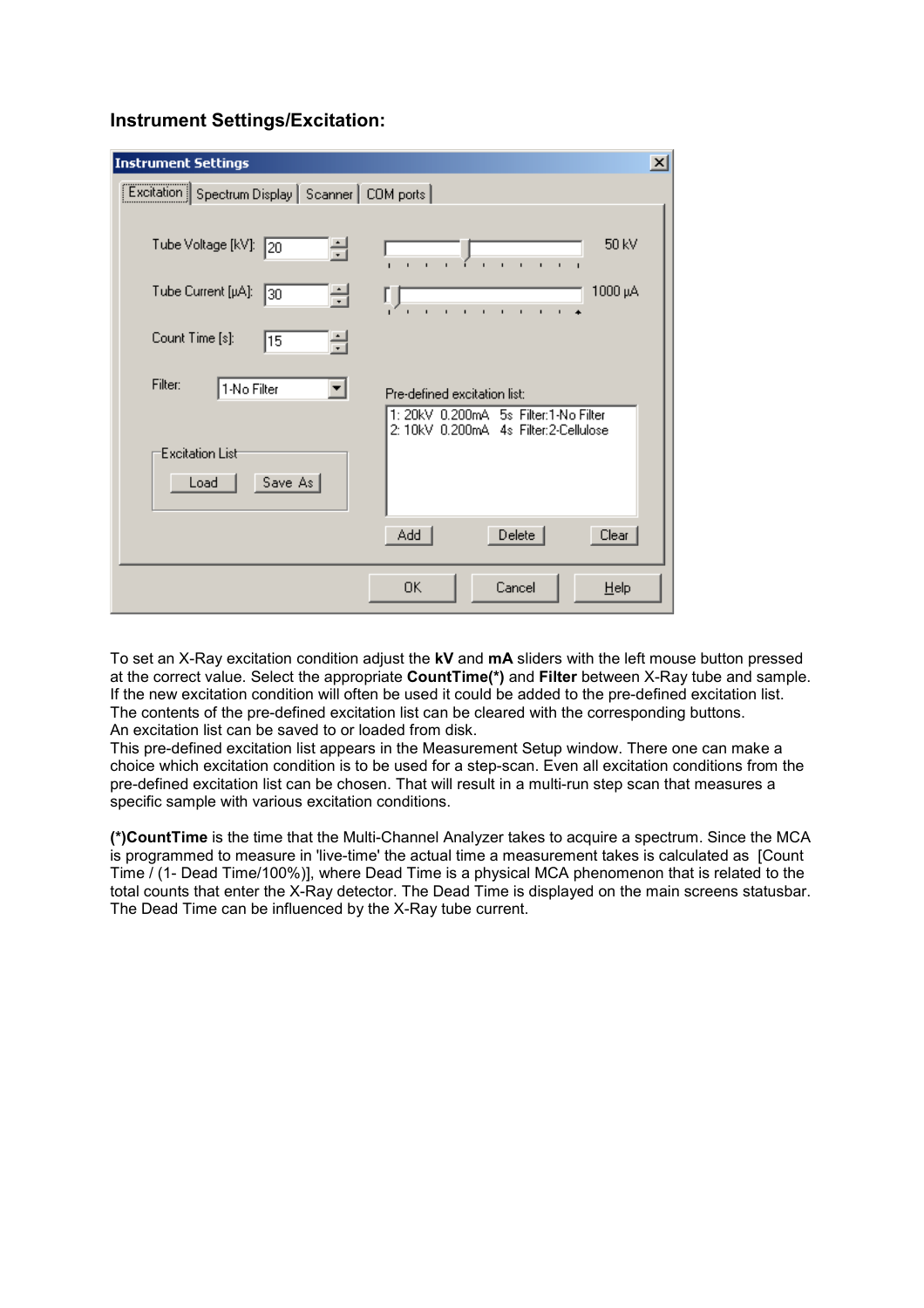| <b>Instrument Settings</b>                                                   | $\vert x \vert$ |
|------------------------------------------------------------------------------|-----------------|
| Excitation Spectrum Display Scanner   COM ports                              |                 |
| Energy Calibration Display<br>0.0<br>Offset [eV]:<br>20.000<br>Gain [eV/Ch]: |                 |
| 0K<br>Cancel<br>$He$ lp                                                      |                 |

Instrument Settings/Spectrum Display:

Both Energy Calibration settings **Offset** and Gain are implemented to transform the spectrum channel numbers, in the Spectrum Display Panel, into energy values. The settings on this screen are only to calculate the displayed energy value of the cursor in the Spectrum Display Panel. This energy value is displayed in the right corner of the statusbar.

The measured and stored raw-data spectra are not affected by this display energy calibration. Since the used spectrum post-processing package works with pre-defined processing models it is strongly advised to have the hardware detector gain always set to the same value. Recommended values are 20eV/Channel at 2048 channel spectra or 10eV/Channel at 4096 channel spectra.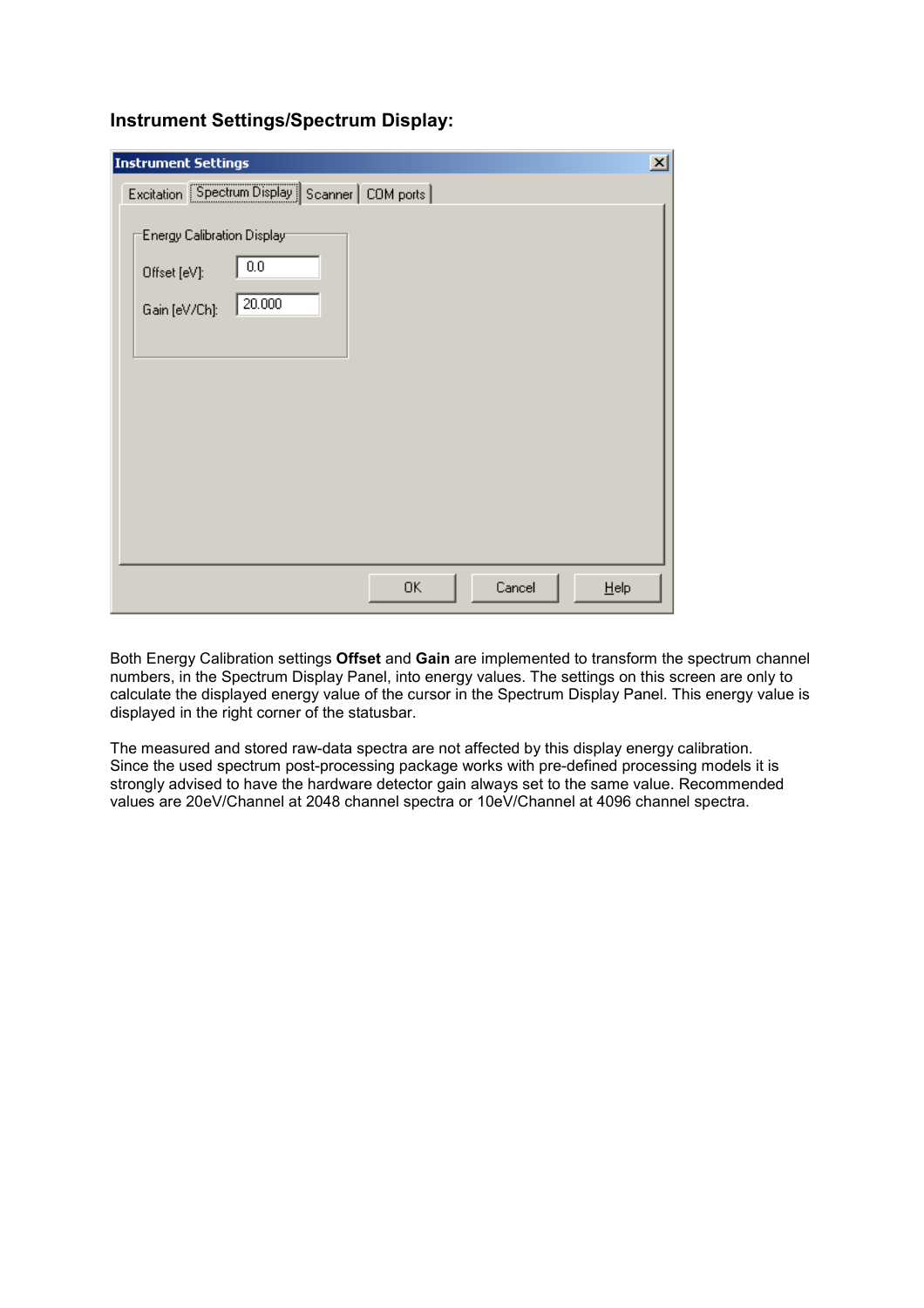### Instrument Settings/Scanner:

| <b>Instrument Settings</b>                                                                                                                                                                                                        |                                                                                                          | $\vert x \vert$ |
|-----------------------------------------------------------------------------------------------------------------------------------------------------------------------------------------------------------------------------------|----------------------------------------------------------------------------------------------------------|-----------------|
| Excitation   Spectrum Display   Scanner  <br>General<br>Sample Offset [mm]:<br>171.0<br>Safety Margin [mm]:<br>5.0<br><b>Stabilty Scam</b><br>Position [mm]:<br>100.0<br>Max. Test Cycles:<br>10<br>$\Box$ Re-position each cycle | COM ports<br>Calibration Scam<br>Position [mm]:<br>(Abs)<br>10.0<br>Data File Path:<br>Change<br>C:\Data |                 |
|                                                                                                                                                                                                                                   | 0K<br>Cancel<br>Help                                                                                     |                 |

The General settings **Sample Offset** and **Safety Margin** are implemented to calibrate the scanners Xposition and to prevent the scanner from measuring too close to the cores edges. The Sample Offset is the distance between the scanners homing-switch and the "0 cm" location of the core to be measured. Adjust this value if the mechanical "0 cm" position has been changed.

The Stability Scan settings Position, Max.Test Cycles and Re-position determine the behavior of a stability scan. A stability scan repeatedly measures the same position on a core to check the systems (and samples) stability. A stability scan ends automatically after the number of cycles set at Max.Test Cycles. If the Reposition checkbox is checked the scanner re-positions before a measurement. If not checked the scanner positions only once before the first measurement and then repeats the measurements without any mechanical movements. The spectrum file name automatically contains a cycle number. The excitation condition and data file directory are to be set in the Measurement Setup window.

The Calibration Scan settings Position and Data File Path determine the behavior of a calibration scan. A calibration scan is meant to monitor the systems long-term stability. At regular time intervals the user can measure a reference sample that usually is positioned at the left side of the scanners "0 cm" position. This position is entered as an absolute positive value in millimeters counted from the scanners homing-switch. The reference sample at such a location can be permanently available for monitoring.

The Data File Path is the directory were the spectra are stored and overrules the usual data directory path. This helps to collect all the long-term monitoring spectra at one central location. The spectrum file name automatically contains the time and date of the measurement.

The excitation condition is to be set in the Measurement Setup window and should always be the same !!!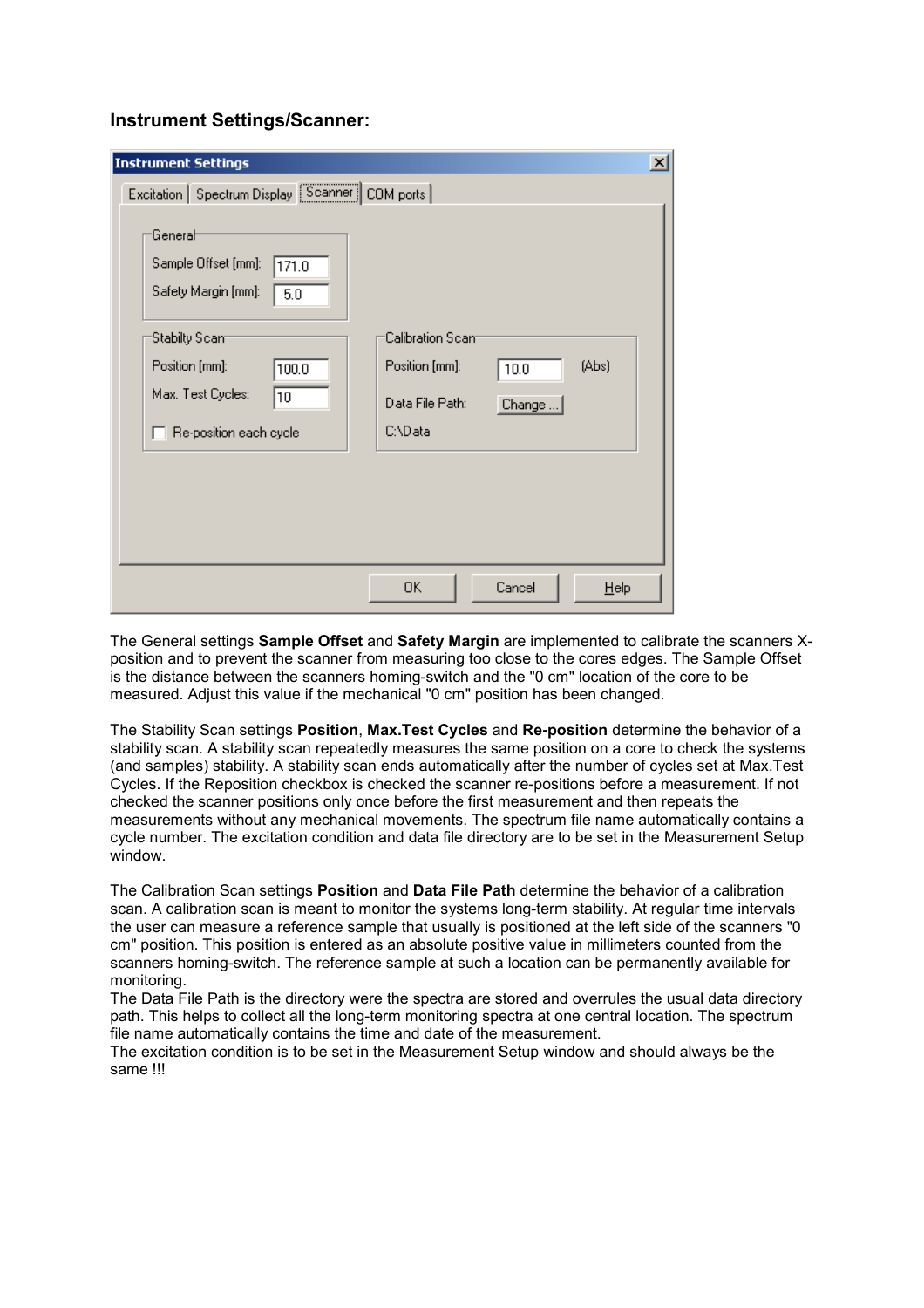# Instrument Settings/Com Ports:

| <b>Instrument Settings</b>                          | $\vert x \vert$ |
|-----------------------------------------------------|-----------------|
| Excitation   Spectrum Display   Scanner   COM ports |                 |
| Scanner port:<br>COM1<br>▼                          |                 |
| Reconnect to scanner if a COM port has changed      |                 |
| 0K<br>Cancel<br>Help                                |                 |

The scanner requires a serial COM port on the computer. The Scanner port setting determine which port number physically connects to the appropriate device. If a settings is changed the program should be re-connected to the scanner in order to activate the new settings.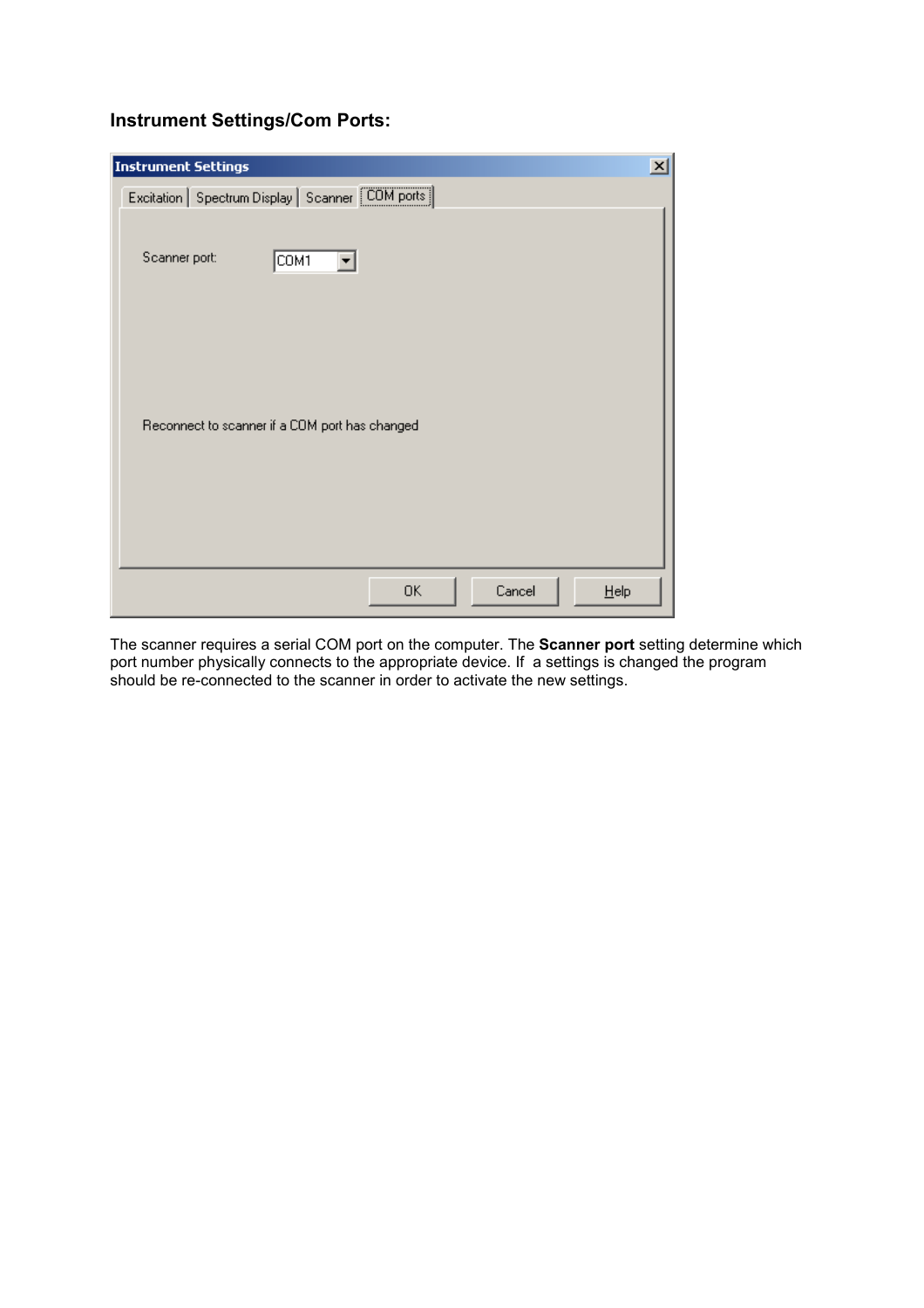### Measurement Setup/Basic:

| <b>Measurement Setup</b>                                                                                                                                                                                                                                                                   | $\vert x \vert$ |
|--------------------------------------------------------------------------------------------------------------------------------------------------------------------------------------------------------------------------------------------------------------------------------------------|-----------------|
| <b>Basic</b> Special Administration                                                                                                                                                                                                                                                        |                 |
| Data Directory: C:\Data\<br>Change                                                                                                                                                                                                                                                         |                 |
| Sample Name:<br>PE236-13PC-XPIPS                                                                                                                                                                                                                                                           |                 |
| Sample Length [cm]:<br>40.0                                                                                                                                                                                                                                                                |                 |
| Step Size [cm]:<br> 10.00                                                                                                                                                                                                                                                                  |                 |
| Scan and Excitation Control (for Step Scan Mode only):<br>⊙ Single-Run : Use settings from Instrument Settings / Excitation Tab<br>C Single-Run : Use a pre-defined excitation condition<br>$\bigcirc$ Multi-Run $\Rightarrow$ Use all pre-defined excitation conditions in multiple scans |                 |
| Pre-defined Excitation List:                                                                                                                                                                                                                                                               |                 |
| Measurement Script <sup>.</sup><br>1: 20kV 0.200mA 5s Filter:1-No Filter<br>2: 10kV 0.200mA 4s Filter:2-Cellulose<br>Save As<br>Load                                                                                                                                                       |                 |
| 0K<br>Cancel<br>Help                                                                                                                                                                                                                                                                       |                 |

The Data Directory is the directory where the spectrum files, acquired during a scan, are saved in. By pressing the Change … button an existing directory can be chosen or a new directory can be created. Sample Name is the name of the core that is to be measured. Do not use any of the following characters since they could give problems in Windows file names:  $[ . , / \backslash * ' " : ; ]$ 

Sample Length is the exact length of the core. Step Size is the distance between each measurement during a step scan. A [Special positions apply] sign next to the Step Size parameter indicates that special positions apply for this scan. See Special tab topic for an explanation.

The Excitation condition to be applied can be chosen from the Instrument Settings / Excitation tab or from the pre-defined excitation list. Even all excitation conditions from the pre-defined excitation list can be chosen. That will result in a multi-run step scan that measures a specific sample with various excitation conditions.

For loading and saving Measurement Scripts see Special tab topic for an explanation.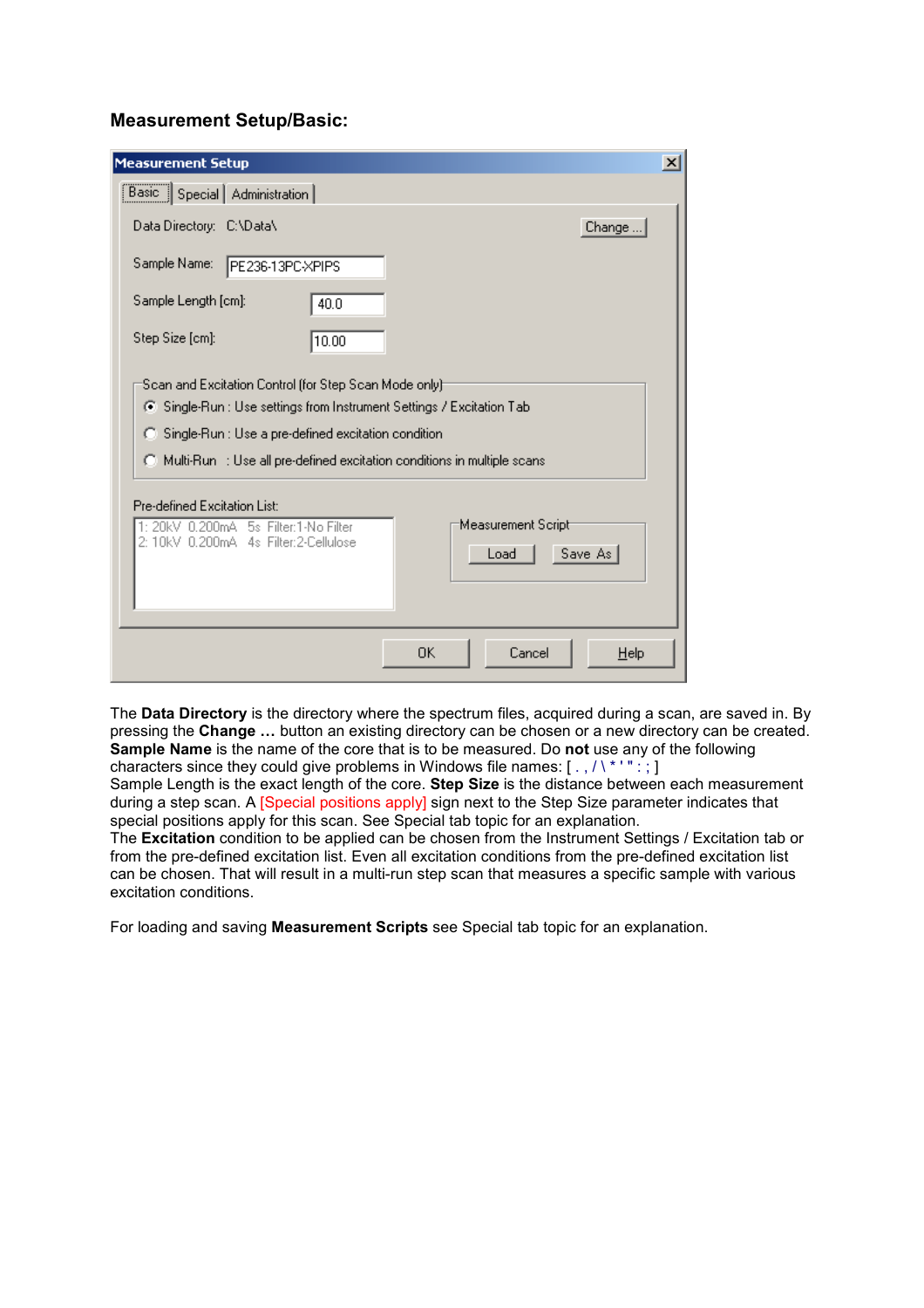# Measurement Setup/Special:

| <b>Measurement Setup</b>            |                            |                    | $\mathbf{x}$ |
|-------------------------------------|----------------------------|--------------------|--------------|
| Special   Administration  <br>Basic |                            |                    |              |
| Special Positions [cm]<br>Add       | Skip Positions [cm]<br>Add | Special Areas [cm] | Add          |
|                                     |                            | Stop<br>Start      | Step         |
| Delete                              | Delete                     | (Delete All.)      | Delete       |
|                                     | 0K                         | Cancel             | $He$ lp      |

During a step scan the scanner jumps with Step Size steps over the core. To anticipate better on possible interesting core positions or huge gaps in the sediment surface it is possible to define Special Positions (e.g. in between a normal step), Skip Positions (a normal step that should be skipped) and Special Areas (a possible interesting area where one would like to step with a smaller step size).

The entries in each list are sorted ascendant.

To delete a single entry from any of the three lists: select the entry and click a Delete button. To delete the contents of all the lists press the Delete All button.

To avoid re-entering core parameters such like Special Positions, Skip Positions and Special Areas in case a particular core must be measured more then once Measurement Scripts are introduced. A measurement script can be saved or loaded from disk and contains the following parameters:

Sample Name / Sample Length / Step Size Special Positions / Skip Positions / Special Areas

Parameters that are not included in a measurement script are:

Data Directory / Excitation condition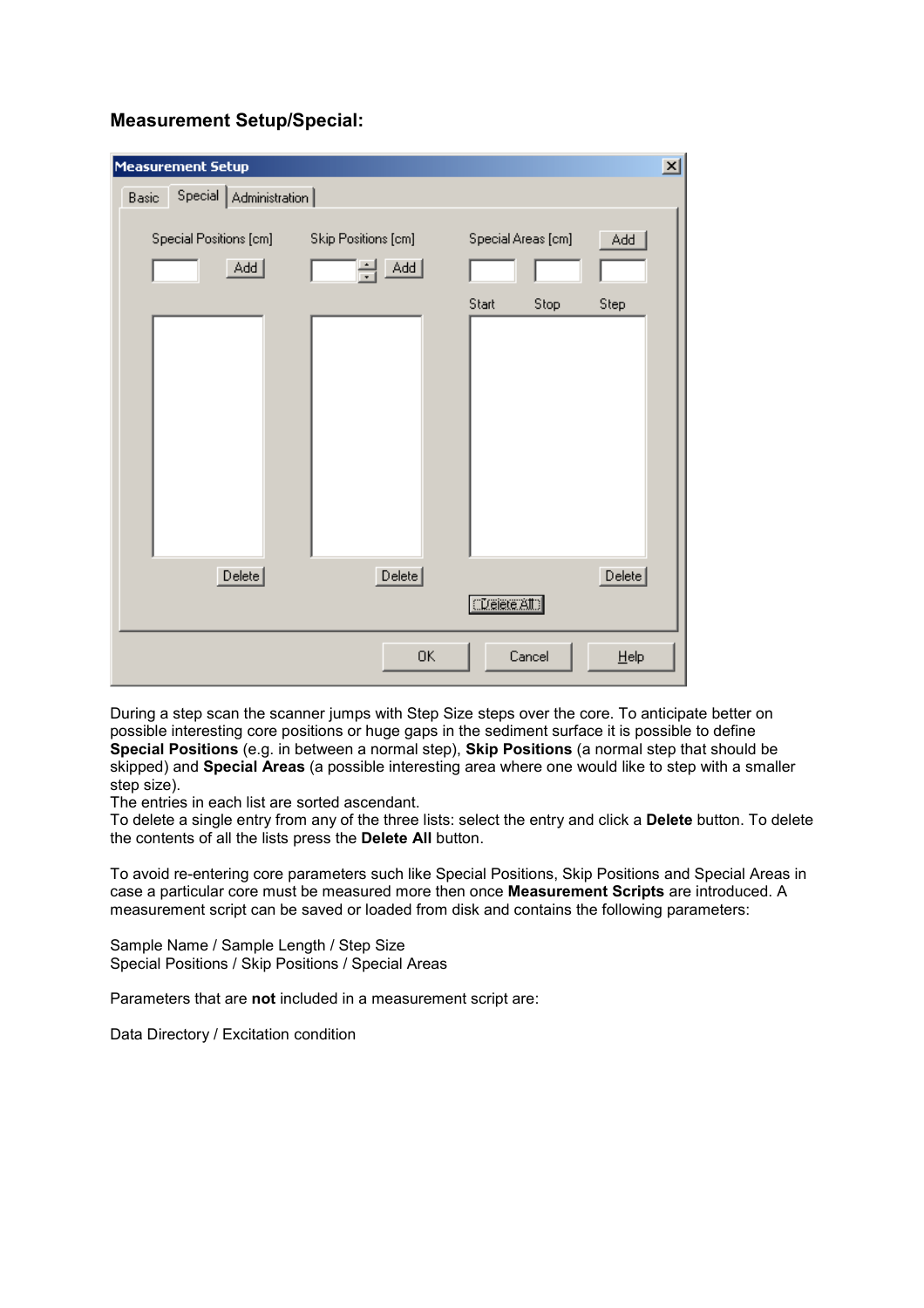### Measurement Setup/Administration:

| <b>Measurement Setup</b>        | $\vert x \vert$      |
|---------------------------------|----------------------|
| Special Administration<br>Basic |                      |
|                                 |                      |
| Project Status <sup>-</sup>     |                      |
| Project Name:<br>No Project     |                      |
| Start Date:<br>12/31/2005       | $\text{Today}$       |
| Total Core Length [m]:<br>13.6  | Reset                |
| Total Measurements:<br>66       | Reset                |
| System Status <sup>-</sup>      |                      |
| Start Date:<br>12/31/2005       | $\text{Today}$       |
| 13.6<br>Total Core Length [m]:  | Reset                |
| 66<br>Total Measurements:       | Reset                |
|                                 |                      |
|                                 | 0K<br>Cancel<br>Help |

This program keeps track of the number of measurements done and the length of the samples that have been scanned.

The counters can be reset to zero for a specific project. Another pair of counters can be used to register the systems total usage.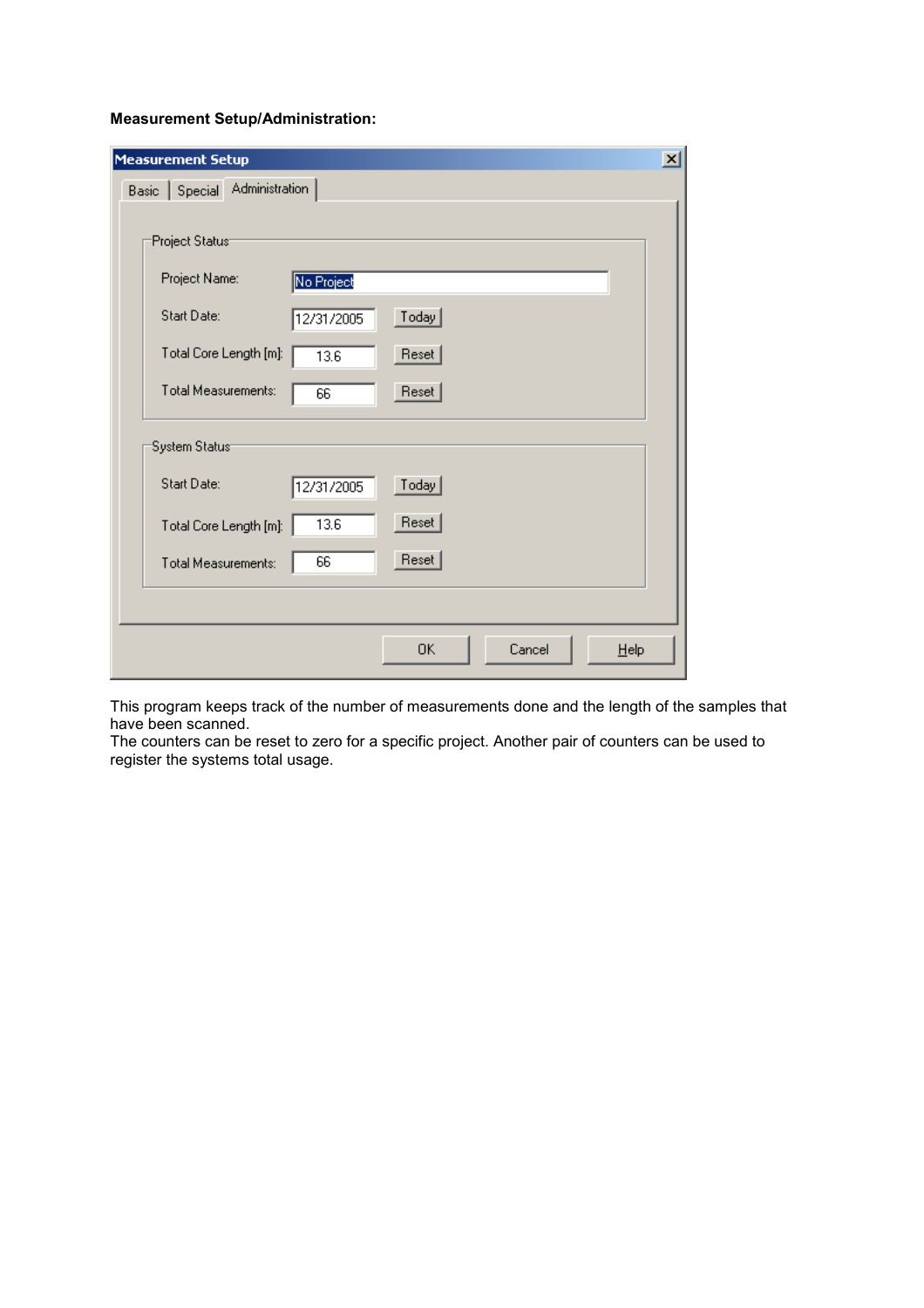# Part 5

Spectrum Processing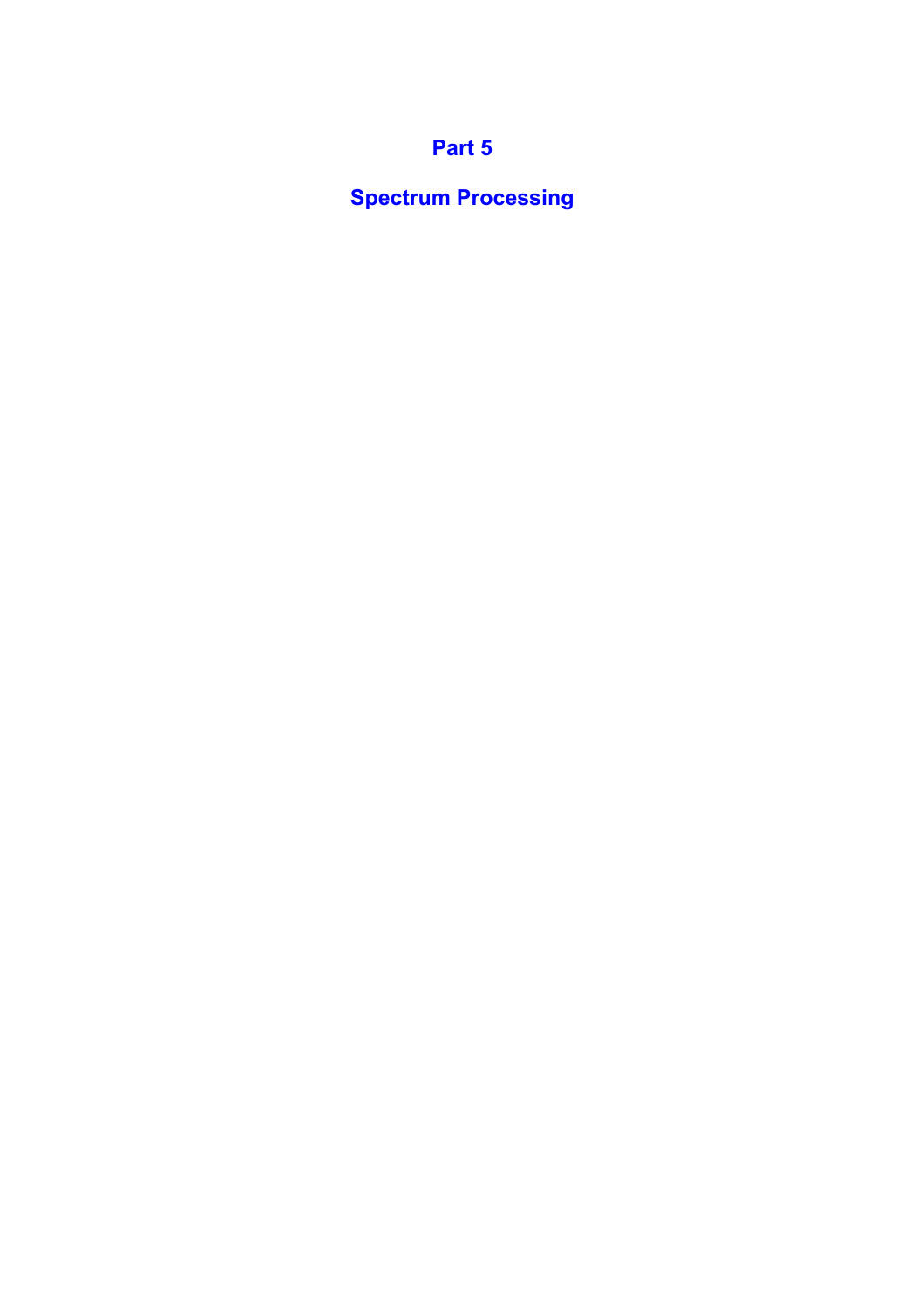# Spectrum File Format:

The spectrum files are saved with a \*.SPE file extension. SPE files are Block Structured Ascii (BSA) files that can be viewed or modified with any available text editor.

A BSA-file is divided into blocks. Each block is identified by a string that starts with a dollar sign (\$) and ends with a colon (:), thus, \$BLOCK\_NAME:. The structure of the data in each block is uniquely defined; the order in which blocks appear in the file is, however, not defined.

### NECESSARY BLOCK

\$DATA: (spectral data) first\_chan last\_chan chan\_cont[first\_chan] ... ...chan\_cont[last\_chan]

#### OPTIONAL BLOCKS

| \$SPEC ID:<br>spectrum id | (core position in [mm])                |
|---------------------------|----------------------------------------|
| \$MEAS TIM:               | (spectrum measurement time in seconds) |

livetime truetime

\$DATE\_MEA: (start date of measurement) month day year hour min sec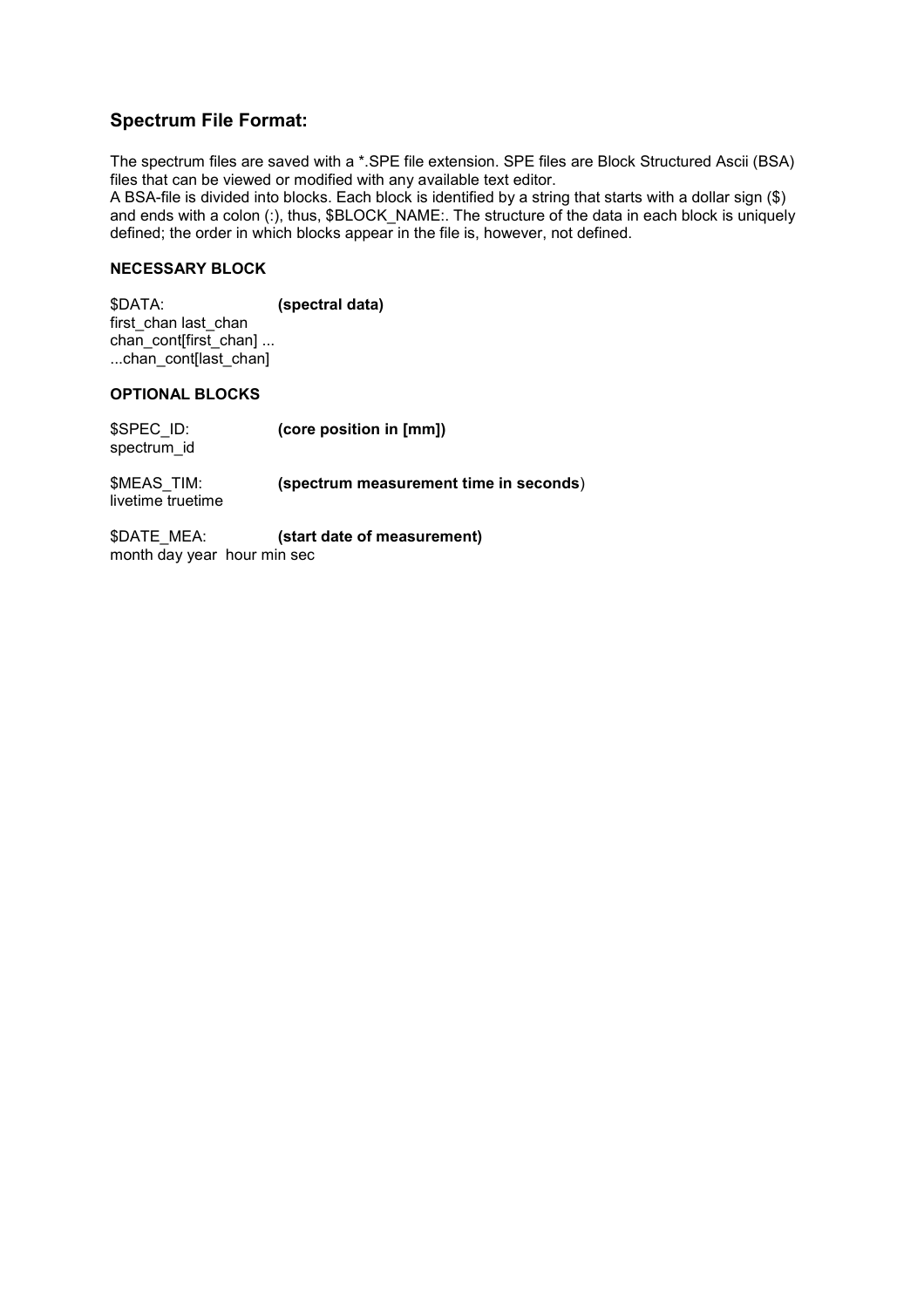### Using WinAxil for Spectrum Processing:

Canberra's WinAxil can be used for spectrum processing. WinAxil is based on the international well known AXIL (Analysis of X-ray spectra by Iterative Least squares) fitting routines. The WinAxil software package contains various components :

| WinAxil<br>WinAxilBatch | - Basic X-ray spectrum analysis with graphical interface<br>- Program for unattended batch operation of WinAxil on<br>multiple X-ray spectra and export facility to Microsoft Excel |
|-------------------------|-------------------------------------------------------------------------------------------------------------------------------------------------------------------------------------|
| WaxLibManager           | - Program to organise the WinAxil parameter file in a database<br>environment                                                                                                       |
| <b>WinFund</b>          | - Quantitative analysis program based on fundamental parameter<br>method                                                                                                            |

In order to achieve good processing results it is important to set up a correct parameter database that contains all the relevant XRF parameters such as: tube type, detector type, filter materials, excitation settings and measurement atmospheres. This can be done with the WaxLibManager component.

Before WinAxil can start processing a measured spectrum file (\*.SPE) it needs to know a lot of information about the measurement condition of the spectrum (e.g. X-ray tube type and settings, X-ray detector type, excitation filter, chamber atmosphere, tube-sample-detector geometry). Also a proper energy calibration is to be performed and proper peak- and continuum fit parameters are to be chosen. Finally the Region Of Interest and the elements of interest are to be specified. If the fitting results for all the elements of interest are acceptable the processed spectrum can be saved as a \*.WAX file. This file type includes the original spectrum, measurement- calibration- and fitting parameters and the fitting results. All these settings can also be saved as a \*.AFM file. This file type is called a 'Model File'. Such a Model File can be used in WinAxil to accelerate the processing of other spectra that are measured under the same conditions.

WinAxilBatch is a batch processing program without a graphical interface that uses the same mathematical core as WinAxil. It is able to process large amounts of spectra that are measured under the same condition and can export the fitting results 'on the run' to Microsoft Excel. WinAxilBatch needs a Model File that contains al the proper measurement-, calibration- and fitting parameters.

WinFund is a program that can perform quantitative analysis of XRF spectra based on the fundamental parameter approach. It can work in three different modes: Standardless fundamental parameters mode, Standard-based fundamental parameter mode and Compare mode. This program is still in development and can only be used with extreme care.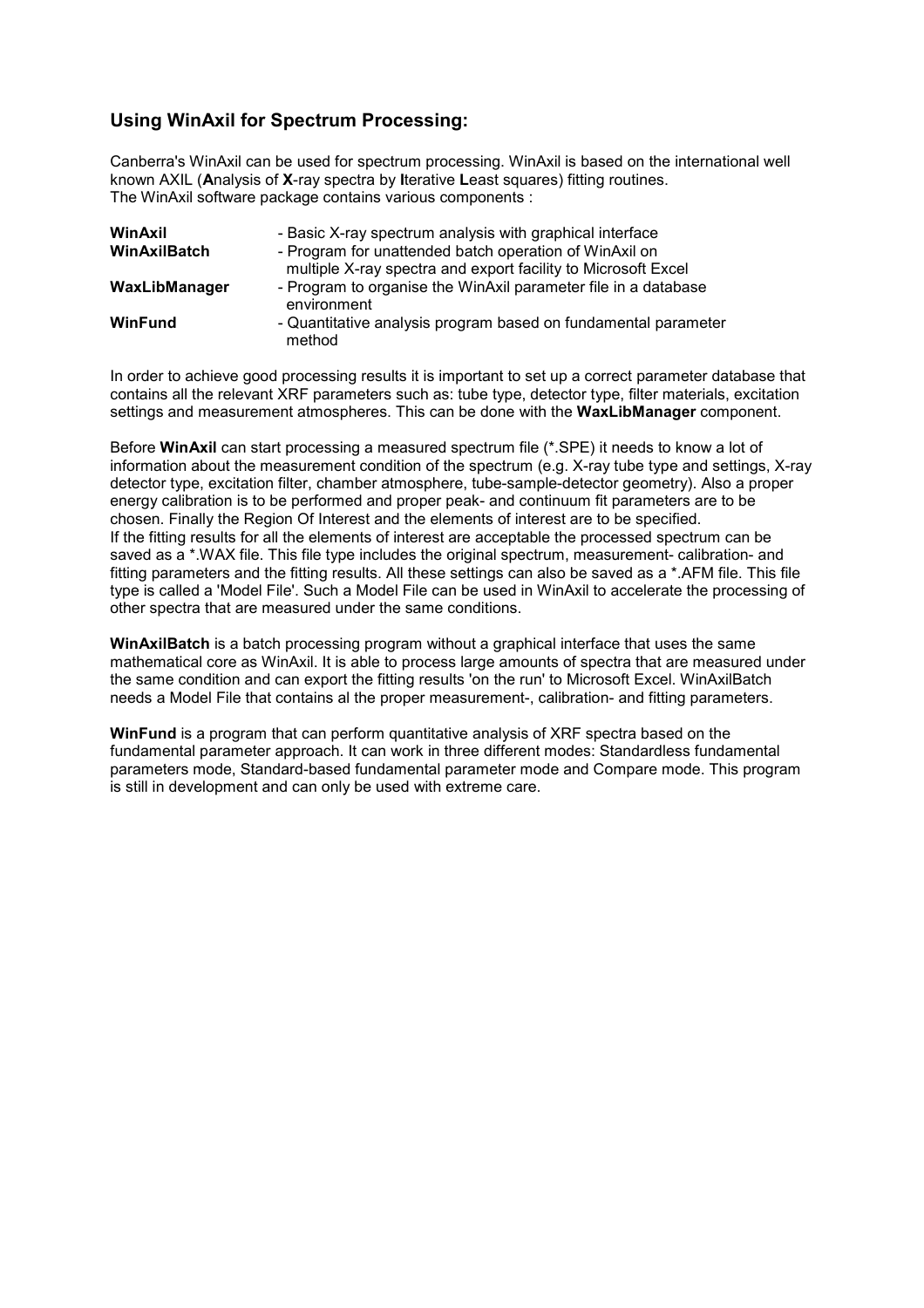## Part 6

How Do I …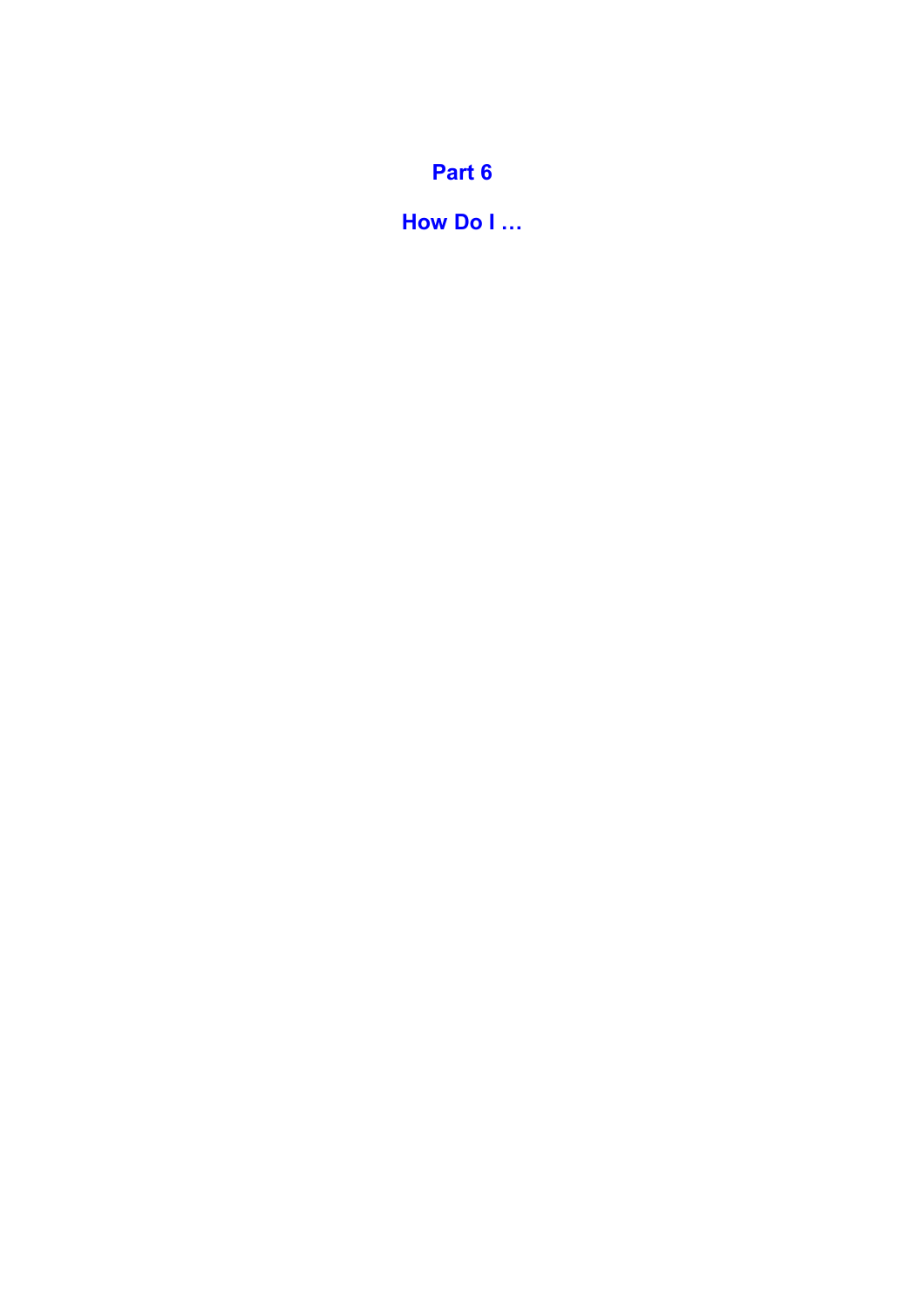### How Do I … Connect to Scanner

Before starting an actual scan be sure that the XRF Core Scanner is switched on and operates in Remote mode. Only when the program was just started it needs to be connected to the scanner and its instruments.

Press the **Button** to connect the program to the scanner and its instruments.

If the connection is established the **buttons** become visible as a sign that a scan can be started. However before starting a scan the Instrument Settings and the Measurement Setup parameters should be properly set.

| <b>Connection Screen</b>        |        |                   |
|---------------------------------|--------|-------------------|
| Trying to connect to MCA:       | П<br>ı | $\mathcal I$<br>1 |
| Trying to connect to scanner: [ | ד      | $\checkmark$<br>I |
|                                 |        |                   |
|                                 |        |                   |
| nĸ.                             | Cancel | Retry             |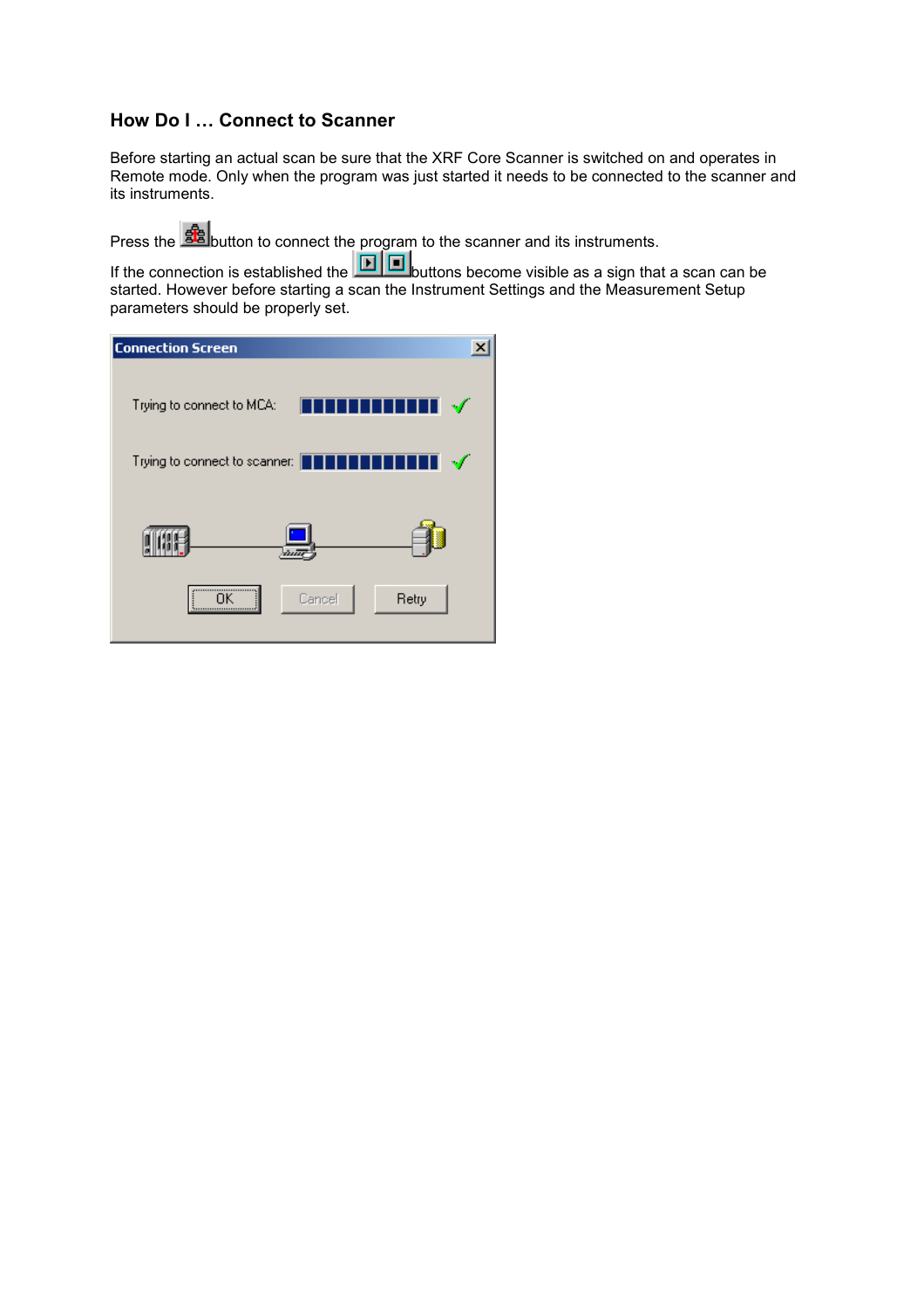### How Do I … Start a Step Scan:

Make sure that the program is connected to the scanner.

Click the Measurement Setup button on the Application Toolbar.

Fill in Data Directory, Sample Name, Sample Length, Step Size and choose an appropriate X-Ray excitation.

Close the Measurement Setup window by pressing the Ok button.

Select the Step Scan mode with the Scan Mode selector.

Be sure that the Helium and X-Rays are switched 'ON' at the scanner.

Press the Start button to start scan.

| :an<br>- |
|----------|
|----------|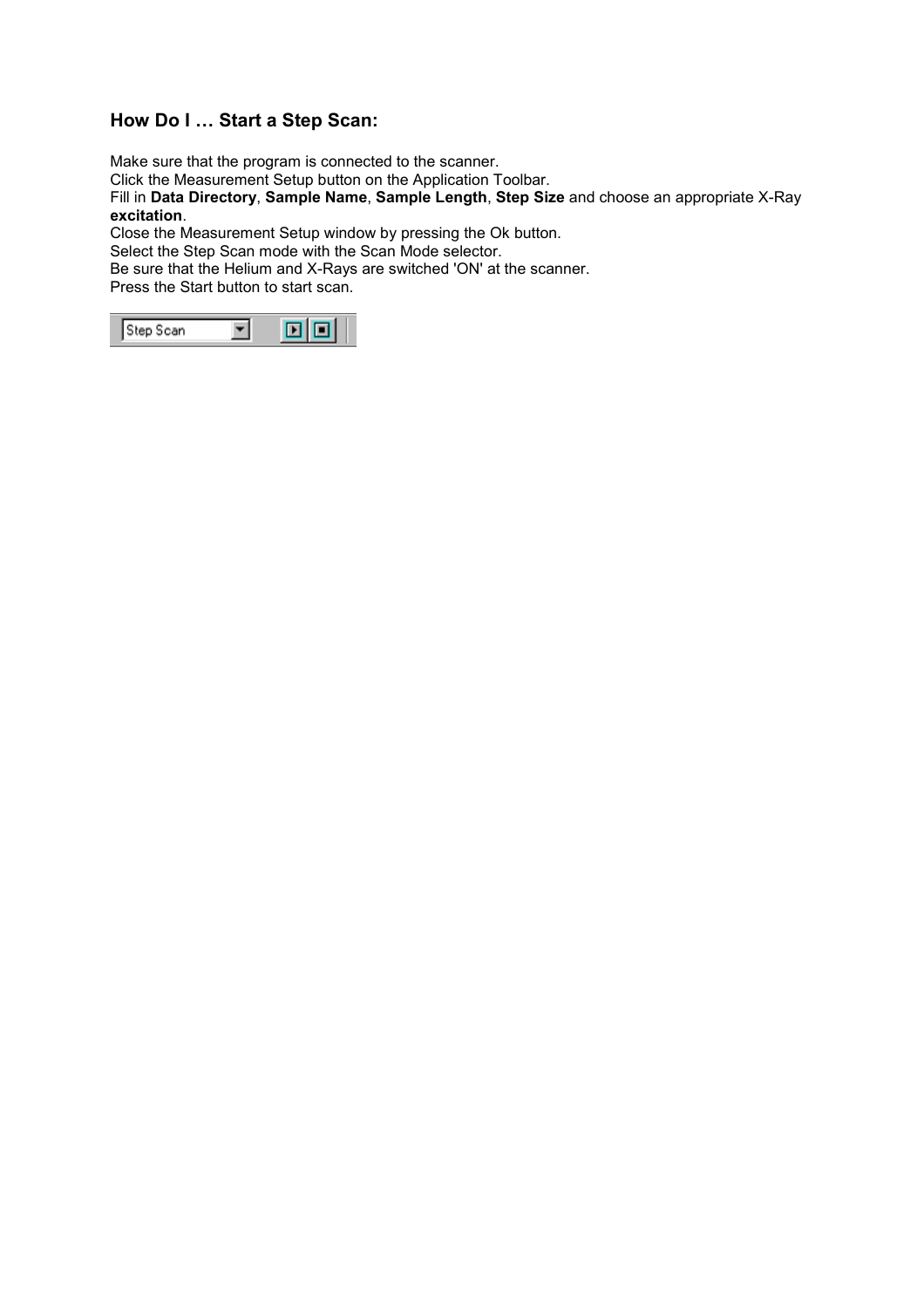### How Do I … Start a Calibration Scan:

A calibration scan is meant to monitor the systems long-term stability. At regular time intervals the user can measure a reference sample that usually is positioned at the left side of the scanners "0 cm" position.

The spectrum file name automatically contains the time and date of the measurement. The excitation condition is to be set in the Measurement Setup window and should always be the same !!!

Make sure that the program is connected to the scanner.

Click the Measurement Setup button on the Application Toolbar.

Choose an appropriate X-Ray excitation.

The other parameters are ignored.

Close the Measurement Setup window by pressing the Ok button.

The Data File Path and measurement Position are taken from the Instrument Settings window Scanner-tab. Check if they still apply.

Select the Calibration Scan mode with the Scan Mode selector.

Be sure that the Helium and X-Rays are switched 'ON' at the scanner.

Press the Start button to start scan.

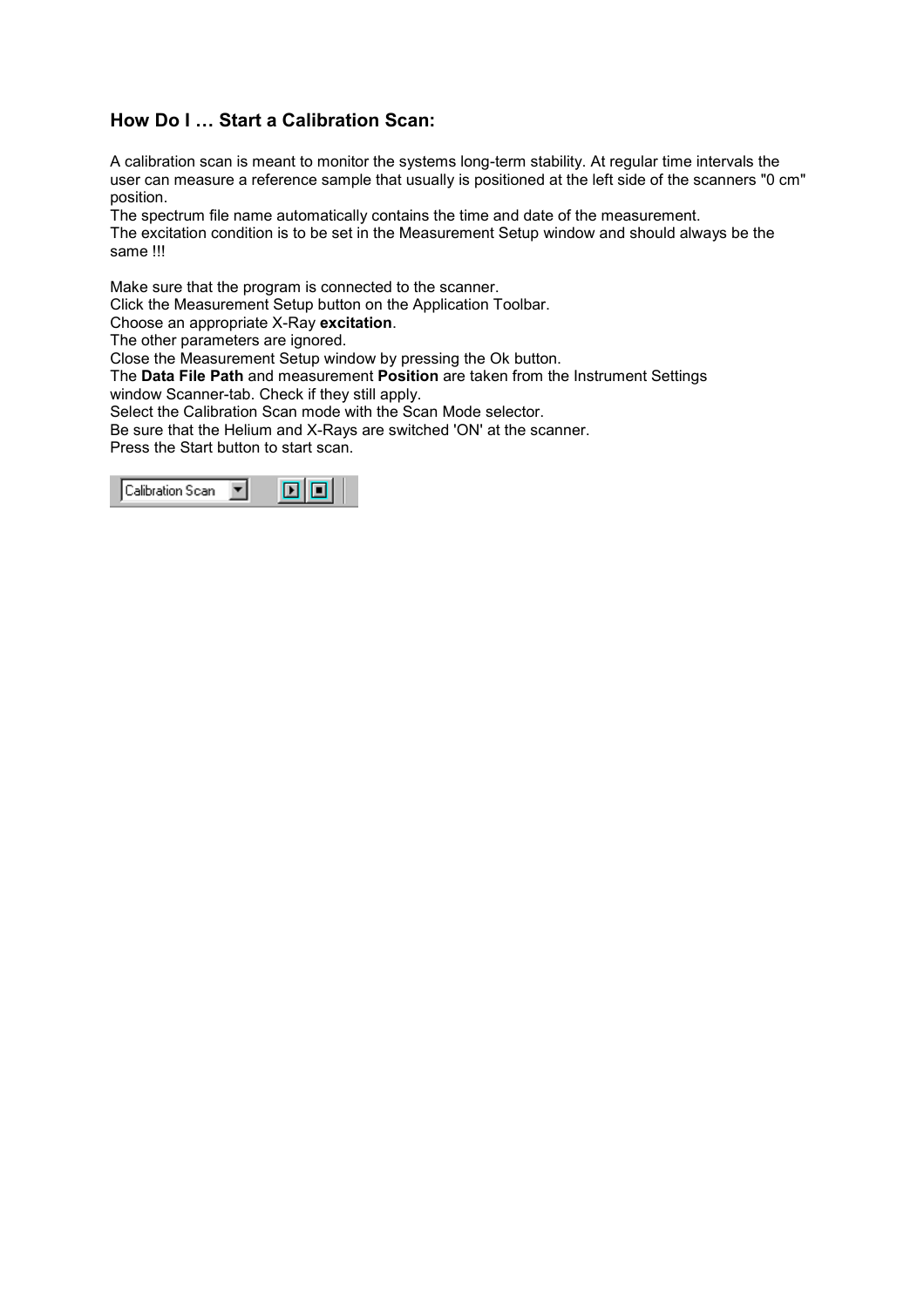### How Do I … Start a Stability Scan:

A stability scan repeatedly measures at the same position on a core to check the systems (and samples) stability. A stability scan ends automatically after the number of cycles set at Max.Test Cycles. If the Reposition checkbox is checked the scanner re-positions before a measurement. The spectrum file name automatically contains a cycle number.

Make sure that the program is connected to the scanner.

Click the Measurement Setup button on the Application Toolbar.

Fill in Data Directory, Sample Name and choose an

appropriate X-Ray excitation.

The other parameters are ignored.

Close the Measurement Setup window by pressing the Ok button.

The measurement Position, Max.Test Cycles and Re-position are taken from the Instrument Settings window Scanner-tab. Check if they still apply.

Select the Stability Scan mode with the Scan Mode selector.

Be sure that the Helium and X-Rays are switched 'ON' at the scanner. Press the Start button to start scan.

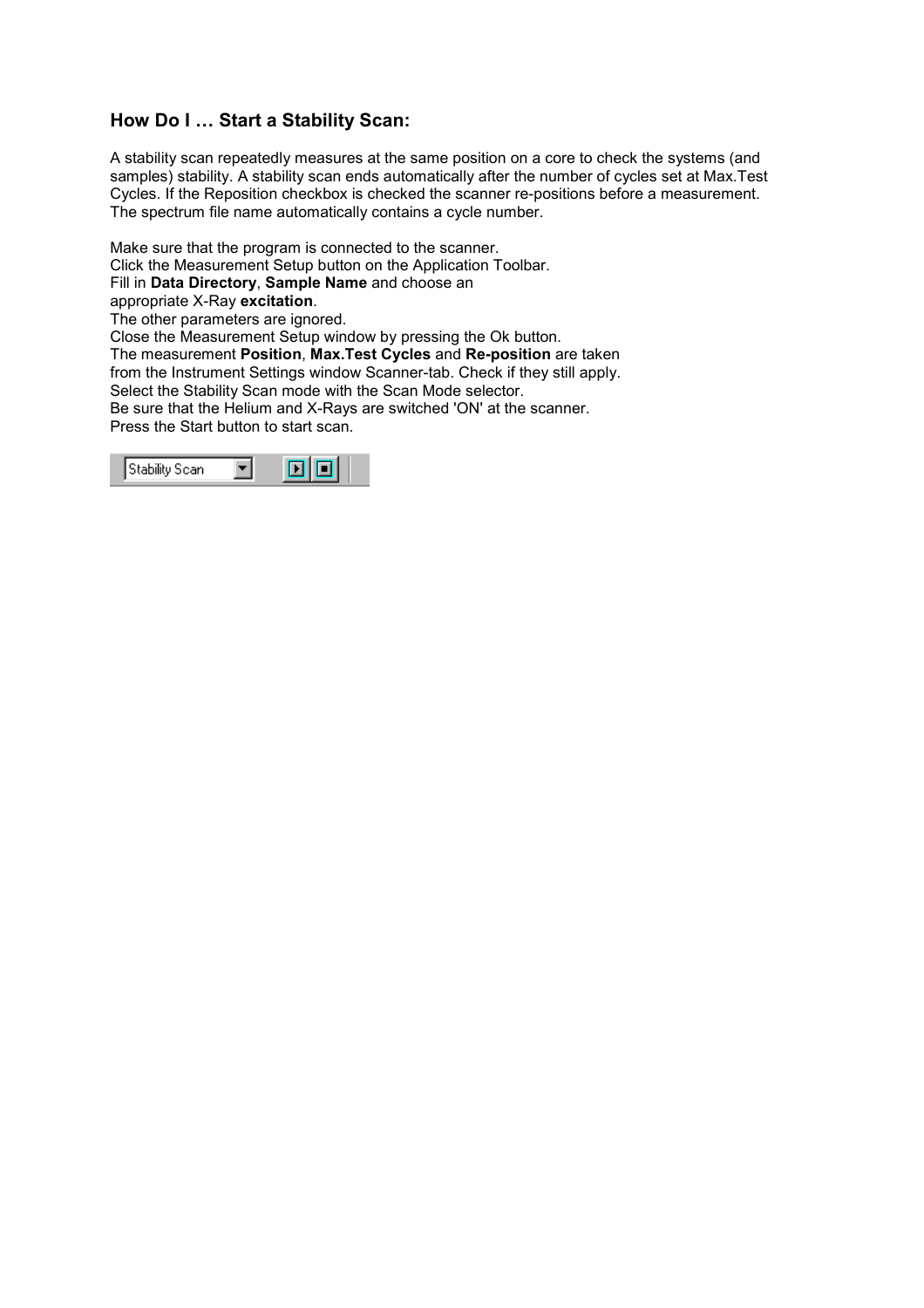### How Do I … Reset a scanner error on the touch screen

If any serious failure in the scanner is detected like emergency stop, low air-pressure etc. the system stopped and an error symbol at the top of the touch screen will appear.

When the cause of the error has been found and eliminated the system should be re-activated again. To recover from an emergency stop pull the red emergency stop button out and press the blue RESET EMERGENCY STOP button.



In any case press always the RESET ERROR and RESET CYCLE buttons at the touch screen. These buttons are available on the Main Menu Screen.

|                   |                | SIMATIC PANEL  |  |
|-------------------|----------------|----------------|--|
|                   |                |                |  |
| <b>South of</b>   | A Wales        | more property  |  |
|                   | <b>COLLELL</b> | <b>Shirter</b> |  |
| <b>Band Cover</b> | Sales          |                |  |
| <b>Boot Lists</b> | <b>Village</b> |                |  |
| -                 |                | $= -111 -$     |  |
|                   |                |                |  |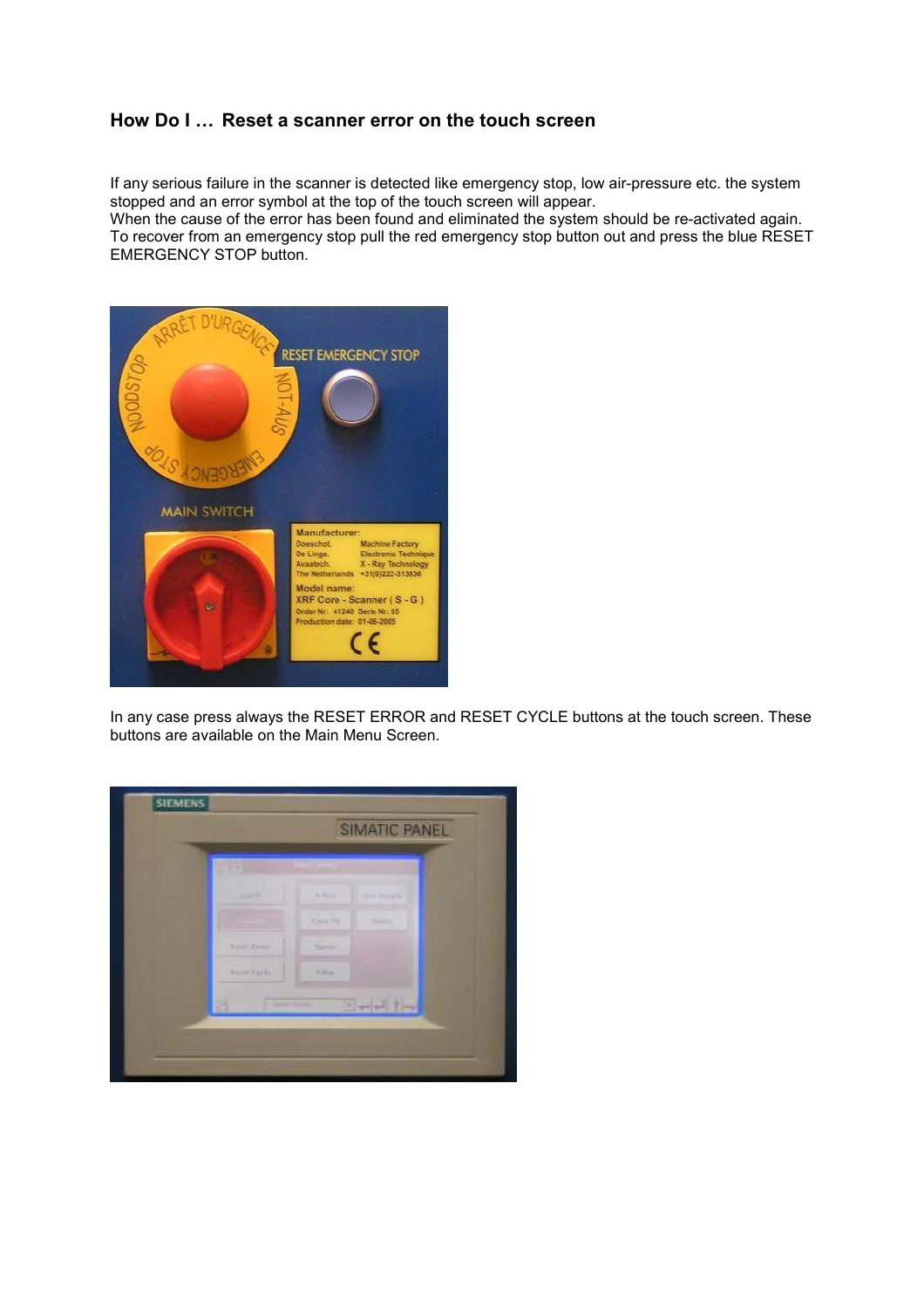#### XRF-Core Scanner Program V.3.0

#### Description of default values for various hardware and non-hardware dependent parameters

August 2006 Bob Koster

#### - Hardware dependent parameters

These parameters are stored in the configuration file: HARDWARE.INI that should be located in the same folder as the main application (XRF.EXE).

If the configuration file can not be located and opened the main application wil choose the default values shown below. The main application will not generate a new configuration file. A new configuration should be created or retreived from the install disk by the user. Changes to the values must be made by a text editor.

#### Default value: Description:

| [Helium]<br>Threshold=5.0 5.0 ml/min<br>Range=1000.0 1000ml/min<br>Factor=1.455<br>1.455                       |                                         |                                                                                                                                     | Lower values mean Helium->Off<br>Mass-flowmeter range at 10V output<br>Correction for N2 calibrated meter          |
|----------------------------------------------------------------------------------------------------------------|-----------------------------------------|-------------------------------------------------------------------------------------------------------------------------------------|--------------------------------------------------------------------------------------------------------------------|
| [Tube]<br>$MaxkV = 50.0$<br>MaxmA=1.00<br>MaxPower=50                                                          | 50 kV<br>1.50 mA<br>50 Watt             |                                                                                                                                     | HV Power supply output $@$ 10V input<br>HV Power supply output @ 10V input<br>Max. allowed tube power (air cooled) |
| [Scanner]<br>Length= $160$                                                                                     |                                         |                                                                                                                                     | 150 cm Max. allowed core length                                                                                    |
| [Filters]<br>Filter1=No Filter<br>Filter <sub>2</sub> =Al<br>Filter3=Pd-Thin<br>Filter4=Pd-Thick<br>Filter5=Cu |                                         | Description of filter 1<br>Description of filter 2<br>Description of filter 3<br>Description of filter 4<br>Description of filter 5 |                                                                                                                    |
| [DSA]<br>HighVoltage=150<br>RiseTime=18.4<br>FlatTop=0.1<br>Channels=2048                                      | 150V<br>5.6<br>0.8 <sub>1</sub><br>2048 | <b>us</b><br><b>us</b>                                                                                                              | Detector High Voltage<br>Digital filter risetime<br>Digital filter flattoptime<br>No. of channels to read from DSA |

#### - User controlled parameters

The following described parameters can be accessed and changed by the user through the GUI of the main application. All parameters are automatically loaded and saved, in binary mode, to disk. These configuration files are located in the same folder as the main application (XRF.EXE). If a configuration file is missing, a new one will be generated using default values. Changes must be made through the GUI of the main application.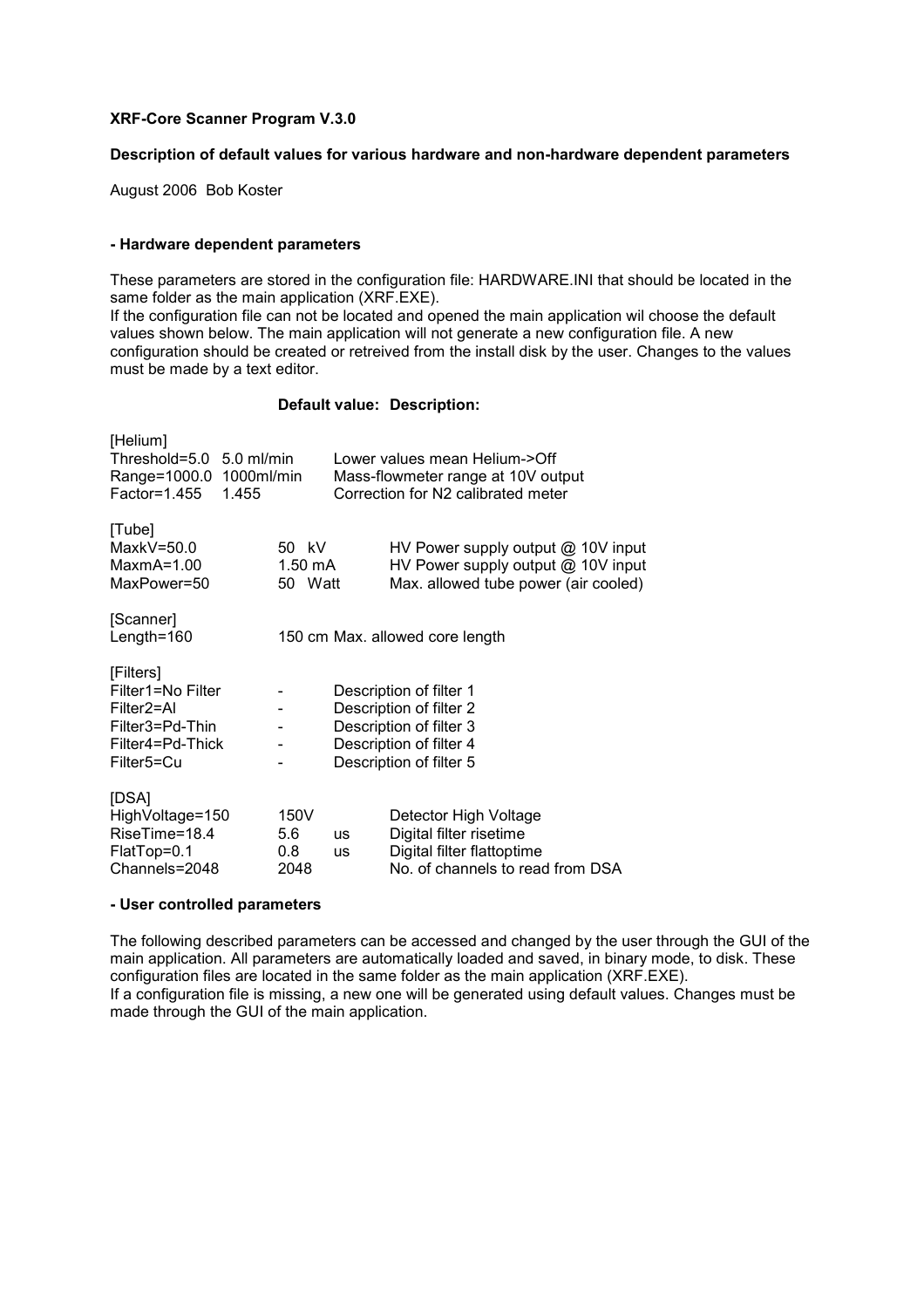#### Instrument Settings are stored in binary file: SETUPINSTRUMENT.CFG

|              | Parameter:                                                                                                                                                           | Default value:                                                                                        |
|--------------|----------------------------------------------------------------------------------------------------------------------------------------------------------------------|-------------------------------------------------------------------------------------------------------|
| - Excitation | Tube Voltage, kV<br>Tube Current, mA<br>Filter<br>Count Time<br><b>Excitation List</b>                                                                               | 20 kV<br>$0.15 \text{ mA}$<br>1<br>15 s<br>Empty                                                      |
| - Display    | Offset<br>Gain                                                                                                                                                       | 0 eV<br>20 eV / Channel                                                                               |
| - Scanner    | Sample Offset<br>Sample Safety Margin<br><b>Stability Test Position</b><br><b>Stability Test Cycles</b><br><b>Calibration Position</b><br>Calibration Data Directory | 142 mm<br>$5 \text{ mm}$<br>$100 \text{ mm}$<br>10<br>$10 \text{ mm}$<br><b>Application Directory</b> |
| - COM Ports  | Scanner Com Port                                                                                                                                                     | Com:1                                                                                                 |

#### Measurement Settings are stored in binary file: SETUPMEASUREMENTS.CFG

|           | Parameter:                                                                                                                                                                                    | Default value:                                                                              |
|-----------|-----------------------------------------------------------------------------------------------------------------------------------------------------------------------------------------------|---------------------------------------------------------------------------------------------|
| - Basic   | Data Directory<br>Sample Name<br>Sample Length<br>Step Size<br>Scan and Excitation Mode                                                                                                       | <b>Application Directory</b><br>Default<br>60 cm<br>10 cm<br>Single-Run Manual excitation   |
| - Special | <b>Special Positions</b><br><b>Skip Positions</b><br><b>Special Areas</b>                                                                                                                     | 0<br>0<br>0                                                                                 |
| - Admin   | Project Name<br><b>Project Start Date</b><br>Project Total Core Length<br><b>Project Total Samples</b><br><b>System Start Date</b><br>System Total Core Length<br><b>System Total Samples</b> | No Project<br><b>Current Date</b><br>0 <sub>m</sub><br>0<br><b>Current Date</b><br>0 m<br>0 |

### Canberra DSA-1000 settings:

| - GAIN         | in DSA Hardware (Total gain appr. 72x) |
|----------------|----------------------------------------|
| - Channels     | in DSA Hardware (8192)                 |
| - High Voltage | in INI-file                            |
| - Rise Time    | in INI-file                            |

- Flattop Time in INI-file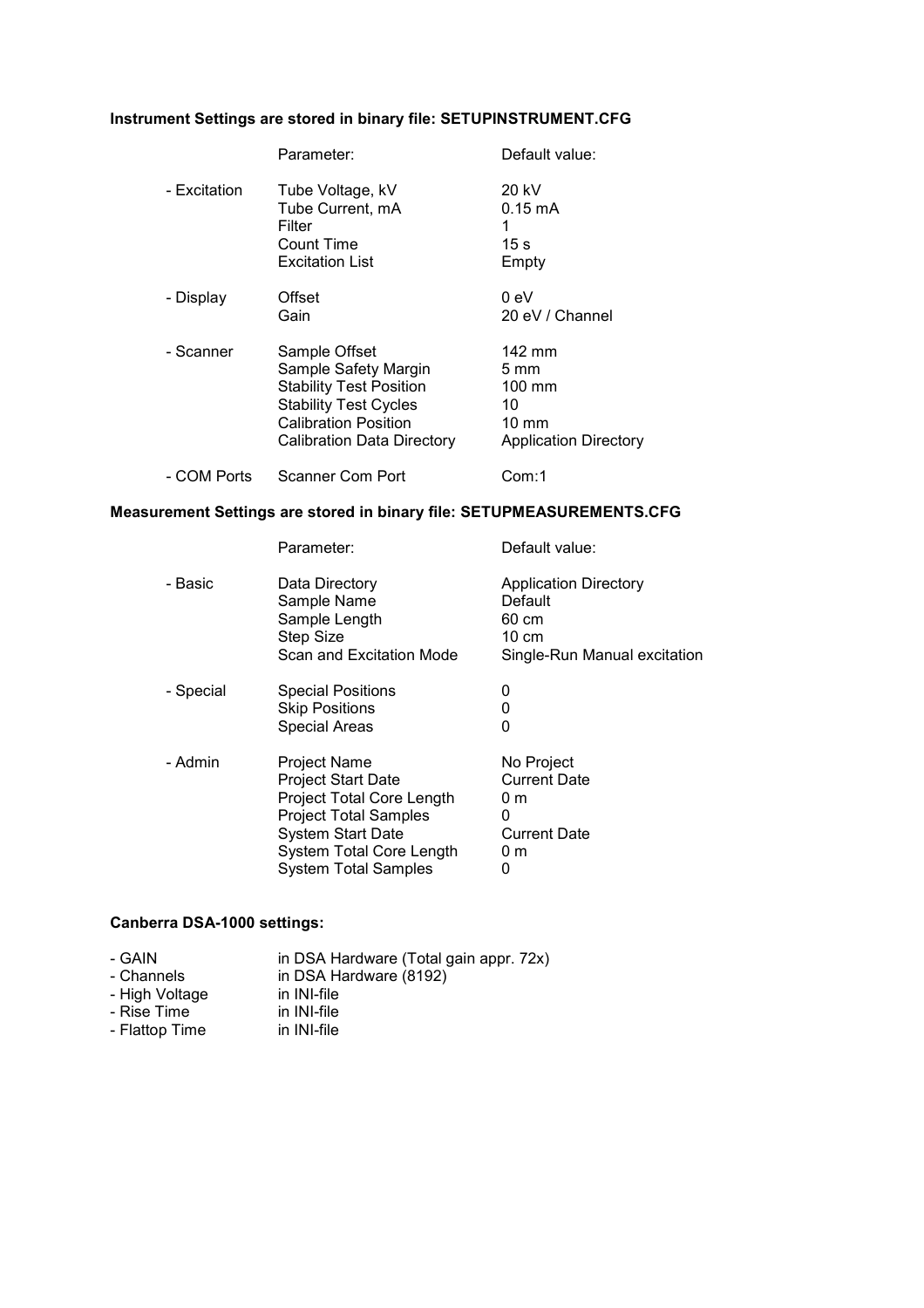# Getting Started manual<sup>1</sup> for WinAxilBatch<sup>2</sup>

Version 2.0 Augustus 2007 Bob Koster

#### Contents:

- Part 1: Brief Introduction to WinAxilBatch
- Part 2: Quick Start
- Part 3: Exporting Data to Microsoft Excel
- Part 4: Program Options
- Part 5: WinAxil Model Files







 $1$  Contents of this manual is based on the Windows help files that were supplied with WinAxilBatch and was written by Canberra Eurisys Benelux

² WinAxil and WinAxilBatch are exclusively distributed and supported by Canberra Eurisys **Benelux**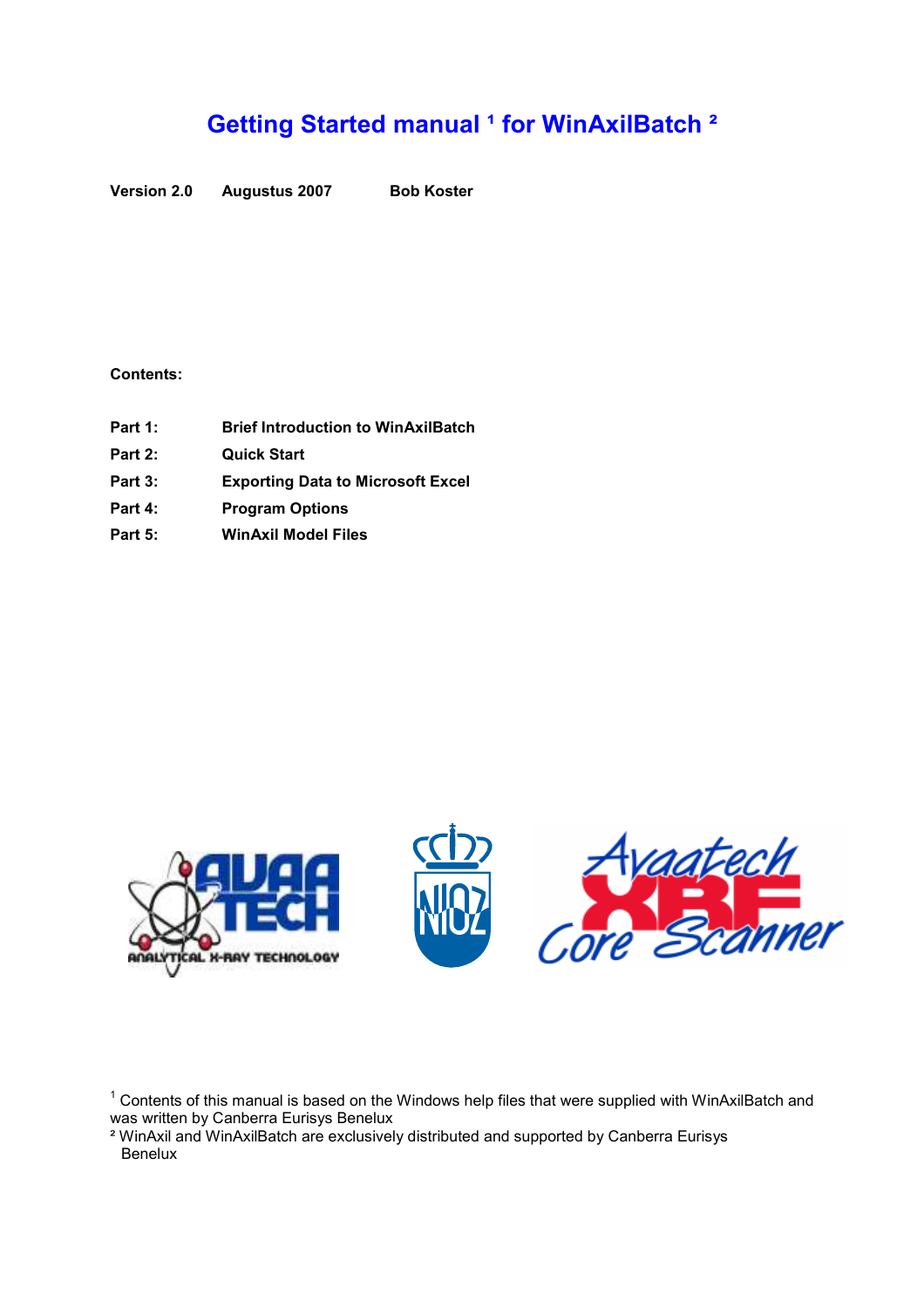## Part 1

Brief Intoduction to WinAxilBatch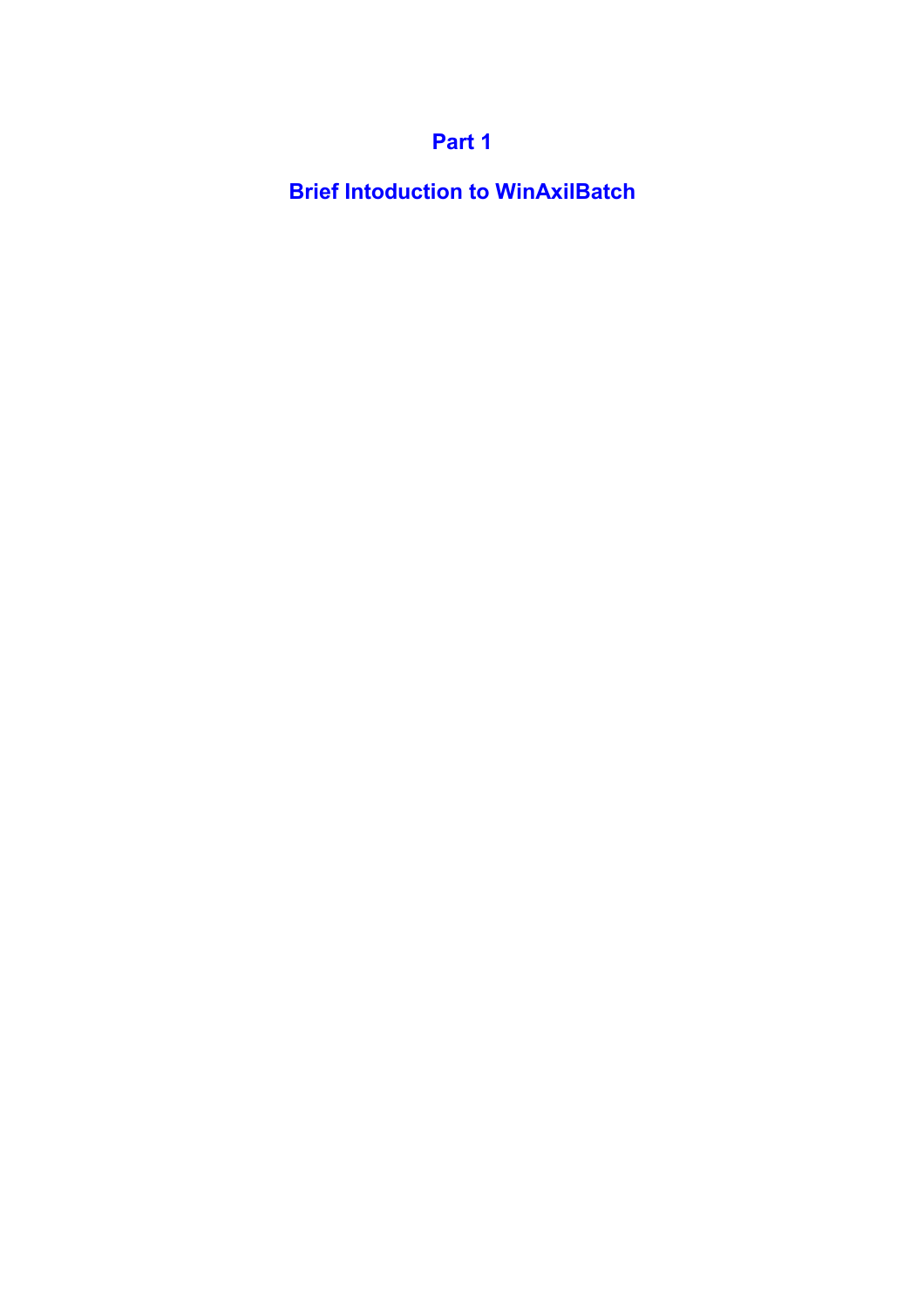## Brief Introduction:

Many times we have experimental or analytical tasks that end up in several alike X-ray spectra. In those cases, the result is many X-ray spectra taken under same experimental conditions, with same detector, having same continuum, analytical lines or elements, etc. is in this situations were a tool for massive deconvolution of X-ray spectra becomes handy and useful.

WinAxilBatch gives you the possibility to deconvolute several X-ray spectra (stored in WinAxil format) in unattended mode.

For this, WinAxilBatch needs of a reference were all parameters (e.g. on the fitting, elements to be fitted, mathematical model to be applied, etc) are stored. This is done by storing all common parameters in one file and then setting this file to be the reference for all the files to be deconvoluted. This reference file is stored and named as a Model File.

Therefore before any batch procedure can be organized and performed you must create and select a Model File for your batch run.

See more detail on how to create a Model file here.

Once you have created and selected a model file WinAxilBatch program can analyze many X-ray spectra in unattended mode, report on their results into an Ascii file or even exports results to MS Excel.

Several selectable program's options make the operation of WinAxilBatch very flexible and convenient to the user.

To be able to run WinAxilBatch you MUST need a registered copy of WinAxil (ver. 4.00 and later) program.

From version 1.4 and later WinAxilBatch allows to import\analysed some other formatted files, like old Axil ascii-formatted files (SPE) and Canberra proprietary formatted files (CNF). However, to be able to import Canberra formatted files you need a registered copy of Genie-2000 Canberra's spectroscopy software in the local PC.

More detailed information on how to operate WinAxilBatch is in his entire Help file or go to Quick Start.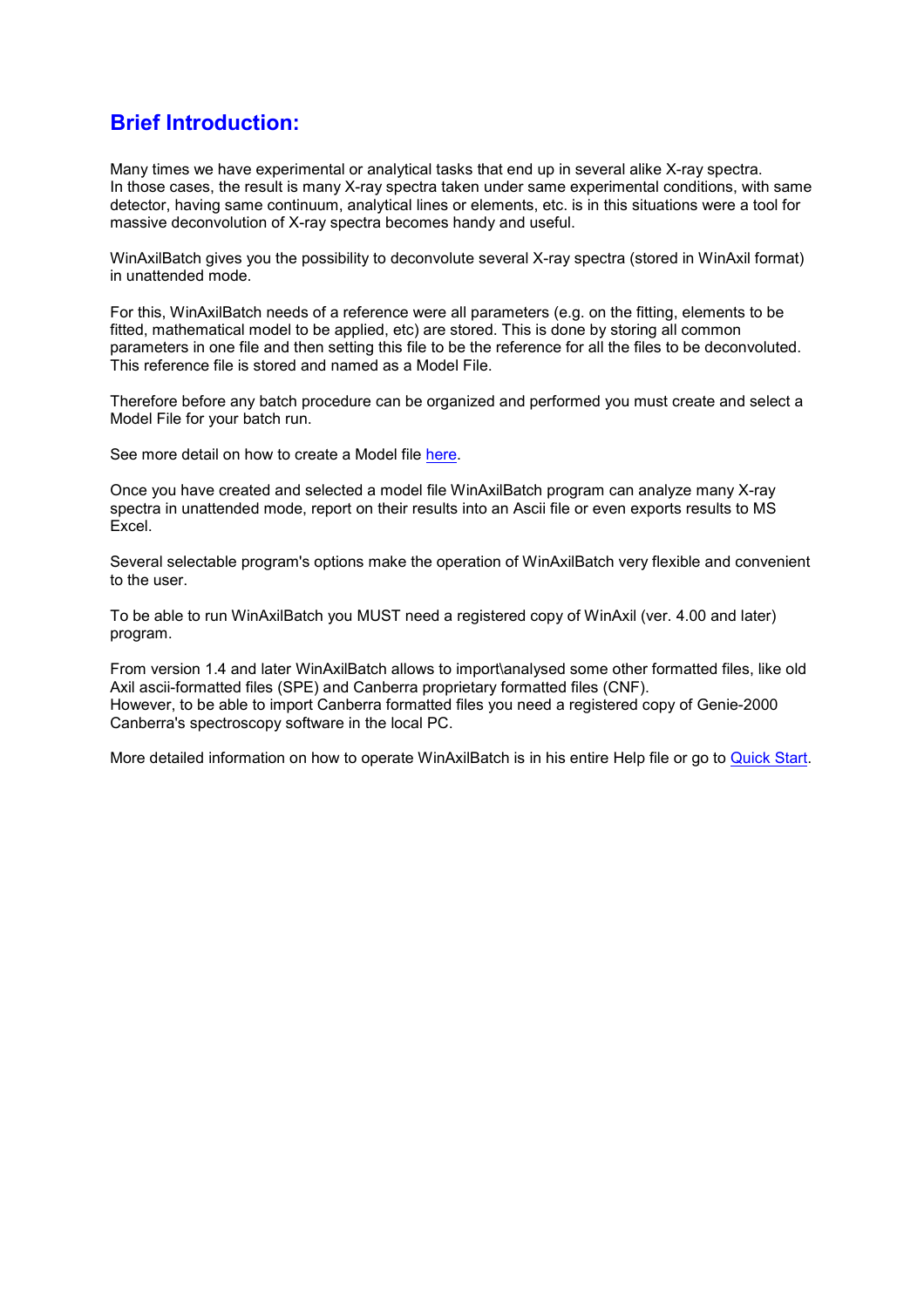# Part 2

## Quick Start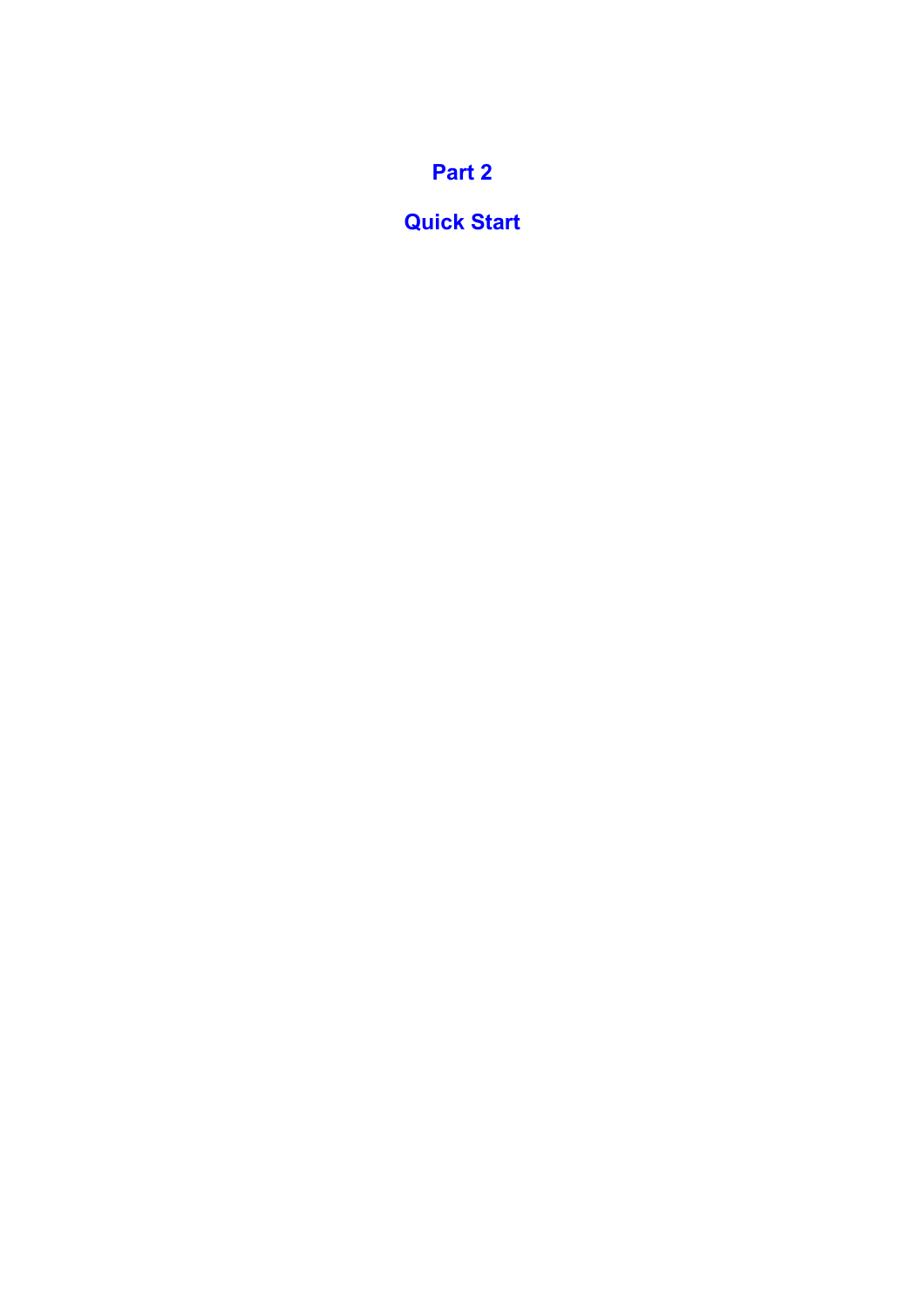## Quick Start:

With the program WinAxilBatch you can fit many similar X-ray spectra in an unattended mode of operation.

An essential step in creating a batch run is creating and selecting a WinAxil Model File.

See the topics: How To: Create a Model File and How To: Select a Model File

When running WinaxilBatch program, Main Window controls and menu commands will help you to populate the list of "To Do" with those WinAxil-type files that you are interested in analyzing under the batch mode.

Select the Model File to be applied to those files. It is in the Model File were all fitting-related parameters (geometry, detector characteristics, elements, continuum, ROIs, etc.) are stored.

The different options under Program's Options makes the operation of the program easier, flexible and convenient to the end-user.

You can have the analysis results for each file reported into the program's Report Window. The contents of that Window can be saved into a file (Ascii or Rich Text Formatted) or printed.

There is also the possibility to export each file peaks' data directly into MS Excel.

| % WinAxilBatch: 0 %                                                                                                                                                                                                    |                                                                                                                                                                                                 |
|------------------------------------------------------------------------------------------------------------------------------------------------------------------------------------------------------------------------|-------------------------------------------------------------------------------------------------------------------------------------------------------------------------------------------------|
| <u>Options H</u> elp<br><b>File</b>                                                                                                                                                                                    |                                                                                                                                                                                                 |
| From<br>Search for:<br>⊜c:<br>*.spe<br>NCA<br>Feld70a 50kV 1mA Ni 6 120<br>Feld70a 50kV 1mA Ni 6.spe<br>My Documents<br>Feld99a 45kV 1mA Ni 6.spe<br>SPE Spectra<br>Feld99a 50kV 1mA Ni 6.spe<br>Barium Experiment 1.4 | C:\\Scanner 20kV.Afm<br>Model<br>To Do-<br>Feld70a 50kV 1mA Ni 6.spe<br>Feld99a 45kV 1mA Ni 6.spe<br>$\overline{\mathbf{D}}$<br>Feld99a 50kV 1mA Ni 6.spe<br>×<br>Bun<br>$E_{\underline{x}}$ it |
|                                                                                                                                                                                                                        |                                                                                                                                                                                                 |
| To $Do = 3$<br>Done $= 0$<br>0%                                                                                                                                                                                        | $Errors = 0$                                                                                                                                                                                    |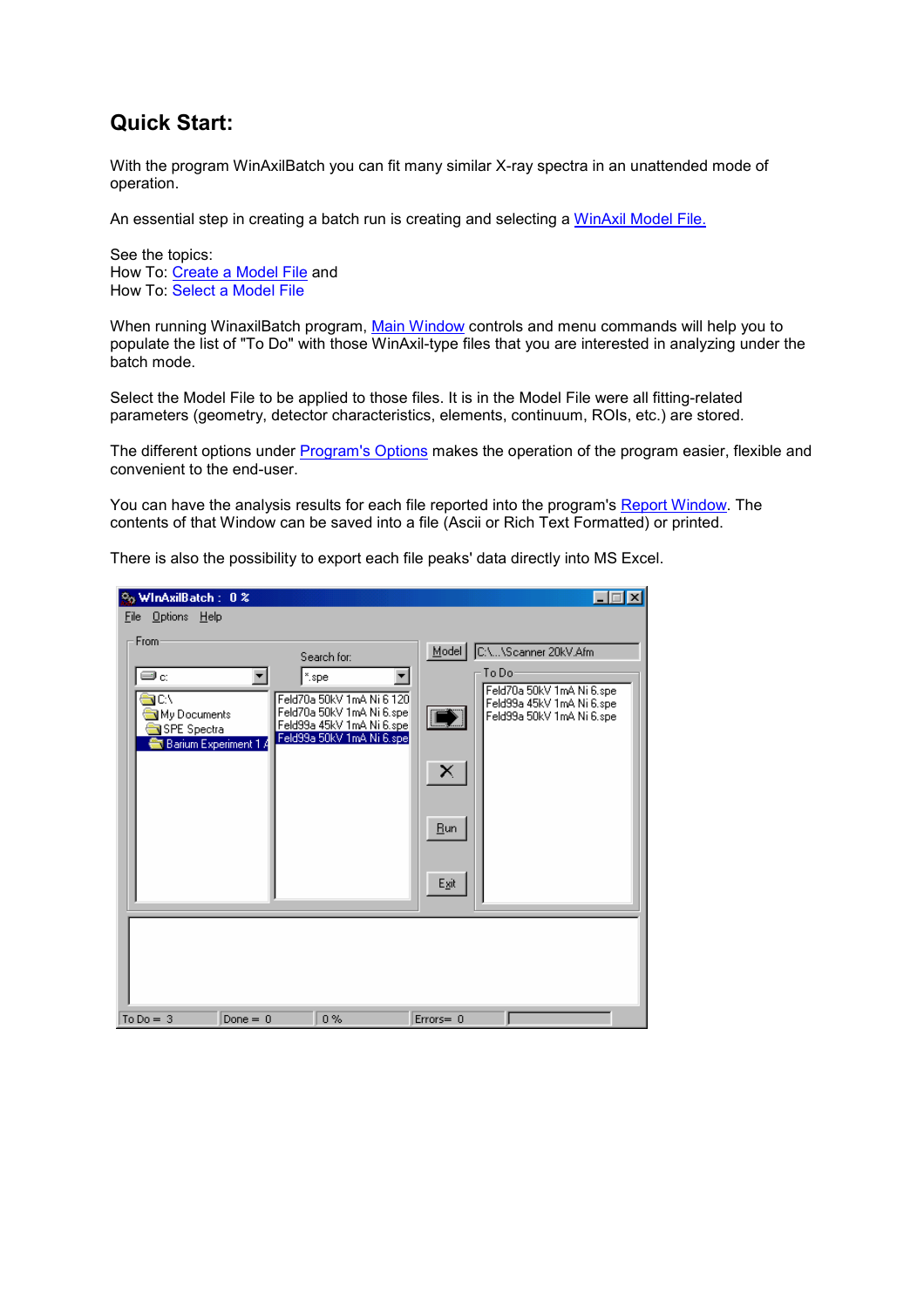# Part 3

Exporting Data to Microsoft Excel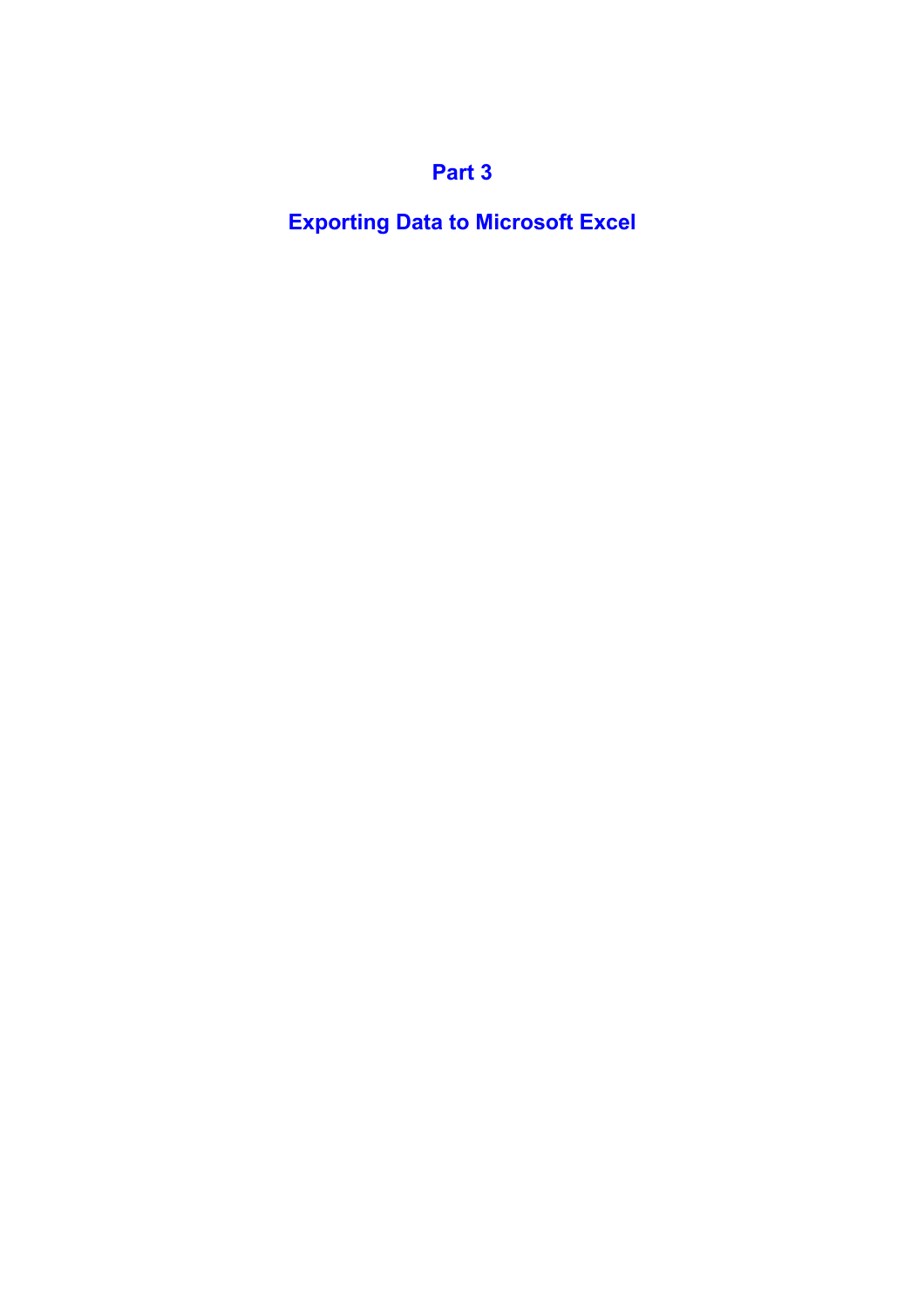## Exporting Data to Excel:

WinAxilBatch program has been designed with the possibility to interact with Microsoft Excel software package, allowing you to export chosen peak's data directly into Excel.

The type of data that you can export to Excel can be user-defined. See more here.

The program will place the peak's data in Excel's sheet columns. While each file's data goes into a corresponding Excel's sheet row.

There is no limit to the amount of peaks and peaks' data to be exported, rather that the own limitations of Excel itself.

#### IMPORTANT: If no file name is specified in program's Options, then when running WinAxilBatch; it will create (if not existing) an Excel file named WINAXILBATCH.XLS located in the application subdirectory.

Before exporting to Excel you must specify in WinAxilBatch Program's Options to which file the export will be realized. File can be an existing one or a new one.

When using this option there are a few items that you should be aware of :

- 1.- WinAxilBatch does NOT check the existence in your computer of a registered copy of the program MS Excel. Therefore, any attempt to run this option in a system with no Excel on it will generate an Error.
- 2.- If the Excel file selected exists, the program will prompt you before for over-writing it. Since this prompt is generated by the server (Excel itself) a negative answer to it might result in Errors.
- 3.- Before running WinAxilBatch with the option export to Excel checked, be sure that you have NO any instance of Excel currently open. Otherwise the program might over-write your Excel data.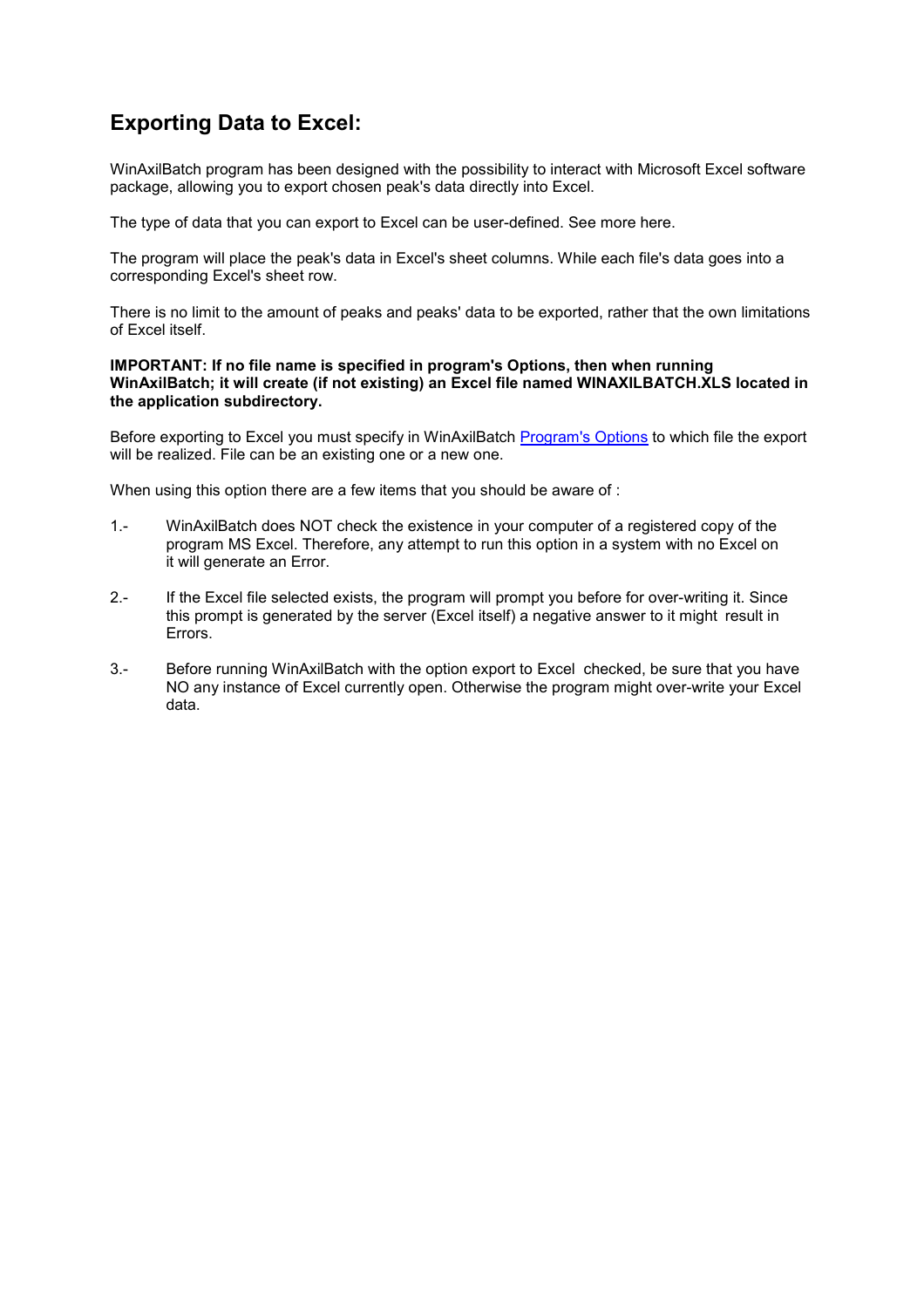# Part 4

# Program Options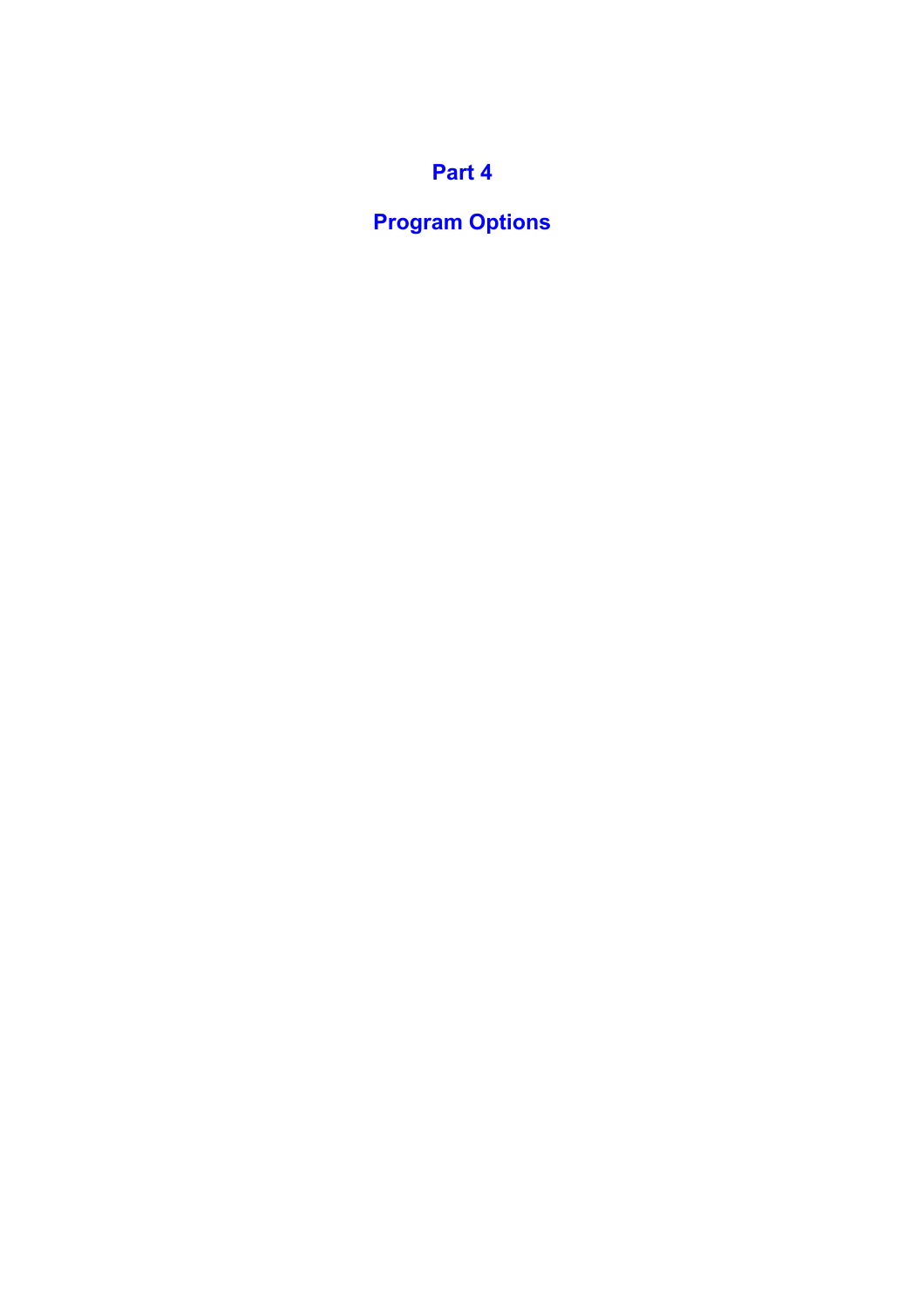| ် WinAxilBatch Options                         |                                                        |
|------------------------------------------------|--------------------------------------------------------|
|                                                | Program Model   Report   Peak Data   File Data   Excel |
| Minimize main screen<br>while running          | Enable export data to                                  |
| $\nabla$ Save fitting results                  | Default file type                                      |
| Rem <u>e</u> mber last path for<br>ঢ়<br>files | *.spe                                                  |
| Cancel<br>Οk                                   | Help                                                   |

| % WinAxilBatch Options<br>Program   Model   Report   Peak Data   File Data   Excel                              |      |
|-----------------------------------------------------------------------------------------------------------------|------|
| Element<br>Area<br>ChiSar<br>--><br>Energy<br>Area<br>$\left\langle \ldots \right\rangle$<br>DArea<br>Continuum |      |
| Cancel<br>Ok                                                                                                    | Help |

| <b>So WinAxilBatch Options</b>                         |  |
|--------------------------------------------------------|--|
| Program Model   Report   Peak Data   File Data   Excel |  |
| Default Model File: C:\My Documents\Models\Scann       |  |
| Ok<br>Cancel<br>Help                                   |  |

| <b>O<sub>o</sub> WinAxilBatch Options</b><br>Program   Model   Report   Peak Data   Eile Data   Excel  <br>LiveTime<br><b>LiveTime</b><br><b>RealTime</b><br>RealTime<br>MeasurementDate<br>MeasurementDate<br><b>MeasurementTime</b><br>SampleID<br>UserID<br>$\leftarrow$<br>SampleID<br>UserID |      |
|---------------------------------------------------------------------------------------------------------------------------------------------------------------------------------------------------------------------------------------------------------------------------------------------------|------|
| Cancel<br>Ūk                                                                                                                                                                                                                                                                                      | Help |

| <sub>o</sub> WinAxilBatch Options |                                                          |
|-----------------------------------|----------------------------------------------------------|
|                                   | Program   Model   Report   Peak Data   File Data   Excel |
| Report Type:                      |                                                          |
| G Short Report                    | 区 Clear Report Screen on<br>every new Run                |
| C Long Report                     |                                                          |
|                                   |                                                          |
| Cancel<br>Οk                      | Help                                                     |

| <b>O<sub>o</sub> WinAxilBatch Options</b>                |  |
|----------------------------------------------------------|--|
| Program   Model   Report   Peak Data   File Data   Excel |  |
| Excel File: C:\Mijn documenten\Results.xls               |  |
| Close and Save Excel when finish                         |  |
| Autofit columns to contents                              |  |
| Cancel<br>Help<br>Ūk                                     |  |
|                                                          |  |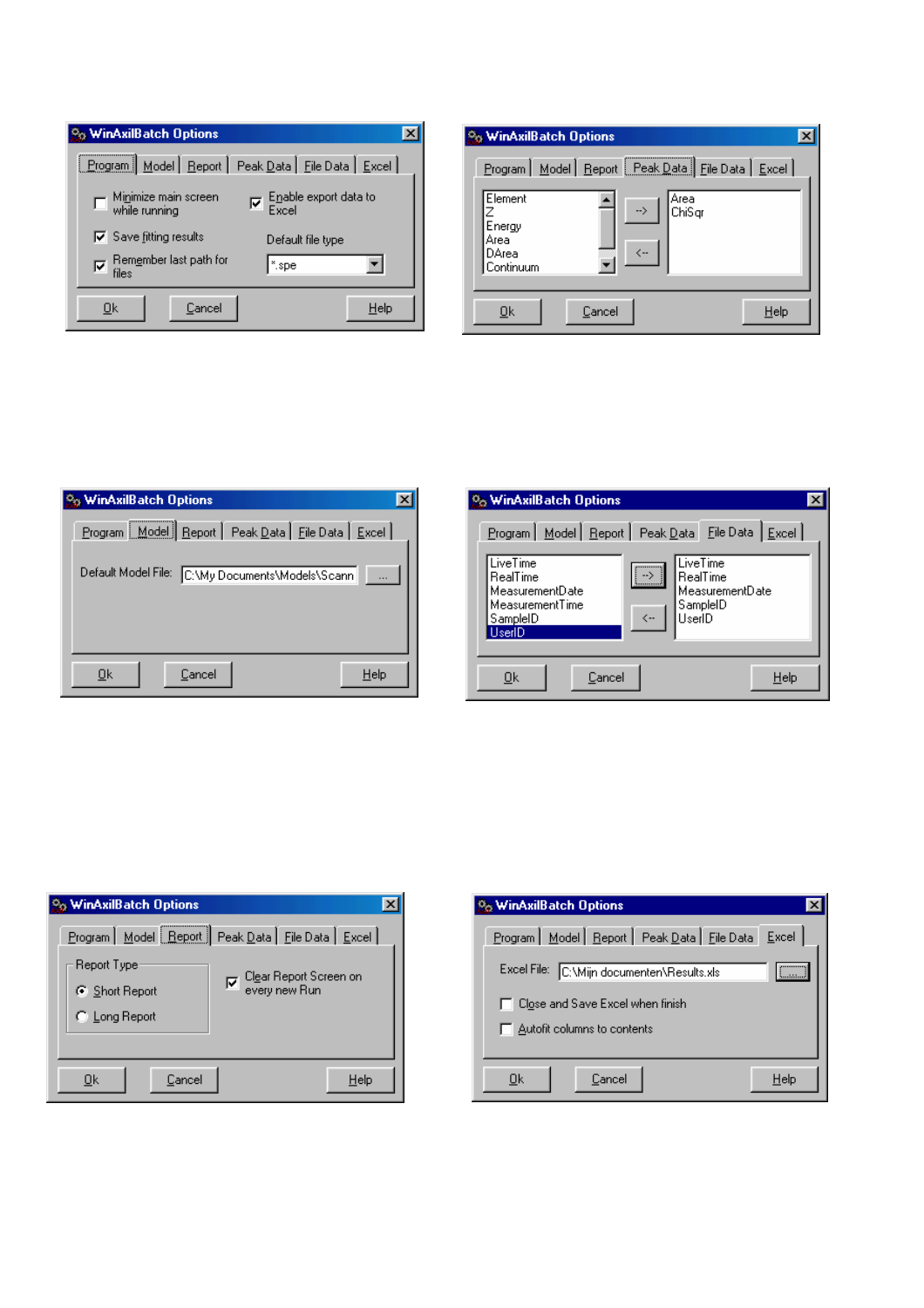## Program

Here you can chose your preferences for some parts of the operation of the program WinAxilBatch.

#### - Minimize main screen while running

Every time WinAxilBatch will run, its Main Window will be minimized and the program will run on the background. This mode is particularly suitable to perform other tasks or visualization without needing to wait untill WinAxilBatch finishes.

When the program is chosen to run in this mode its main screen will be minimized to the Window Task Bar. You can still restore it by clicking on the corresponding Task Bar button or using Windows Task Selector (Alt+Tab).

When the program is minimized, you can inspect the percentage of the tasks done by placing the mouse over the program's button in Windows Task Bar.

#### - Save fitting results

By selecting this option the program will save the fitting results into each analyzed WinAxil File. While not checking this option fitting results will not be saved into each file but would be reported into the Report Window or into Excel, if that option had been chosen.

#### - Remember last path for files

This option will cause the program to start always from the last analyzed sub-directory.

#### - Enable export data to Excel

This option enables/disable the possibility to export chosen peaks' data directly into MS Excel. See more on "Exporting Data to Excel".

#### - Default file type

Will select the default file format to appear in the file selector. It can be chosen between:

- SPE. Ascii-formatted old AXIL files
- WAX. Binary formatted WinAxil files
- CNF. Canberra's propietary binary format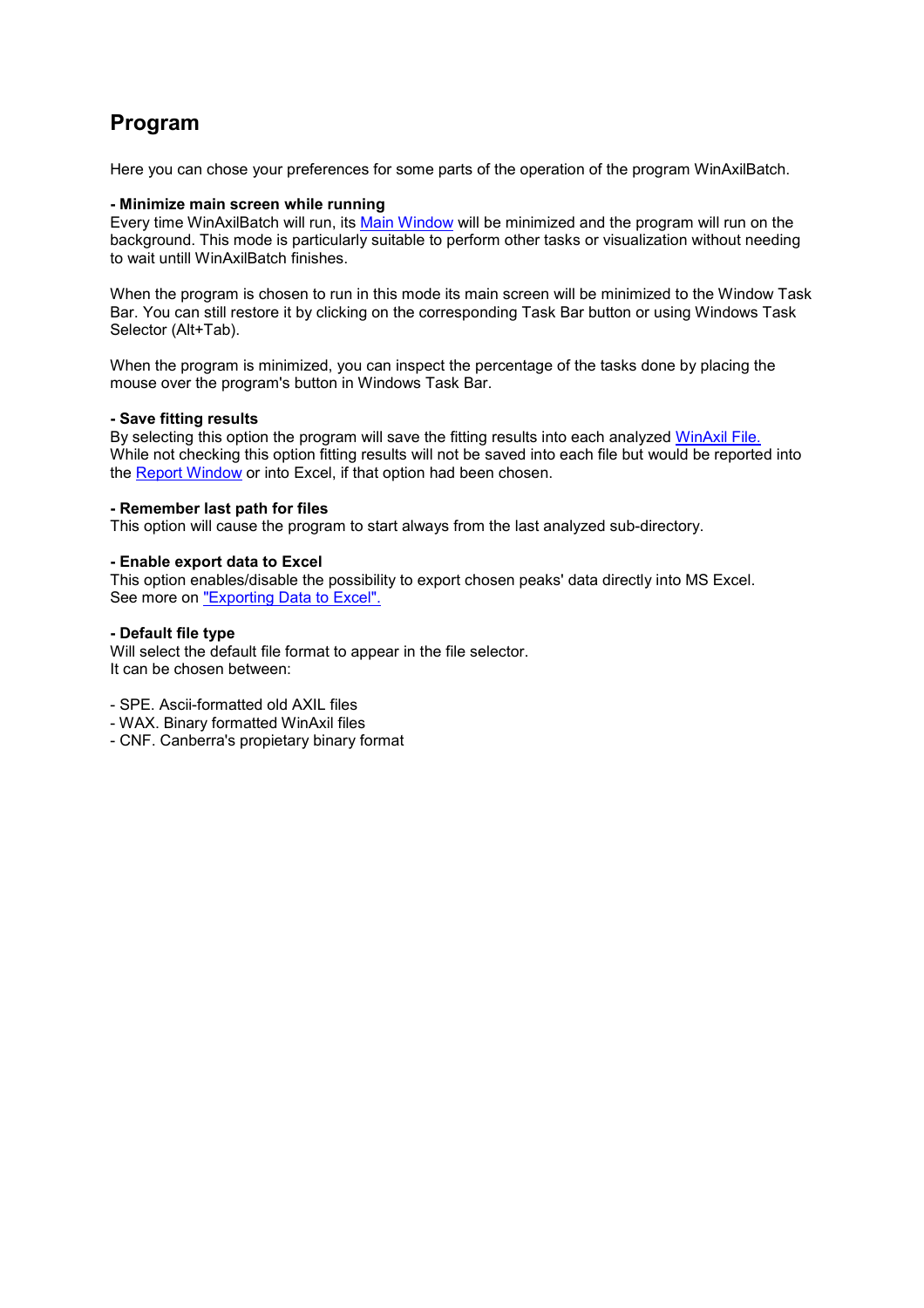### **Model**

Using this option you can set the default WinAxil Model File.

When this option is set, the program always loads automatically the defined WinAxil Model file at each start up.

To select the default Model File type into the corresponding text box the file name and its full path, or alternatively, select the locator command button near it. A Windows common dialog box will be prompted to help you to locate/select the corresponding file. Please notice that only existing files and files of the type of Winaxil Model File (\*.amf) can be selected.

You can still run WinAxilBatch with a different Model File from the one defined as default, by selecting it from the program's Main Window.

See more on How To... "Select a Model File".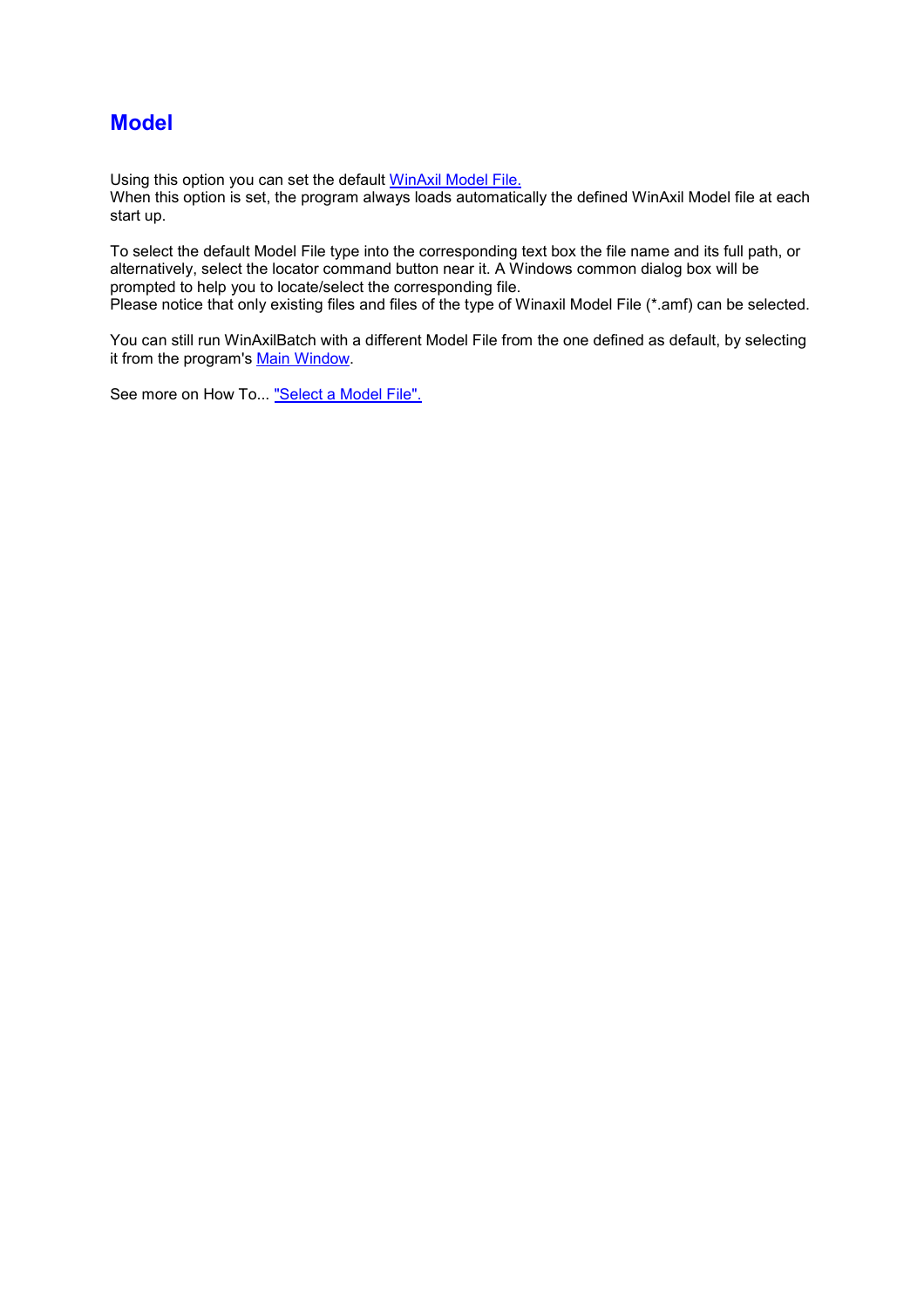## Report

Here you can select your preferences for Reporting in WinAxilBatch.

#### Report Type

Here you can chose between Long-type of Reports or Short ones. Selection is exclusive.

#### Clear Report Screen on every new Run

By checking this option the Report Window content's will be cleared every time a new batch run is started.

Although this are the default modes for the operation of the program, you can still select a different type of Report for each individual batch run.

See more on **Select type of Report**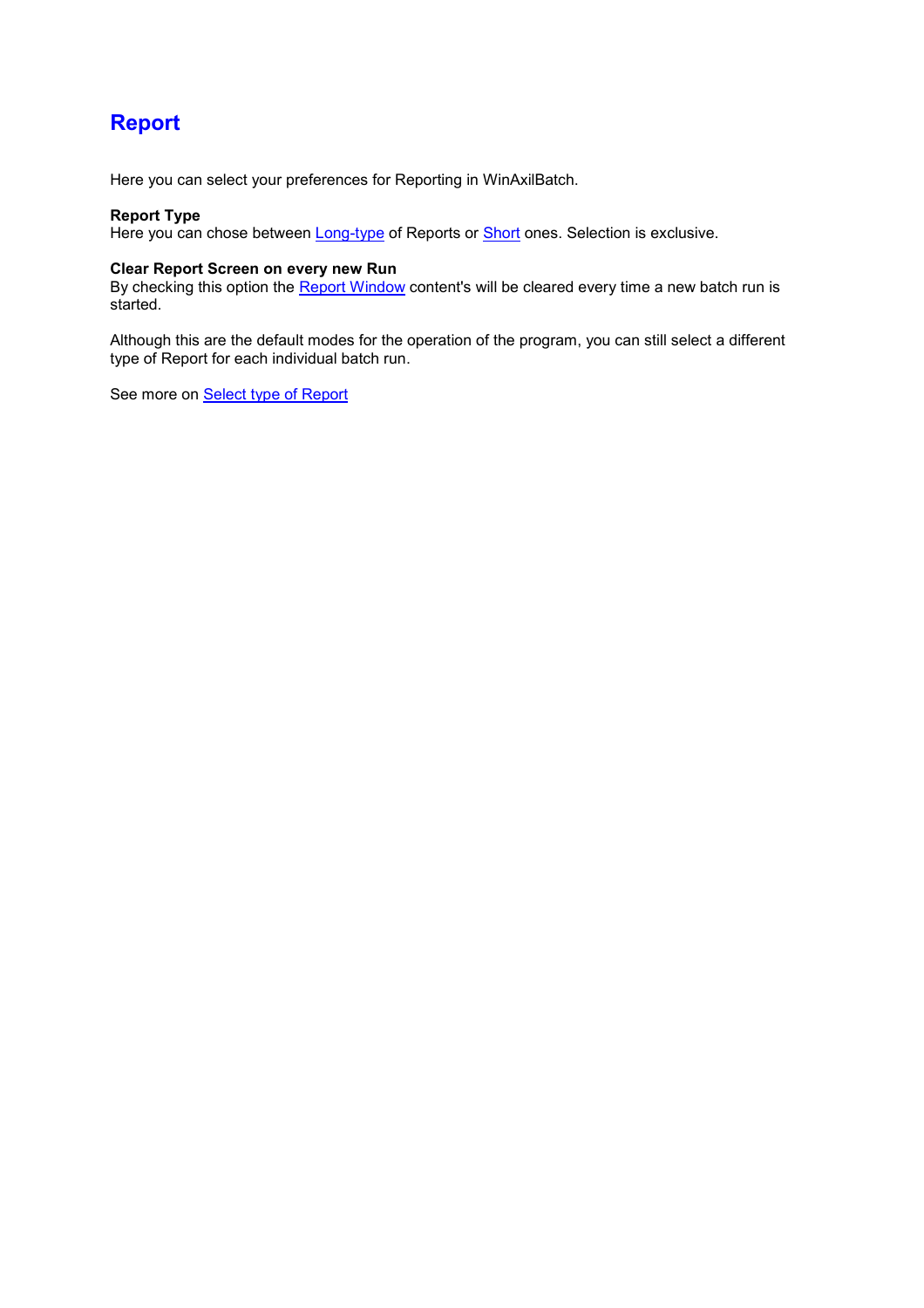### **Excel**

In this form you can define the default parameters for the operation of the program when Export to Excel mode has been chosen.

#### - Excel File

Here you can define the name and location of the Excel file into where all data will be exported to.

You can just type the name and path of the Excel file or select it using the locator command button.

#### IMPORTANT: You can select existing or not existing filenames. If the file chosen exists then WinAxilBatch will open it with a question to overwrite it.

If the file selected does not exist, WinAxilBatch will create a new Excel file. In any case the location of the files must be a valid one.

IMPORTANT: If no file name is specified in program's Options, then when running WinAxilBatch; it will create (if not existing) an Excel file named WINAXILBATCH.XLS located in the application subdirectory.

#### - Close and Save Excel file when finished

Choosing this option will result in WinAxilBatch closing and saving Excel file after the export data has been finished.

When NOT checking this option Excel instance is left open.

#### - Autofit columns to contents

Will adjust the Excel columns' widths to fit its contents.

See more on Exporting Data to Excel and How To ... Export Data to Excel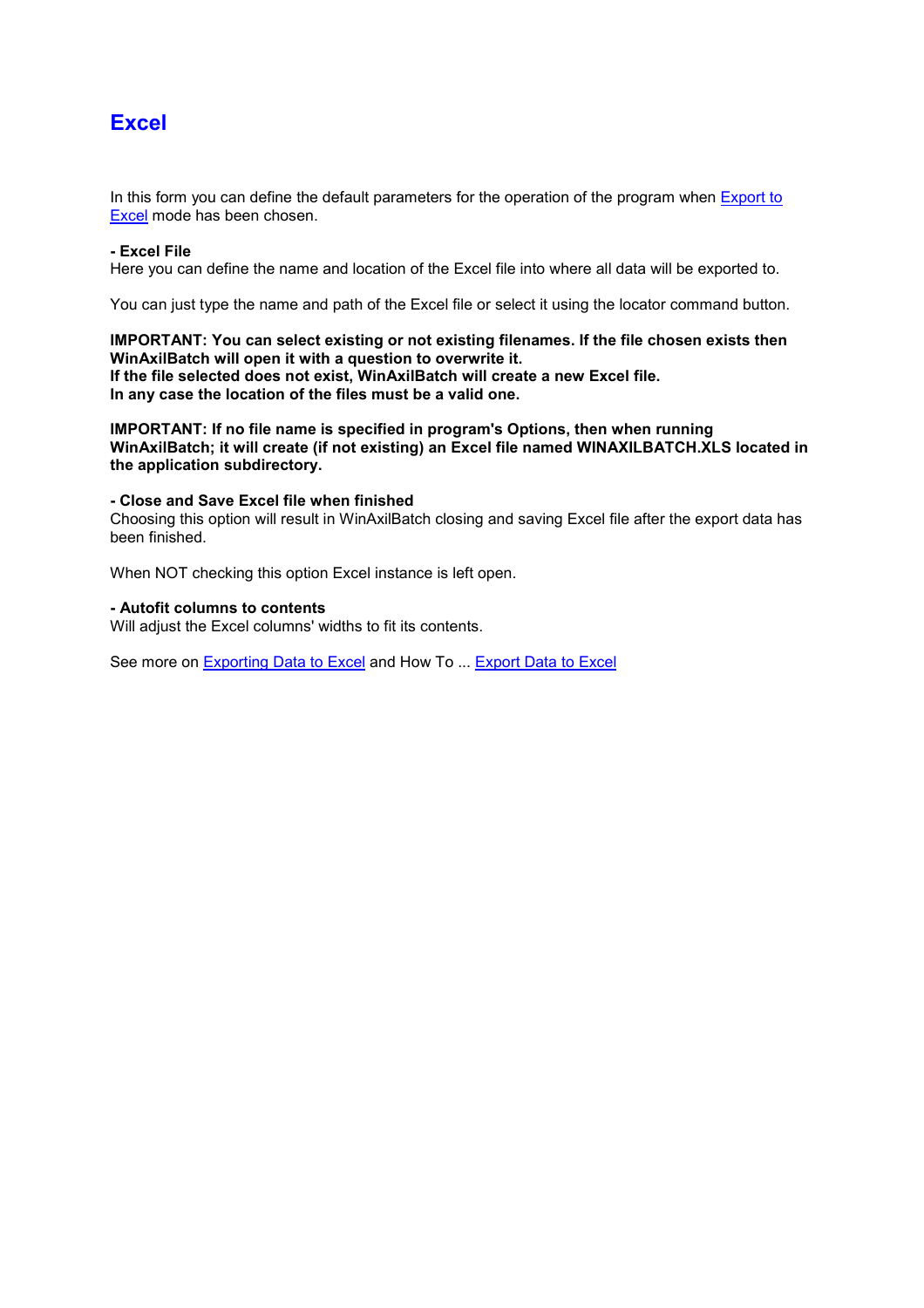## Peak Data

Here you can define what kind of Peak's Data to Report and export to MS Excel.

| <b>So WinAxilBatch Options</b><br><u> P</u> rogram   Model   <u>R</u> eport   Peak <u>D</u> ata   Eile Data   <u>E</u> xcel  <br>LiveTime<br><b>LiveTime</b><br>RealTime<br>RealTime<br>MeasurementDate<br>MeasurementDate<br>MeasurementTime<br>SampleID<br>$\left\langle  \right\rangle$<br>UserID<br>SampleID<br>UserID |
|----------------------------------------------------------------------------------------------------------------------------------------------------------------------------------------------------------------------------------------------------------------------------------------------------------------------------|
| Cancel<br>Help<br><u>Ok</u>                                                                                                                                                                                                                                                                                                |

In the left list box are listed all types of data that are available in WinAxilBatch after the fitting of a spectrum is performed.

Out of this list you can select those that you would like to have in your Reports (Long-type only) or exported to Excel (if Export To Excel option has been chosen).

Populate the right list box with the items (data-type) you are interesting on.

To add/delete items to/from the right list box use the command buttons in the middle.

Once a selection has been made it is stored into the WinAxilBatch.ini file.

Whenever this "Peak Data Option" is called again, the set of previously-selected set of data will appear in the right list box for your approval or changes.

Action on the Cancel command button will discharge any changes to this set of program's option.

For exporting individual file parameters see File Data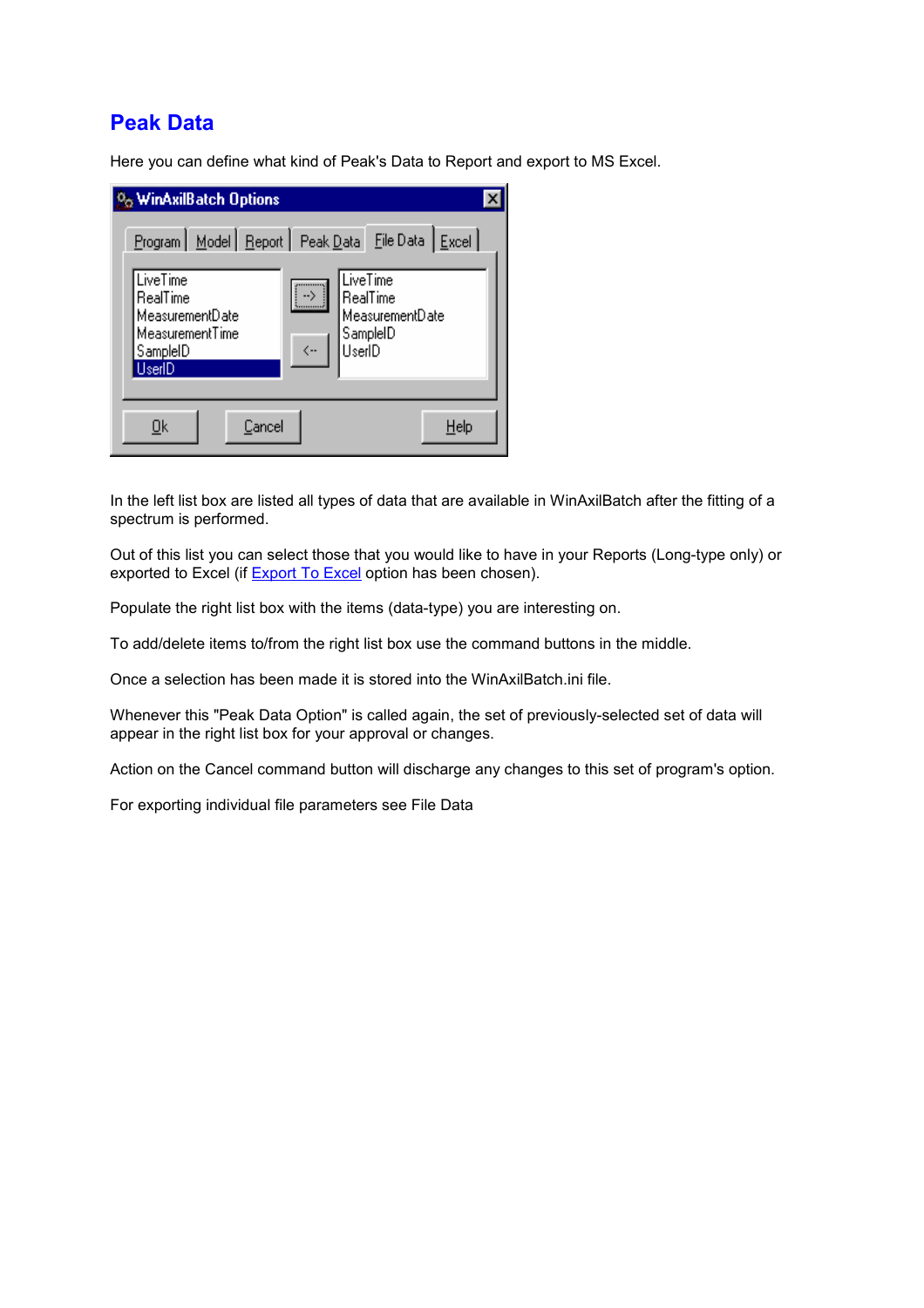## File Data

Using the settings organized under the file data of program's Option form, the user can specify the file ( measurements-related parameters to export MS Excel )

Since this parameters are single and unique per stored spectrum file, their contents will occupy a single column in the MS Excel worksheet.

The following File's Data can be extracted and exported into MS Excel.

| Spectrum ID      | \$SPEC ID:          |
|------------------|---------------------|
| LiveTime(sec)    | <b>\$MEAS TIM:</b>  |
| RealTime(sec)    | \$MEAS TIM:         |
| MeasurementsDate | <b>\$DATE MEAS:</b> |
| UserID           | \$USER ID:          |

Where in the second column the corresponding "old" Axil or SPE block-identifier is given for reference.

Populate the right list box with the items ( data-type ) you are interesting on.

The add / delete items to / from the right list box use the command buttons in the middle.

Once a selection has been made it is stored into the WinAxilBatch.ini file.

For exporting peaks data see topic Peak Data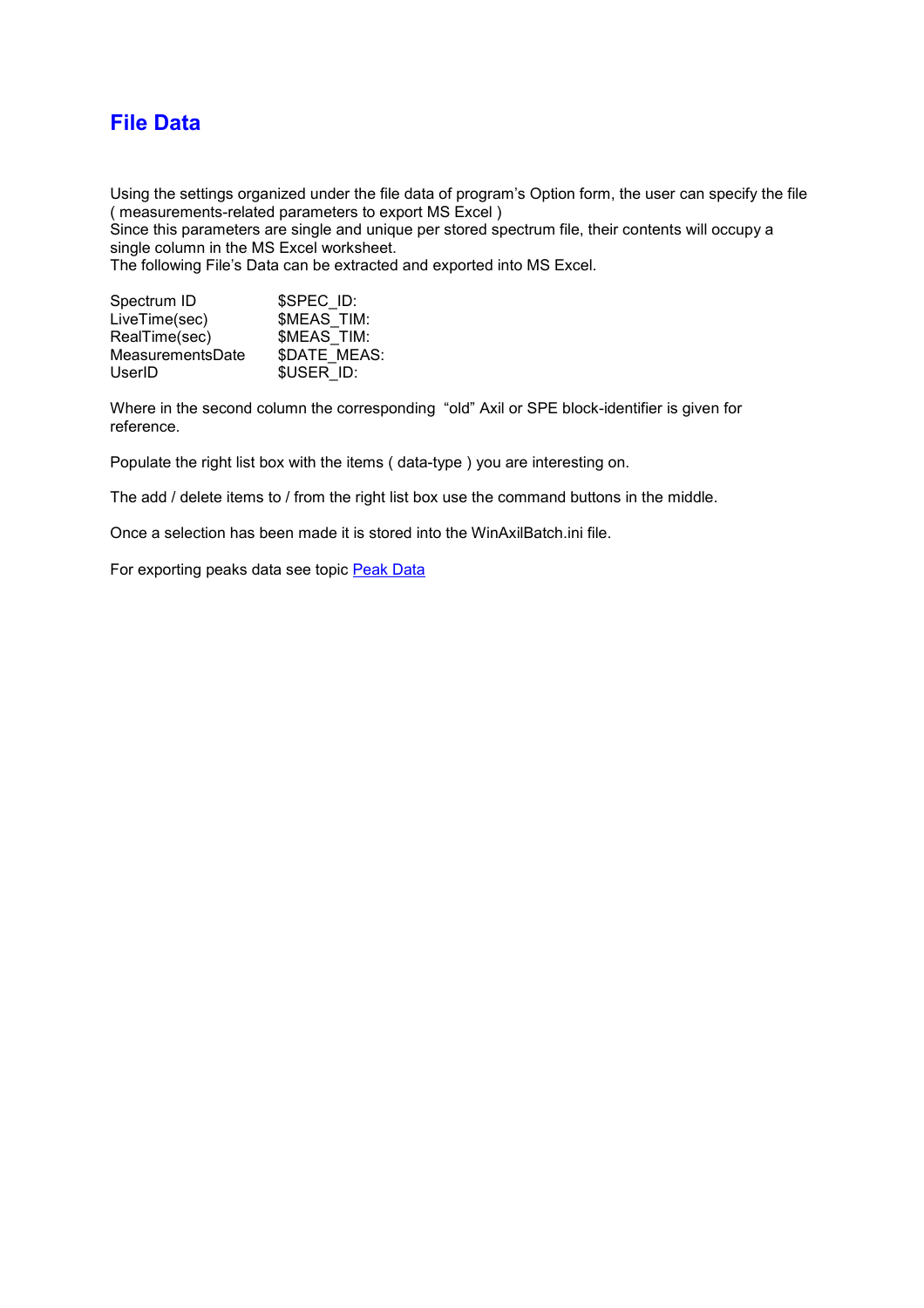## Part 5

WinAxil Model Files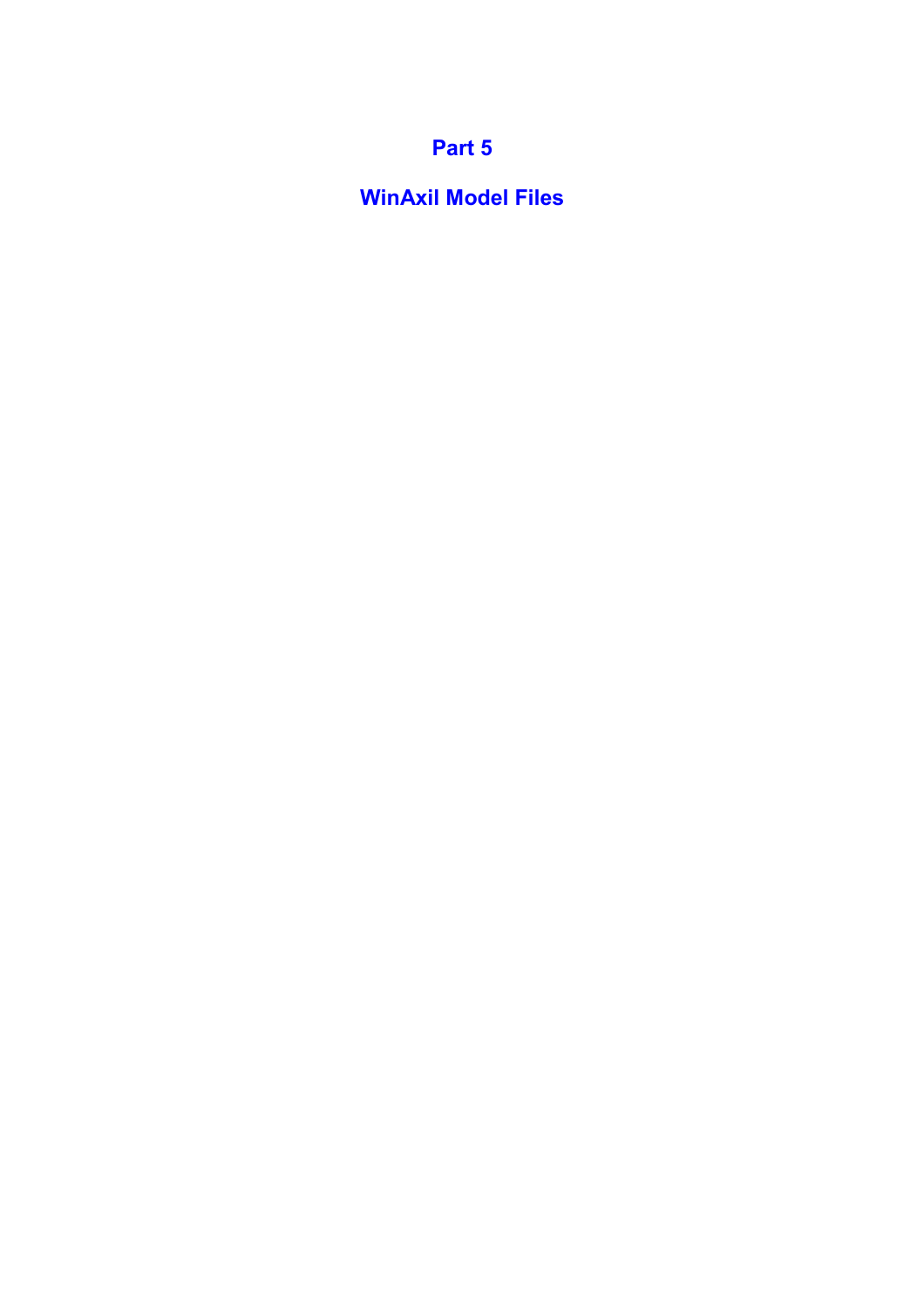### Select a Model File:

WinAxilBatch must have a Model File to run. The different sections stored into this WinAxil Model File is then applied to the WinAxil files by the fitting program.

To select a Model File in two ways:

- 1.- On the run.
- From the program's Main Window. Click on the command button with the label "Model" on it.
- After that a Window's Common Dialog Box should be prompted for you to make the corresponding file selection.
- 2.- Defining a Default Model File in Program's Options.
- From the main menu, select "Options\Program Options".
- Select Tab "Model". And there type the Model File path and file name, or use the file selector button to locate it.

For both cases, notice that you are able to chose ONLY WinAxil Model Files types, with file extension: \*.AMF

Selecting a model file on the run (part 1 above) will supersede any default model file already defined, but it will not get stored as the default one for the next run.

### Create a Model File:

WinAxilBatch program uses several parameters and spectrum-related data for the deconvolution of the X-ray spectra. All these "common data" is stored into a so called WinAxil Model File.

Only having a registered copy of WinAxil software you are able to create a Model File.

To create a WinAxil Model File, follow the following steps:

- 1.- Start WinAxil program.
- 2.- Among all similar files that you would like to include in the batch analysis, select one very typical to the others and with good spectrum statistics.

Hint: select a file very similar to all the others in its continuum, with the presence of all elements you would like to quantify, with good statistics, etc.

- 3.- Be sure that you set correctly all spectrum parameters. E.g:
- Measurements conditions: fill in all details
- Detector & filter: select correct detector and filter entry from the database.
- Excitation: select correctly the type of excitation and filters used. If necessary correct the "Xray Technique"
- 4.- Perform an accurate energy calibration.
- 5.- Select the most suitable Fitting Model: Continuum mathematical model, ROI boundaries, fitting parameters, etc.
- 6.- Inspect the spectrum and select the elements to be analyzed.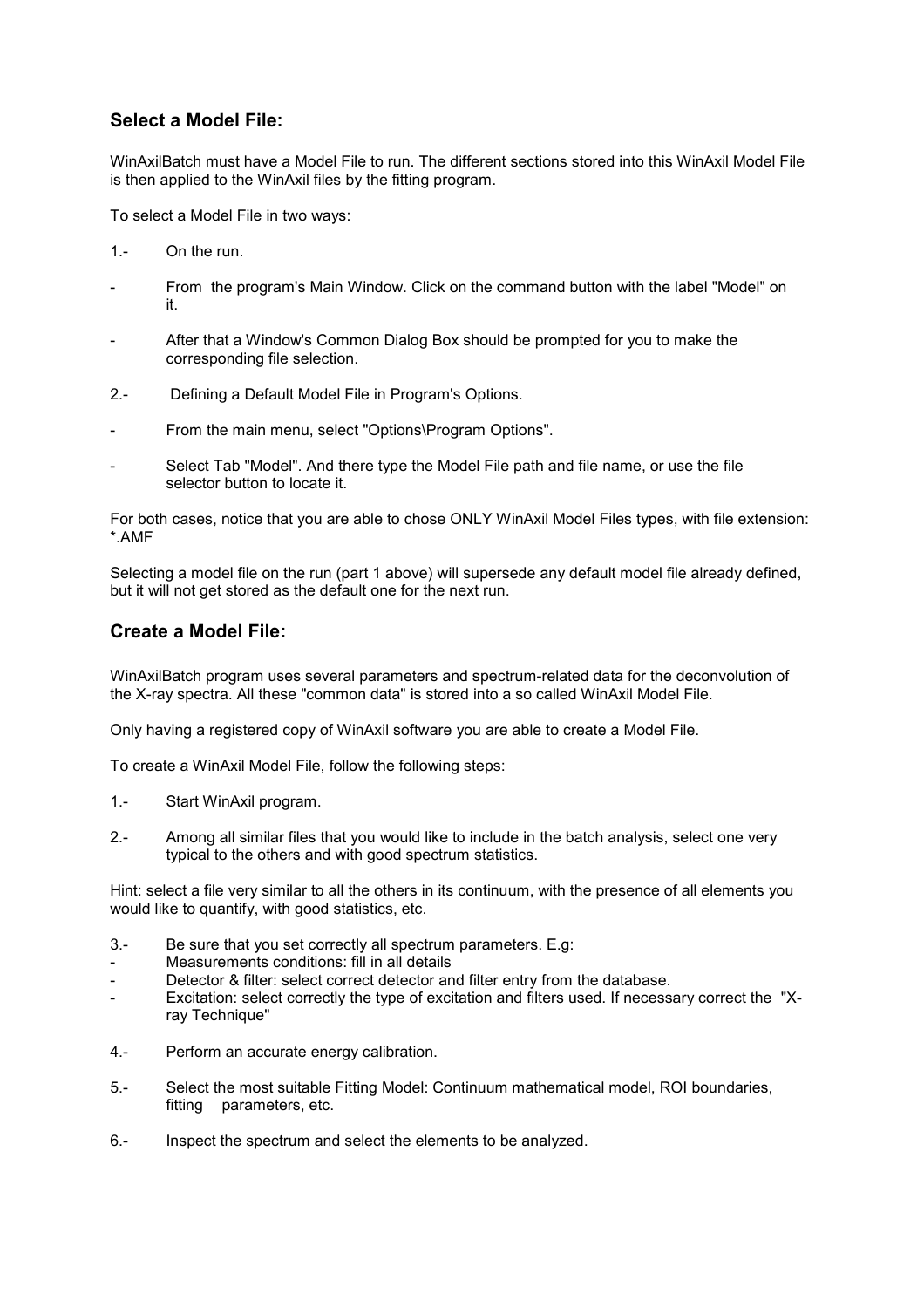It is advisable that you chose a file (as model) having all the peaks of the elements you would like to analyze during the batch run. But in case of some of the peaks are not present, it is important that in this step you select here those elements even if they are not seen.

- 7.- Get the best quality fit on this spectrum.
- 8.- Save it.
- 9.- Save it again as a Model file. Select in WinAxil main menu the command "File\Save As" and select Model File (\*.amf) file extension in the Common Dialog Box. Save it under same name or a different one ( e.g. using more explicit naming conventions), selects its location.
- 10.- Be sure that you file have been correctly saved under the name and location you had selected and with extension .afm (example: c:\WinAxil\samples\nist.afm)
- 11.- After starting WinAxilBatch program select this files as the Model File and create the list of files to be analyzed during the batch run.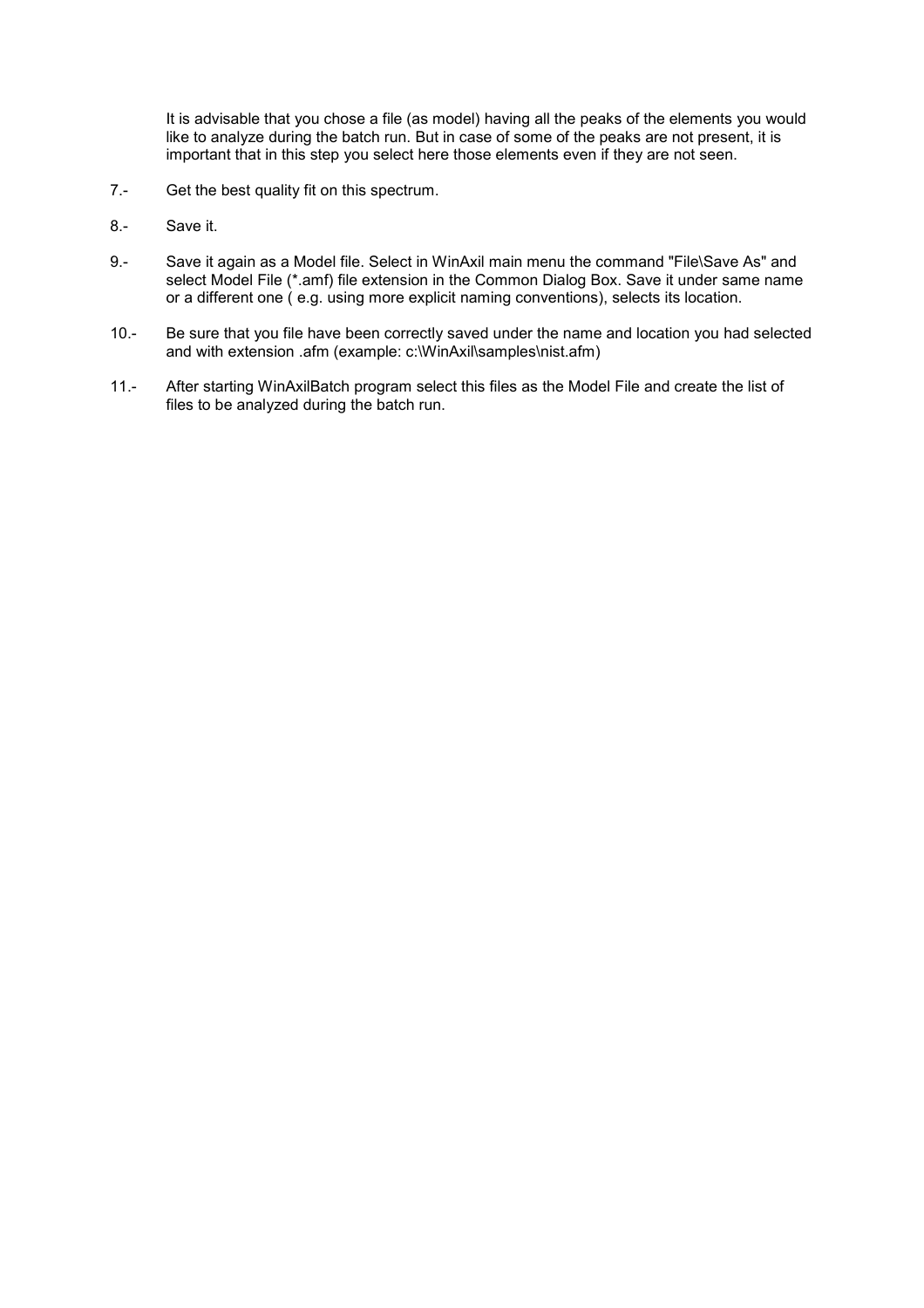# XRF Processing Schema

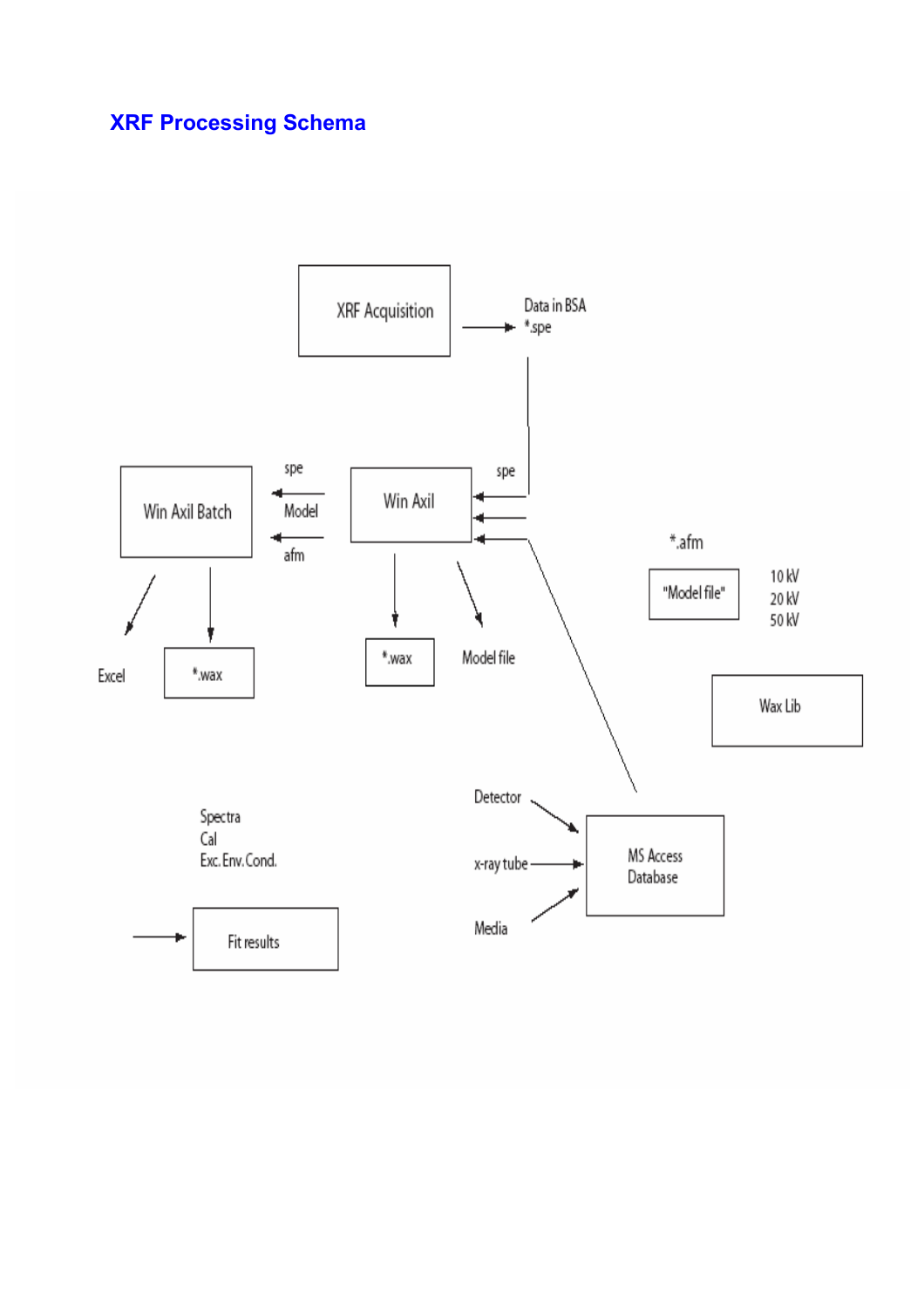# Canberra X-PIPS / DSA-1000 configuration description

Version 1.1, June 2007 © AvaaTech, Bob Koster

- Step 1: Install Canberra Programming Libraries
- Step 2: Create MID file using the MCA Input Definition Editor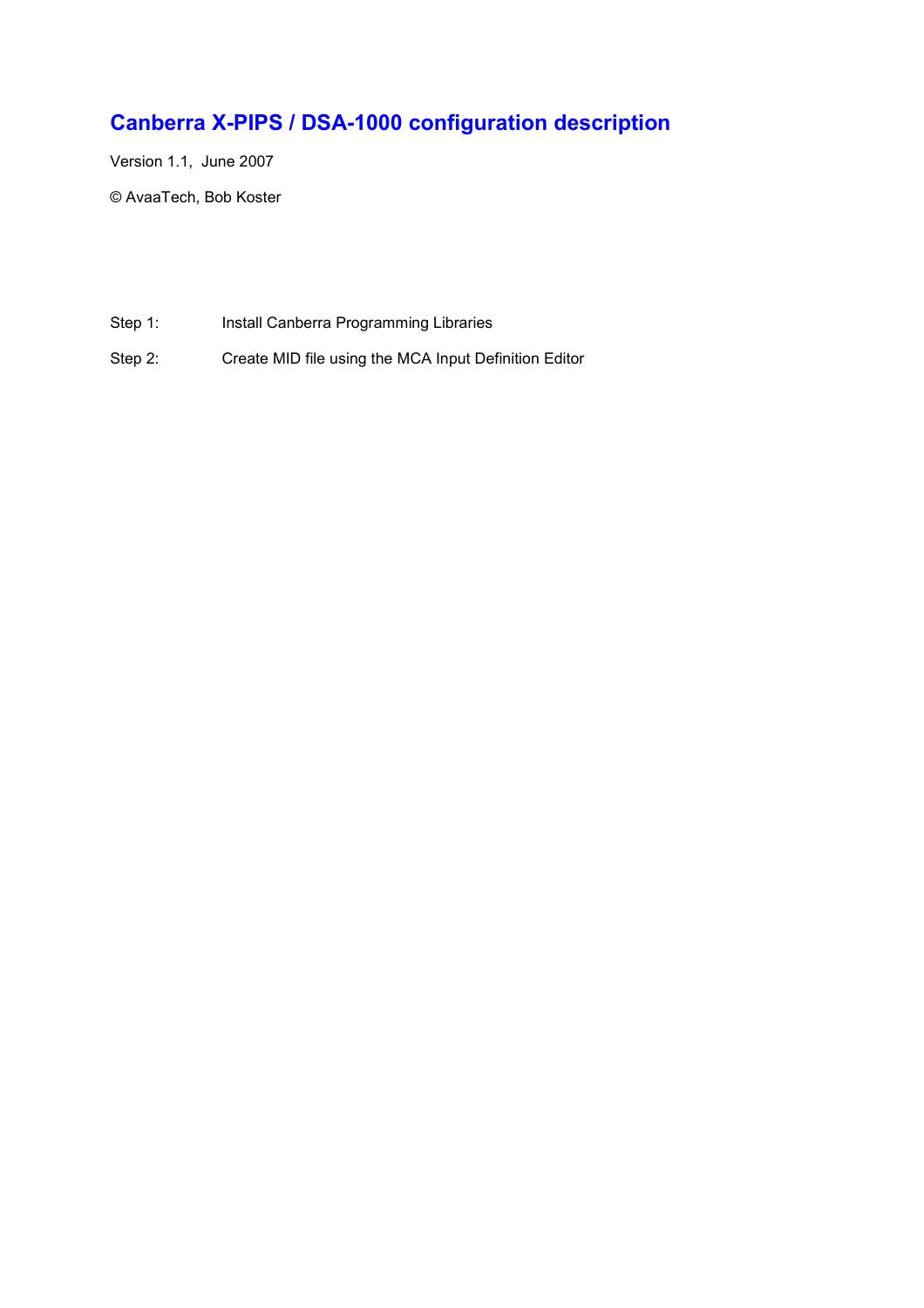### Step 1: Install Canberra Programming Libraries

Insert the Canberra Genie-2k installation CD-ROM version 3.0B in a CD-rom drive.

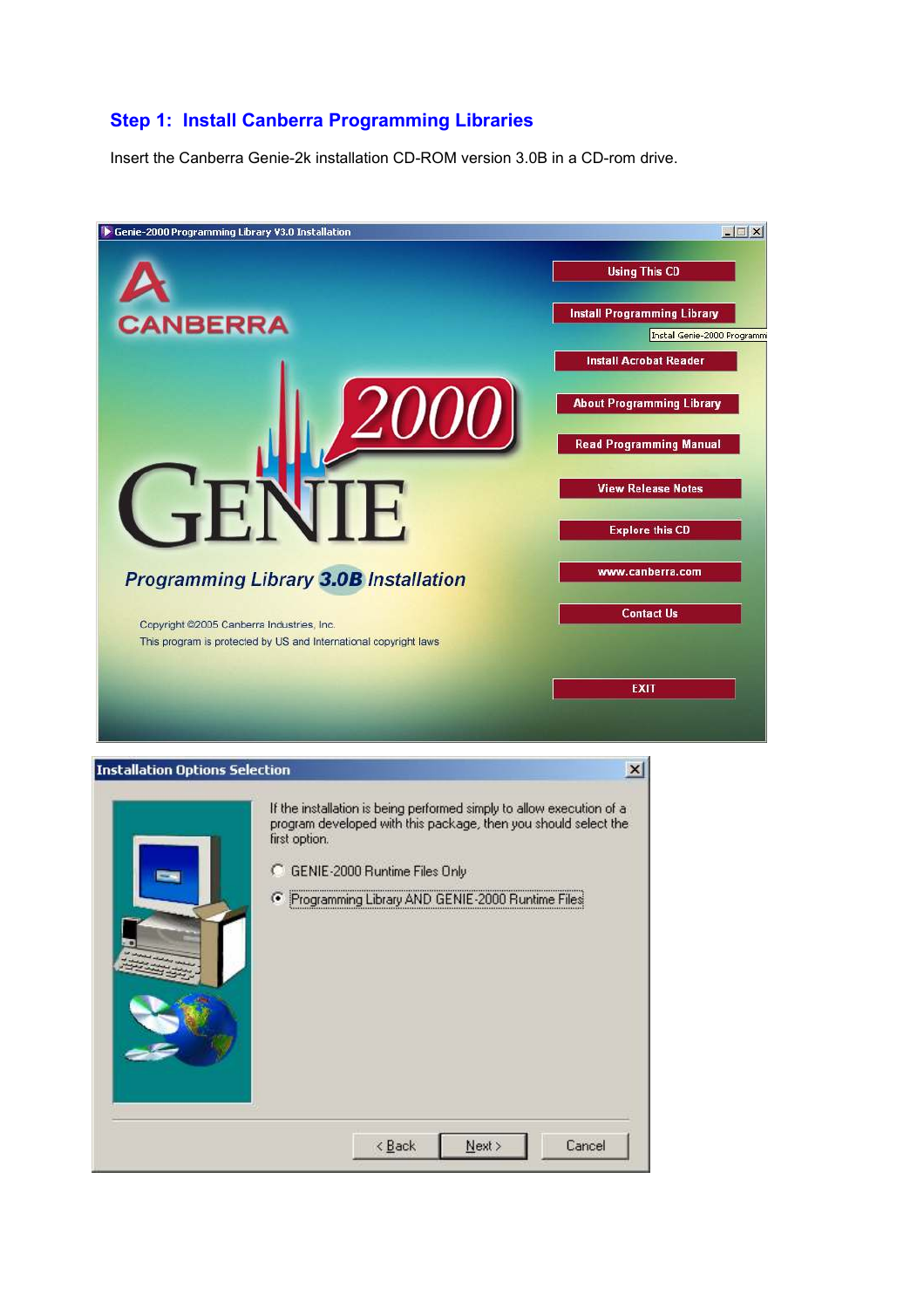| <b>Choose Destination Location</b> |                                                                                                                                                                                                                                                                                                                                                                    | $\vert x \vert$ |
|------------------------------------|--------------------------------------------------------------------------------------------------------------------------------------------------------------------------------------------------------------------------------------------------------------------------------------------------------------------------------------------------------------------|-----------------|
|                                    | Setup will install GENIE-2000 Programming Library in the following<br>folder.<br>To install to this folder, click Next.<br>To install to a different folder, click Browse and select another<br>folder.<br>You can choose not to install GENIE-2000 Programming Library<br>by clicking Cancel to exit Setup.<br><b>Destination Folder</b><br>Browse<br>C:\GENIE2K\ |                 |
| <b>Installation Mode Selection</b> | $\frac{N}{2}$ ext ><br>Cancel<br>$\leq$ Back<br>GENIE-2000 Programming Library<br>Installation Mode:<br>Standard<br>Œ<br>Custom<br>O                                                                                                                                                                                                                               | $\vert x \vert$ |
|                                    | $\leq$ Back<br>$N$ ext ><br>Cancel                                                                                                                                                                                                                                                                                                                                 |                 |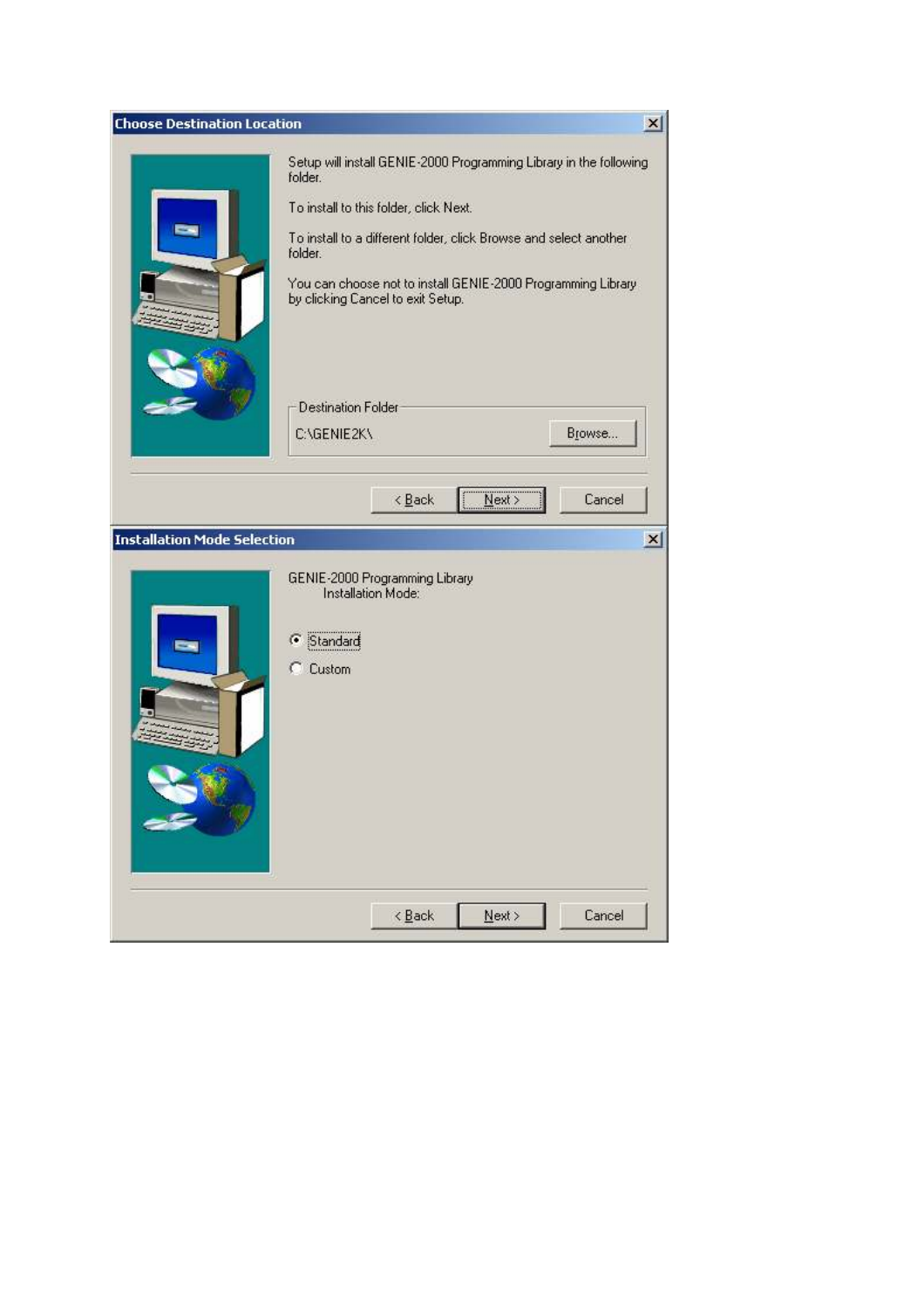| Information           |                                                                                                                                                                                                                                                                                                                                     | $\mathbb{X}$ |
|-----------------------|-------------------------------------------------------------------------------------------------------------------------------------------------------------------------------------------------------------------------------------------------------------------------------------------------------------------------------------|--------------|
| Ĵ.                    | To complete the GENIE-2000 Programming Library installation, TCP/IP must be installed/configured if not already done. Refer to the section Installing TCP/IP Network Components' in the 5560<br>Programming Library Liser's Manual. When TOP/IP setup is complete, restart your computer before using the 9960 Programming Library. |              |
|                       |                                                                                                                                                                                                                                                                                                                                     |              |
| <b>Setup Complete</b> |                                                                                                                                                                                                                                                                                                                                     |              |
|                       | GENIE-2000 Programming Library Installation is complete.                                                                                                                                                                                                                                                                            |              |
|                       | Mes, I want to review the Release Notes - G2KPROG                                                                                                                                                                                                                                                                                   |              |
|                       | Click Finish to complete Setup.                                                                                                                                                                                                                                                                                                     |              |
|                       | Finish<br>< Back                                                                                                                                                                                                                                                                                                                    |              |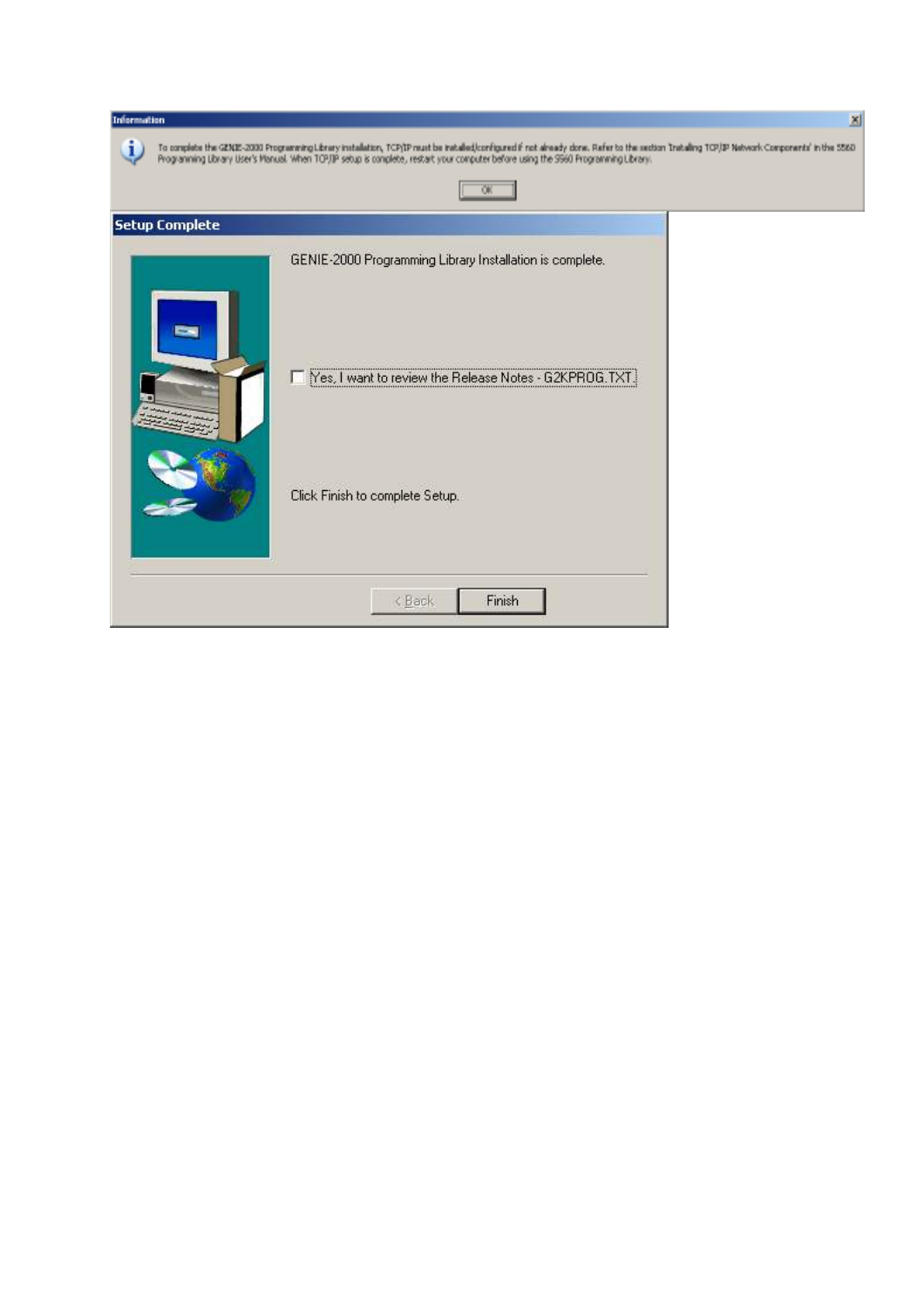#### Step 2: Create MID file using the MCA Input Definition Editor

Start the MID editor via the windows start menu:

Start / Programs / Genie-2000 / MCA Input Definition Editor



| MCA Input Definition Editor - local:Untitled* |                                        |  |     |            |                |      |      |     |       |      | $\mathbf{x}$ |      |  |
|-----------------------------------------------|----------------------------------------|--|-----|------------|----------------|------|------|-----|-------|------|--------------|------|--|
| File                                          | Database Edit Devices Settings Summary |  |     |            |                | Help |      |     |       |      |              |      |  |
| <b>MCA</b>                                    |                                        |  | In. | MCA        |                |      | ADC. | MXR | Stab. | Amp. | HV.          | Gain |  |
| DSA1000                                       |                                        |  | DE  |            | Sample Changer |      |      |     | 1P    |      | 1P           | 1P   |  |
|                                               |                                        |  |     | ADC        |                |      |      |     |       |      |              |      |  |
|                                               |                                        |  |     | MXR        |                |      |      |     |       |      |              |      |  |
|                                               |                                        |  |     | Stabilizer |                |      |      |     |       |      |              |      |  |
|                                               |                                        |  |     | Amplifier  |                |      |      |     |       |      |              |      |  |
|                                               |                                        |  |     |            | High Voltage   |      |      |     |       |      |              |      |  |
|                                               |                                        |  |     |            | Power Mgmt     |      |      |     |       |      |              |      |  |
|                                               |                                        |  |     | Vacuum     |                |      |      |     |       |      |              |      |  |
|                                               |                                        |  |     | DSP Gain   |                |      |      |     |       |      |              |      |  |
|                                               |                                        |  |     | DSP Filter |                |      |      |     |       |      |              |      |  |
|                                               |                                        |  |     | MCS        |                |      |      |     |       |      |              |      |  |
|                                               |                                        |  |     | Pulser     |                |      |      |     |       |      |              |      |  |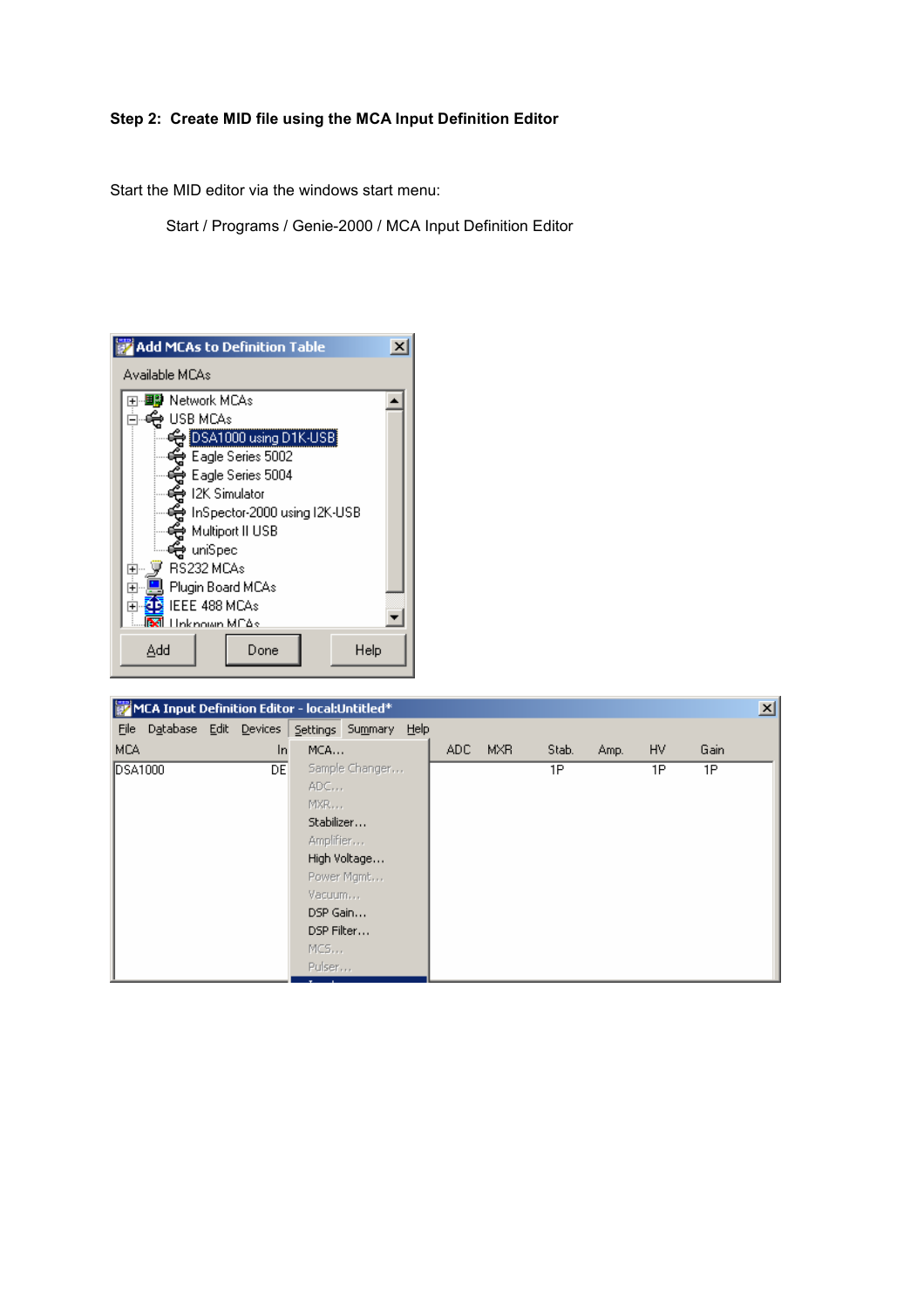| <b>Define Input</b>                |                                       |
|------------------------------------|---------------------------------------|
|                                    |                                       |
| <b>XPIPS</b><br>Input name:        | Input Size (Channels)                 |
| DetectorType:<br>Ge                | 8192                                  |
| Out of Service<br>Memory groups[1] | $\left  \cdot \right $<br>256<br>8192 |
| 0K<br>Apply to All                 | Cancel<br>Help                        |

Define the Input Size always to 8192 channels.

Usually Avaatech reads the first 2048 channels, calibrated at 20eV/channel.

In the Genie-2K release a Si detector type is not yet available. Therefore choose Ge.

| <b>DSP Filter for input XPIPS</b>                    |                              |                                         |                         |
|------------------------------------------------------|------------------------------|-----------------------------------------|-------------------------|
| Rise Time<br>18.4<br>▼                               | <b>BLR</b> mode<br>Soft<br>▼ | Preamp type:<br>$\subset$ RC<br>$C$ TRP | <b>Flat Top</b><br> 0.1 |
| <b>FDisc shaping</b><br>œ.<br>Low-energy<br>C Normal |                              |                                         |                         |
| 0K                                                   | Apply to All                 | Cancel                                  | Help                    |

Rise Time and Flat Top time are overwritten by the XRF Core Scanner Program.

|                | $\mathbf{x}$<br>MCA Input Definition Editor - local:Untitled* |  |     |            |                |  |      |            |       |      |     |      |  |
|----------------|---------------------------------------------------------------|--|-----|------------|----------------|--|------|------------|-------|------|-----|------|--|
|                | File Database Edit Devices Settings Summary Help              |  |     |            |                |  |      |            |       |      |     |      |  |
| <b>MCA</b>     |                                                               |  | In. | MCA        |                |  | ADC. | <b>MXR</b> | Stab. | Amp. | HV. | Gain |  |
| <b>DSA1000</b> |                                                               |  | XPI |            | Sample Changer |  |      |            | 1P    |      | 1P  | 1P   |  |
|                |                                                               |  |     | ADC        |                |  |      |            |       |      |     |      |  |
|                |                                                               |  |     | MXR        |                |  |      |            |       |      |     |      |  |
|                |                                                               |  |     | Stabilizer |                |  |      |            |       |      |     |      |  |
|                |                                                               |  |     | Amplifier  |                |  |      |            |       |      |     |      |  |
|                |                                                               |  |     |            | High Voltage   |  |      |            |       |      |     |      |  |
|                |                                                               |  |     |            | Power Mgmt     |  |      |            |       |      |     |      |  |
|                |                                                               |  |     | Vacuum     |                |  |      |            |       |      |     |      |  |
|                |                                                               |  |     | DSP Gain   |                |  |      |            |       |      |     |      |  |
|                |                                                               |  |     | DSP Filter |                |  |      |            |       |      |     |      |  |
|                |                                                               |  |     | MCS        |                |  |      |            |       |      |     |      |  |
|                |                                                               |  |     | Pulser     |                |  |      |            |       |      |     |      |  |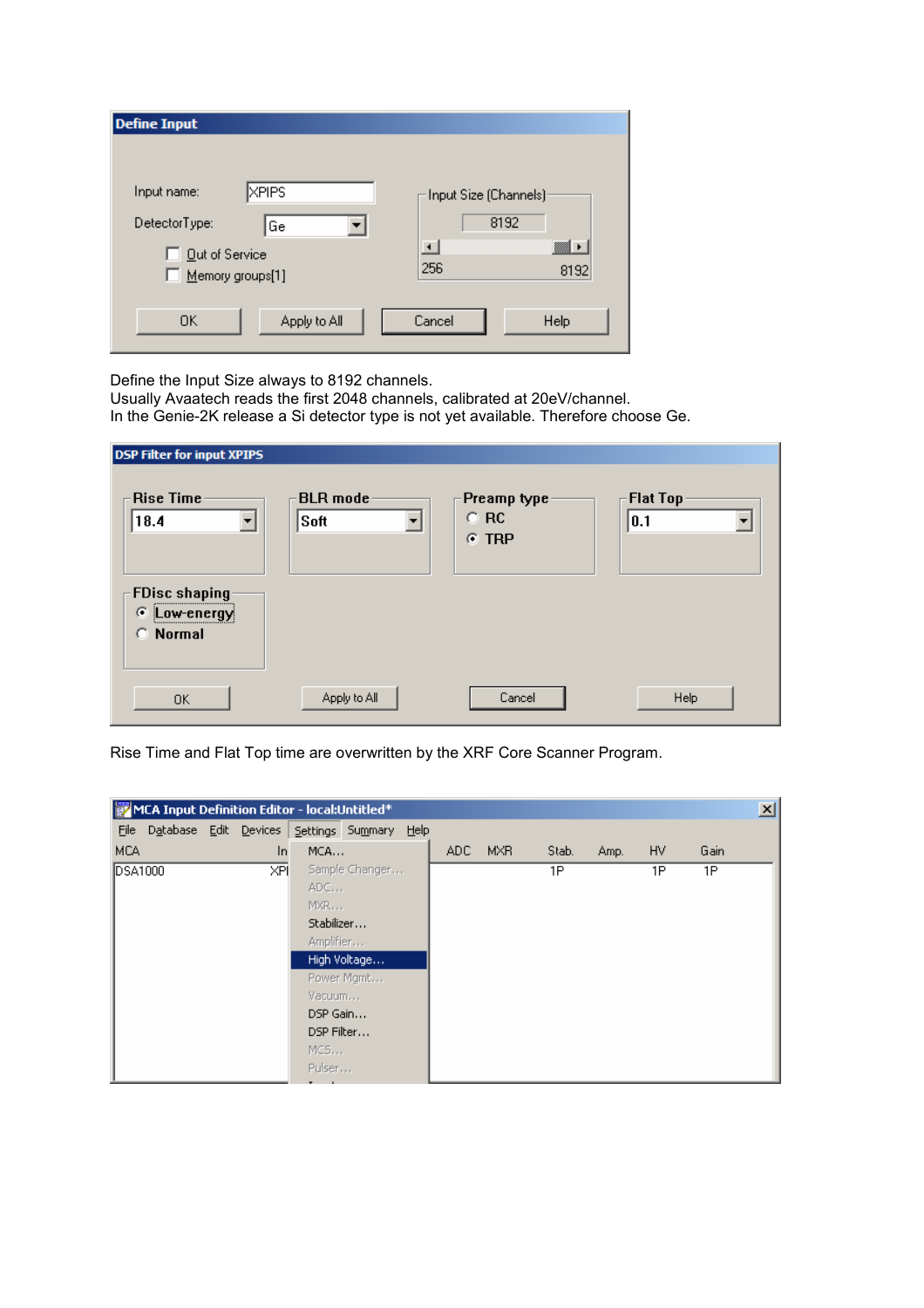| <b>High Voltage Supply for input XPIPS</b> |                                                         |                                                                      |                                            |
|--------------------------------------------|---------------------------------------------------------|----------------------------------------------------------------------|--------------------------------------------|
| Range<br>$+1300v$                          | Voltage limit<br>650.2 <sub>v</sub><br>$\bf{0}$<br>1300 | -Voltage <sup>.</sup><br>0k<br>420.0 <sub>v</sub><br>$\bf{0}$<br>650 | Inh. signal<br>C Positive<br>Negative<br>O |
| OΚ                                         | Apply to All                                            | Cancel                                                               | <b>Help</b>                                |

Currently the 0.5mm X-PIPS Si-detectors are using internal generated Bias voltage. The 1.5mm X-PIPS Si-detectors will use external High Voltage bias signals. The polarity and range need then to be adjusted to the X-PIPS requirements.

| MCA for input XPIPS |                                       |        |            |             |      |
|---------------------|---------------------------------------|--------|------------|-------------|------|
| MCA Full Memory:    | O 1k O 2k O 4k O 8k O 16k O 32k O 64k |        |            |             |      |
|                     | $-$ No. of ADCs $-$<br>610204         |        | Acq. Mode- | C PHA C MCS |      |
|                     | Device Serial Number<br>07027597      |        |            |             |      |
|                     | OΚ                                    | Cancel |            |             | Help |

Be sure the serial number corresponds with the DSA-1000 serial number.

| <b>DSP Gain for input XPIPS</b>                  |                                                        |                                                                            |                                                                             |
|--------------------------------------------------|--------------------------------------------------------|----------------------------------------------------------------------------|-----------------------------------------------------------------------------|
| Gain Attenuator<br>G.<br>0ff<br>О.<br>0n         | Coarse gain<br> x40                                    | Fine gain<br>$1.8013\times$<br>$\blacktriangleleft$<br>▸<br>0.900<br>1.900 | S-fine gain<br>$1.000002\times$<br>$\blacktriangleleft$<br>0.9975<br>1.0025 |
| <b>FDisc Mode</b><br>$C$ Auto<br><b>C</b> Manual | <b>FDisc Setting</b><br>1.0%<br>⊣∥<br>100<br>0         | Inp. Polarity<br>Positive<br>О.<br>Negative<br>o                           | Inh. polarity<br>Positive<br>G<br>Negative<br>о                             |
| LLD Mode<br>G.<br>Auto<br>Manual<br>o            | <b>LLD</b><br>0.1%<br>$\blacktriangleleft$<br>100<br>0 |                                                                            |                                                                             |
| 0K                                               | Apply to All                                           | Cancel                                                                     | Help                                                                        |